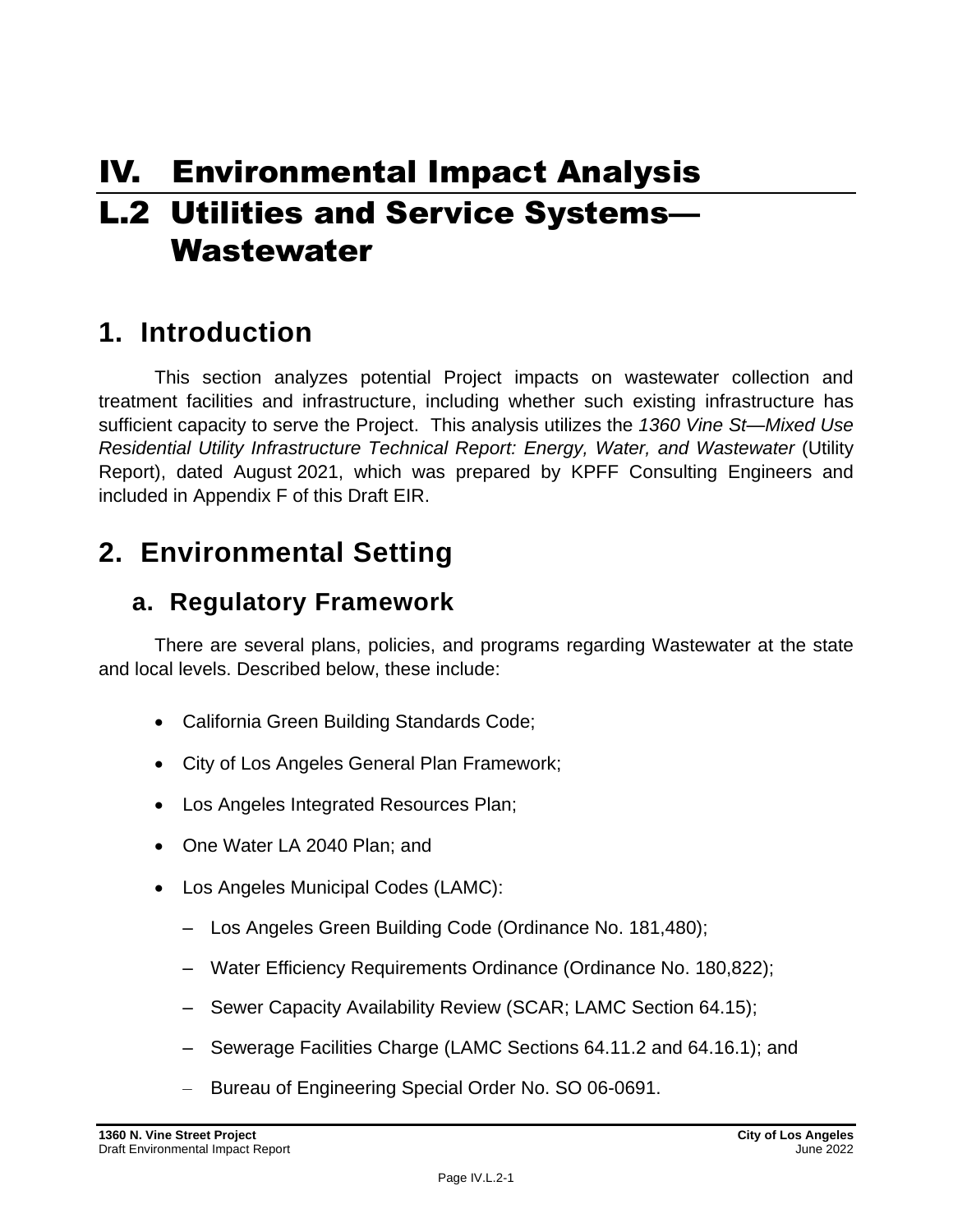## (1) State

## *(a) California Green Building Standards Code*

The California Green Building Standards Code (CALGreen Code) is set forth in California Code of Regulations (CCR) Title 24, Part 11, and establishes voluntary and mandatory standards pertaining to the planning and design of sustainable site development and water conservation, among other issues. Under the CALGreen Code, all flush toilets are limited to 1.28 gallons per flush, and urinals are limited to 0.5 gallon per flush. In addition, maximum flow rates for faucets are established at 2.0 gallons per minute (gpm) at 80 pounds per square inch (psi) for showerheads, 1.2 gpm at 60 psi for residential lavatory faucets, and 1.8 gpm at 60 psi for kitchen faucets.

(2) Local

### *(a) City of Los Angeles General Plan Framework*

The Citywide General Plan Framework Element (Framework Element) establishes the conceptual basis for the City's General Plan.<sup>1</sup> The Framework Element sets forth a comprehensive Citywide long-range growth strategy and defines Citywide policies regarding land use, housing, urban form and neighborhood design, open space and conservation, economic development, transportation, infrastructure and public services. Chapter 9, Infrastructure and Public Services, of the Framework Element identifies goals, objectives, and policies for utilities in the City including wastewater collection and treatment. Goal 9A is to provide adequate wastewater collection and treatment capacity for the City and in basins tributary to City-owned wastewater treatment facilities.<sup>2</sup>

### *(b) Los Angeles Integrated Resources Plan*

The City of Los Angeles Integrated Resources Plan (IRP) was developed by multiple departments in order to address the facility needs of the City's wastewater program, recycled water, and urban runoff/stormwater management through the year 2020.

The Final IRP 5-Year Review was released in June 2012, which included 12 projects that were separated into two categories: (1) "Go Projects" for immediate implementation; and (2) "Go-If Triggered Projects" for implementation in the future once a trigger is

*<sup>1</sup> City of Los Angeles Department of City Planning, Citywide General Plan Framework, An Element of the Los Angeles General Plan, July 27, 1995.*

*<sup>2</sup> City of Los Angeles Department of City Planning, Citywide General Plan Framework Element, Chapter 9: Infrastructure and Public Services—Wastewater, originally adopted by City Council on December 11, 1996, and re-adopted on August 8, 2001.*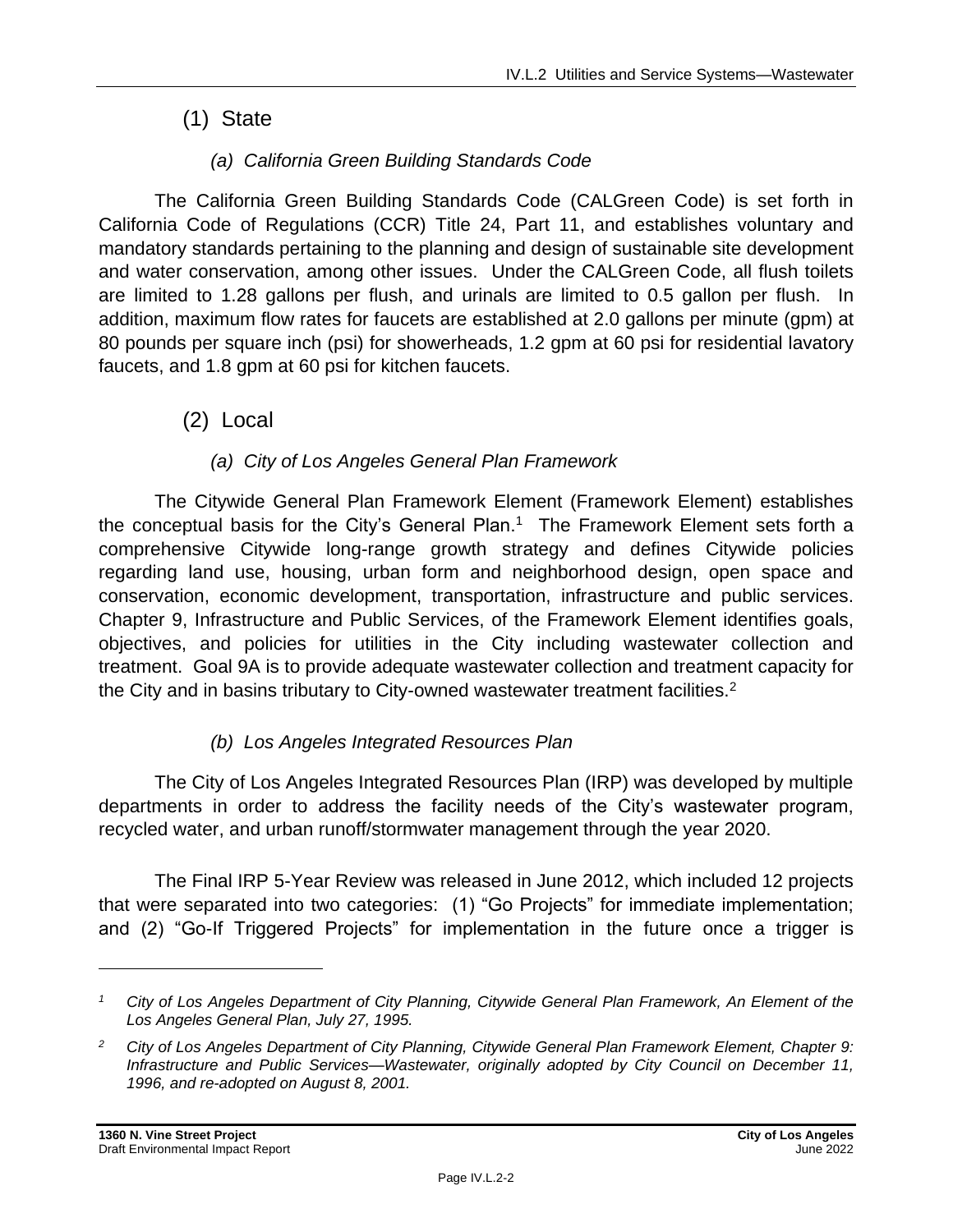reached.<sup>3</sup> Triggers for these projects include wastewater flow, population, regulations, or operational efficiency. Based on the Final IRP 5-Year Review, the Go Projects consisted of six capital improvement projects for which triggers were considered to have been met at the time the IRP EIR was certified. The Go-If Triggered Projects consisted of six capital improvement projects for which triggers were not considered to have been met at the time the IRP EIR was certified.

Since the implementation of the IRP, new programs and projects, which have resulted in a substantial decrease in wastewater flows, have affected the Go Projects and Go-If Triggered Projects. Based on the Final IRP 5-Year Review, two of the Go Projects have been moved to the Go-If Triggered category (Go Project 2 and Go Project 3) and two have been deferred beyond the 2020 planning window of the IRP (Go Project 4 and Go Project 5). Construction of wastewater storage facilities at the Donald C. Tillman Water Reclamation Plant (Go Project 1) has been completed. In addition, Go Project 6, involving the design of the North East Interceptor Sewer Phase II, is no longer being pursued.<sup>4</sup>

## *(c) One Water LA 2040 Plan*

In April 2018, the City prepared the One Water LA 2040 Plan (One Water LA Plan), an integrated approach to Citywide recycled water supply, wastewater treatment, and stormwater management.<sup>5</sup> The new plan builds upon the City's Water IRP, which projected needs and set forth improvements and upgrades to wastewater conveyance systems, recycled water systems, and runoff management programs through the year 2020, and extends its planning horizon to 2040. The One Water LA Plan proposes a collaborative approach to managing the City's future water, wastewater treatment, and stormwater needs with the goal of yielding sustainable, long-term water supplies for Los Angeles to ensure greater resilience to drought conditions and climate change. The One Water LA Plan is also intended as a step toward meeting the Mayor's Executive Directive to reduce the City's purchase of imported water by 50 percent by 2024.<sup>6</sup> Major challenges addressed in the One Water LA Plan include recurring drought, climate change, and the availability of recycled water in the future in light of declining wastewater volumes.

*<sup>3</sup> City of Los Angeles, Department of Public Works, Bureau of Sanitation and Department of Water and Power, Water IRP 5-Year Review FINAL Documents, June 2012.*

*<sup>4</sup> City of Los Angeles, Department of Public Works, Bureau of Engineering, Project Information Report, North East Interceptor Sewer (NEIS) Phase 2A.*

*<sup>5</sup> City of Los Angeles, One Water LA 2040 Plan, Volume 1, Summary Report, April 2018.*

*<sup>6</sup> City of Los Angeles, Office of the Mayor, Executive Directive No. 5, Emergency Drought Response— Creating a Water Wise City, October 14, 2014.*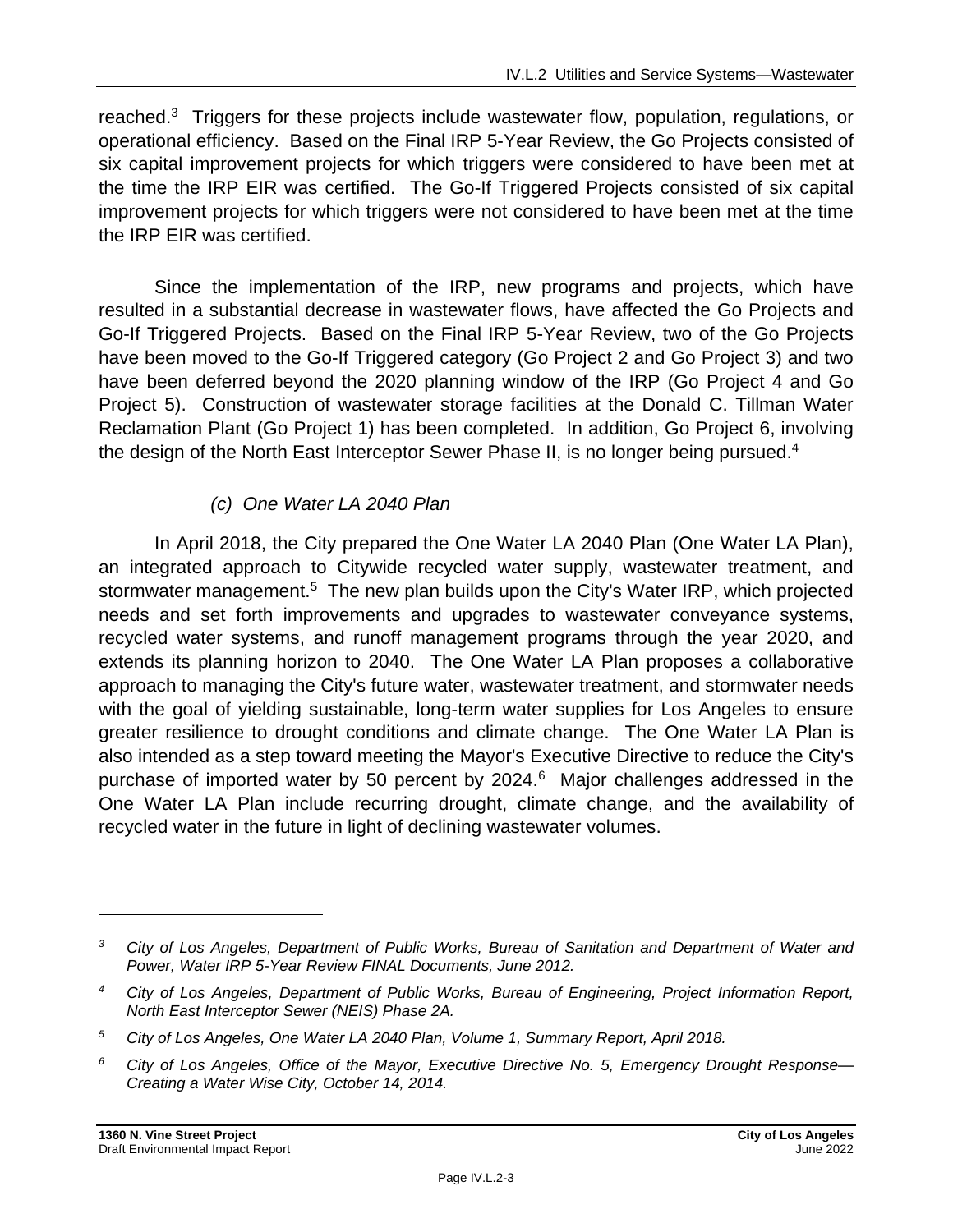### *(d) City of Los Angeles Municipal Code*

### *(i) Los Angeles Green Building Code*

The City has been pursuing a number of green development initiatives intended to promote energy conservation and reductions in the amount of greenhouse gas emissions generated within the City. While these ordinances do not focus on the provision of sewer services, they do mandate the use of water conservation features in new developments. Examples of such water conservation features include, but are not limited to, low water shower heads, toilets, clothes washers and dishwashers. Because the flow through these fixtures is reduced, residual wastewater passing through is reduced, in turn reducing the demand for sewage conveyance and treatment.

LAMC Chapter IX, Article 9, the Los Angeles Green Building Code (LA Green Building Code, Ordinance No.  $181,480$ ,<sup>7</sup> was adopted in April 2008 and provides standards and a mechanism for evaluating projects for their water conservation features during site plan review. The LA Green Building Code has been subsequently amended to incorporate various provisions of the CALGreen Code. The LA Green Building Code includes mandatory requirements and elective measures pertaining to wastewater for three categories of buildings, the first of which applies to this Project: (1) low-rise residential buildings; (2) non-residential and high-rise residential buildings; and (3) additions and alterations to residential and non-residential buildings.

### *(ii) Water Efficiency Requirements Ordinance*

LAMC Chapter XII, Article 5, the Water Efficiency Requirements Ordinance (Ordinance No. 180,822), $8$  effective December 1, 2009, requires the installation of efficient water fixtures, appliances, and cooling towers in new buildings and renovation of plumbing in existing buildings, to minimize the effect of water shortages for City customers and enhance water supply sustainability.

### *(iii) Sewer Capacity Availability Review*

The LAMC includes regulations that require the City to assure available sewer capacity for new projects and to collect fees for improvements to the infrastructure system. LAMC Section 64.15 requires that the City perform a SCAR when an applicant seeks a sewer permit to connect a property to the City's sewer system, proposes additional discharge through their existing public sewer connection, or proposes a future sewer

*<sup>7</sup> City of Los Angeles, Ordinance No. 181,480.*

*<sup>8</sup> City of Los Angeles, Ordinance No. 180,822.*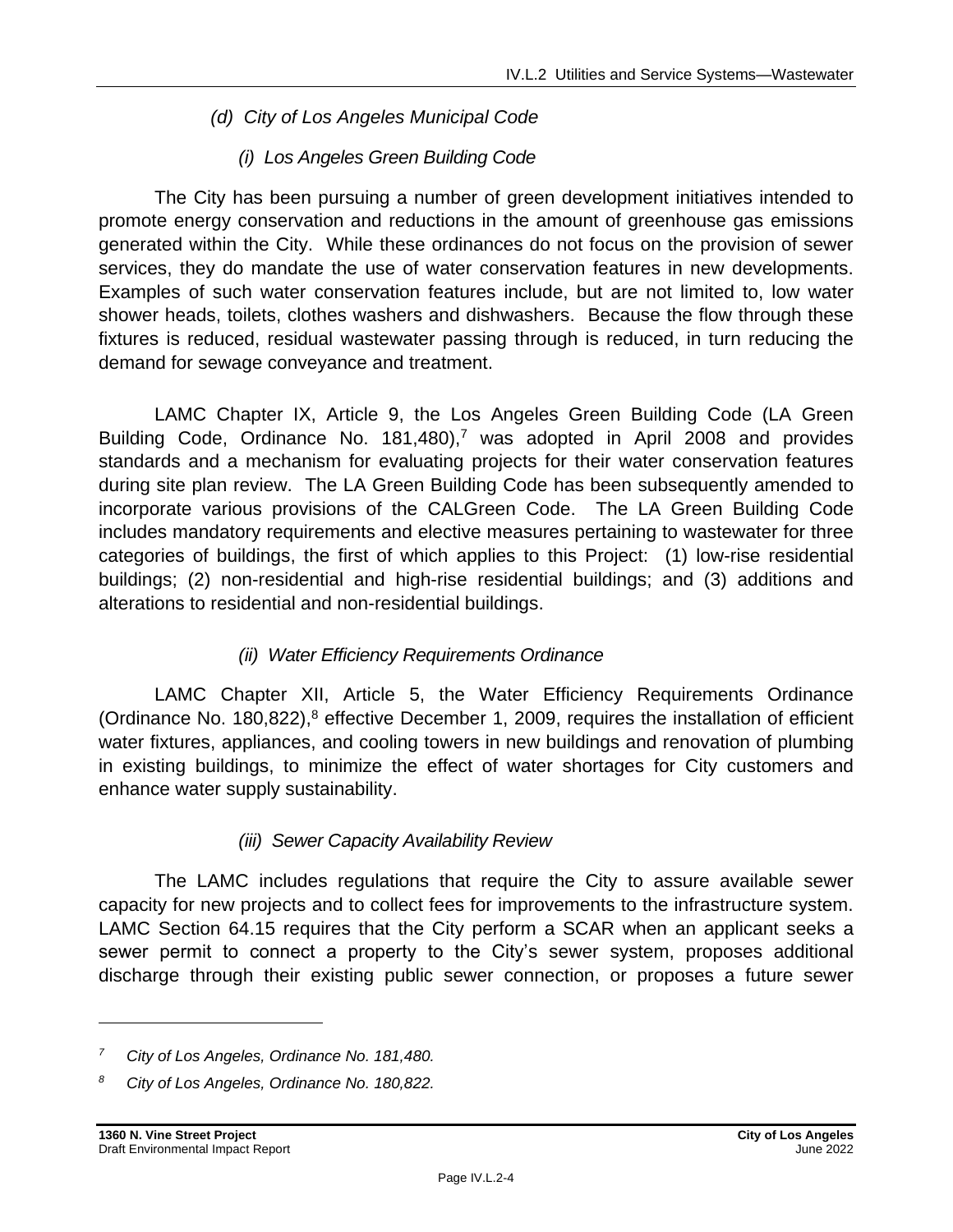connection or future development that is anticipated to generate 10,000 gallons or more of sewage per day. A SCAR provides a preliminary assessment of the capacity of the existing municipal sewer system to safely convey a project's newly generated wastewater to the appropriate sewage treatment plant.

## *(iv) Sewerage Facilities Charge*

LAMC Sections 64.11 and 64.12 require approval of a sewer permit, also called an "S" Permit, prior to connection to the wastewater system. LAMC Sections 64.11.2 and 64.16.1 require the payment of fees for new connections to the City's sewer system to assure the sufficiency of sewer infrastructure. New connections to the sewer system are assessed a Sewerage Facilities Charge. The rate structure for the Sewerage Facilities Charge is based upon wastewater flow strength, as well as volume. The determination of wastewater flow strength for each applicable project is based on City guidelines for the average wastewater concentrations of two parameters, biological oxygen demand and suspended solids, for each type of land use. Sewerage Facilities Charge fees are deposited in the City's Sewer Construction and Maintenance Fund for sewer and sewagerelated purposes, including, but not limited to, industrial waste control and water reclamation purposes.

## *(v) Bureau of Engineering Special Order*

The City establishes design criteria for sewer systems to assure that new infrastructure provides sewer capacity and operating characteristics to meet City standards (Bureau of Engineering Special Order No. SO 06-0691). Per the Special Order, lateral sewers, which are sewers 18 inches or less in diameter, must be designed for a planning period of 100 years. The Special Order also requires that sewers be designed so that the peak dry weather flow depth during their planning period does not exceed one-half of the pipe diameter (D) (i.e., depth-to-diameter ratio or d/D).<sup>9</sup>

## **b. Existing Conditions**

## (1) Wastewater Generation

As discussed in Section II, Project Description, of this Draft EIR, the Project Site is currently developed with a mix of uses that consist of a 17,100 square-foot post-production facility, an 8,044 square-foot commercial building, six bungalows that comprise approximately 8,988 square feet of floor area, and an eight-unit multi-family building

*<sup>9</sup> City of Los Angeles Department of Public Works, Bureau of Engineering, Special Order No. 006-0691, Planning Period, Flow, and Design Criteria for Gravity Sanitary Sewers and Pumping Plants, effective June 6, 1991.*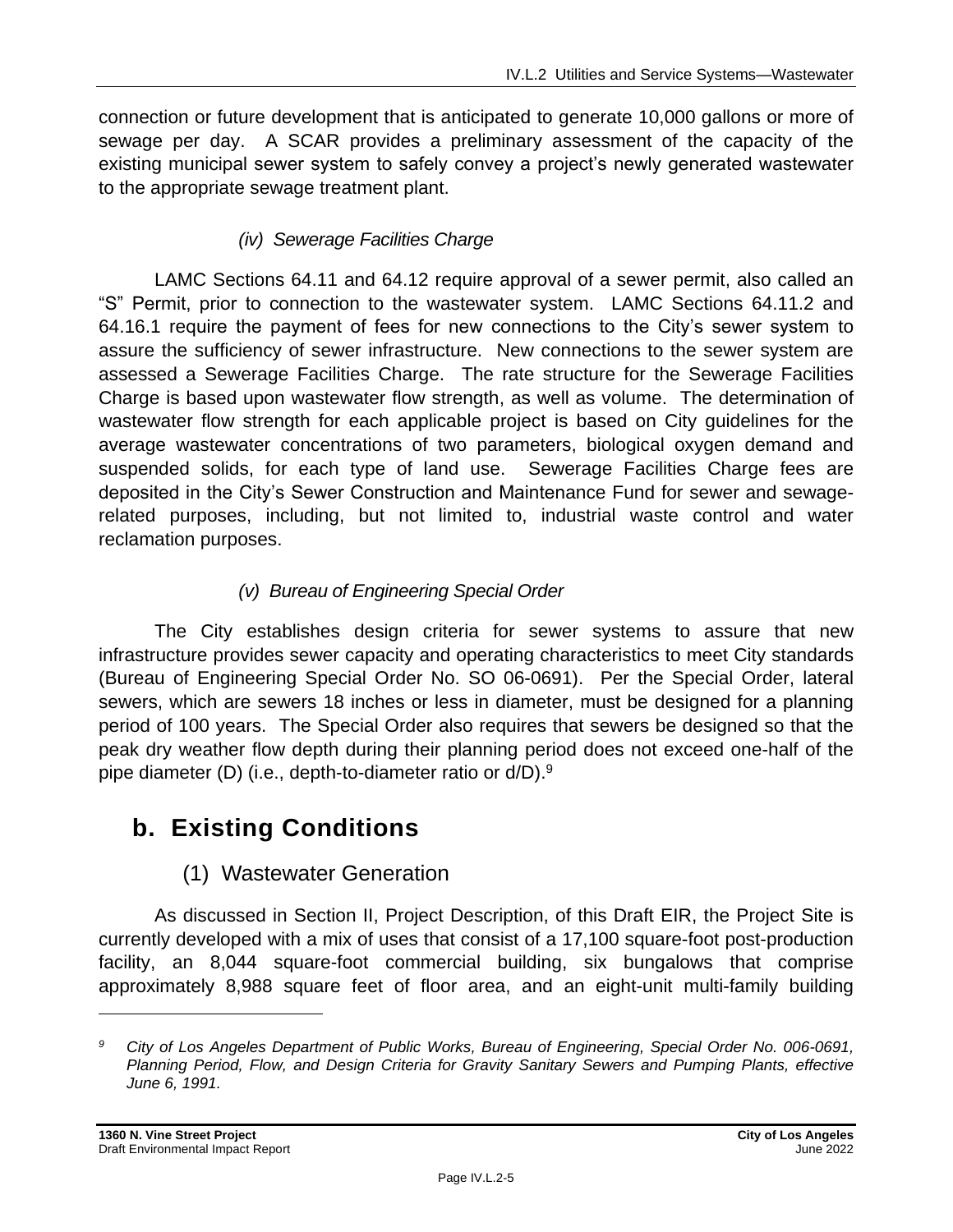comprised of approximately 7,700 square feet of floor area. The eight-unit multi-family residential building is vacant. Three of the six bungalows are occupied by office/postproduction uses, while the three remaining bungalows are vacant. There are also ancillary buildings such as sheds and garages adjacent to the bungalows. There is also a surface parking lot behind the commercial building. Based on LASAN's estimates, the total existing average daily wastewater flow is approximately 2,792 gallons per day (gpd).<sup>10</sup>

## (2) Wastewater Infrastructure

Sanitary sewer service to and from the Project area is owned and operated by the City of Los Angeles. The existing wastewater collection system includes more than 6,700 miles of public sewers, which serves a population of more than 4 million people and conveys approximately 400 million gallons per day (mgd) to the City's four wastewater treatment and water reclamation plants.<sup>11</sup>

As described in the Utility Report, there is an existing 10-inch vitrified clay pipe (VCP) sewer main in Vine Street, an 8-inch VCP sewer main in De Longpre Avenue, and an 8-inch VCP sewer main in Afton Place. Based on the Bureau of Engineering's online Navigate LA database, the Utility Report reported that the 10-inch sewer main in Vine Street flows south with a capacity of 2.96 cfs (1,913,098 gpd), the 8-inch sewer main in De Longpre Avenue flows east with a capacity of 0.71 cfs (458,885 gpd), and the 8-inch sewer main in Afton Place flows west with a capacity of 0.71 cfs (485,885 gpd). Sewer flows originating from the Project Site are collected and conveyed through a network of sewer lines for treatment at the Hyperion Water Reclamation Plant (HWRP).

## (3) Wastewater Treatment

LASAN is responsible for the operation of wastewater treatment facilities in the City. The main purpose of these treatment facilities is to remove potential pollutants from sewage in order to protect river and marine environments and public health. LASAN divides the wastewater treatment system of the City into two major service areas: the Hyperion Service Area and the Terminal Island Service Area.<sup>12</sup> The Hyperion Service Area is served by the HWRP, the Donald C. Tillman Water Reclamation Plant, and the Los

*<sup>10</sup> LASAN, Wastewater Service Information (WWSI) Letter for the Project. See Exhibit 3 of the Utility Report, which is included as Appendix F of this Draft EIR.*

*<sup>11</sup> LA Sanitation, Sewers and Pumping Plants, www.lacitysan.org/san/faces/home/portal/s-lsh-wwd/s-lshwwd-cw/s-lsh-wwd-cw-s?\_adf.ctrl-state=s4vffrigl\_5&\_afrLoop=9147980240166846#!, accessed May 4, 2021.*

*<sup>12</sup> LA Sanitation, Clean Water, www.lacitysan.org/san/faces/home/portal/s-lsh-wwd/s-lsh-wwd-cw?\_adf.ctrlstate=hgp4yycqp\_5&\_afrLoop=3961446775342746#!, accessed May 4, 2021.*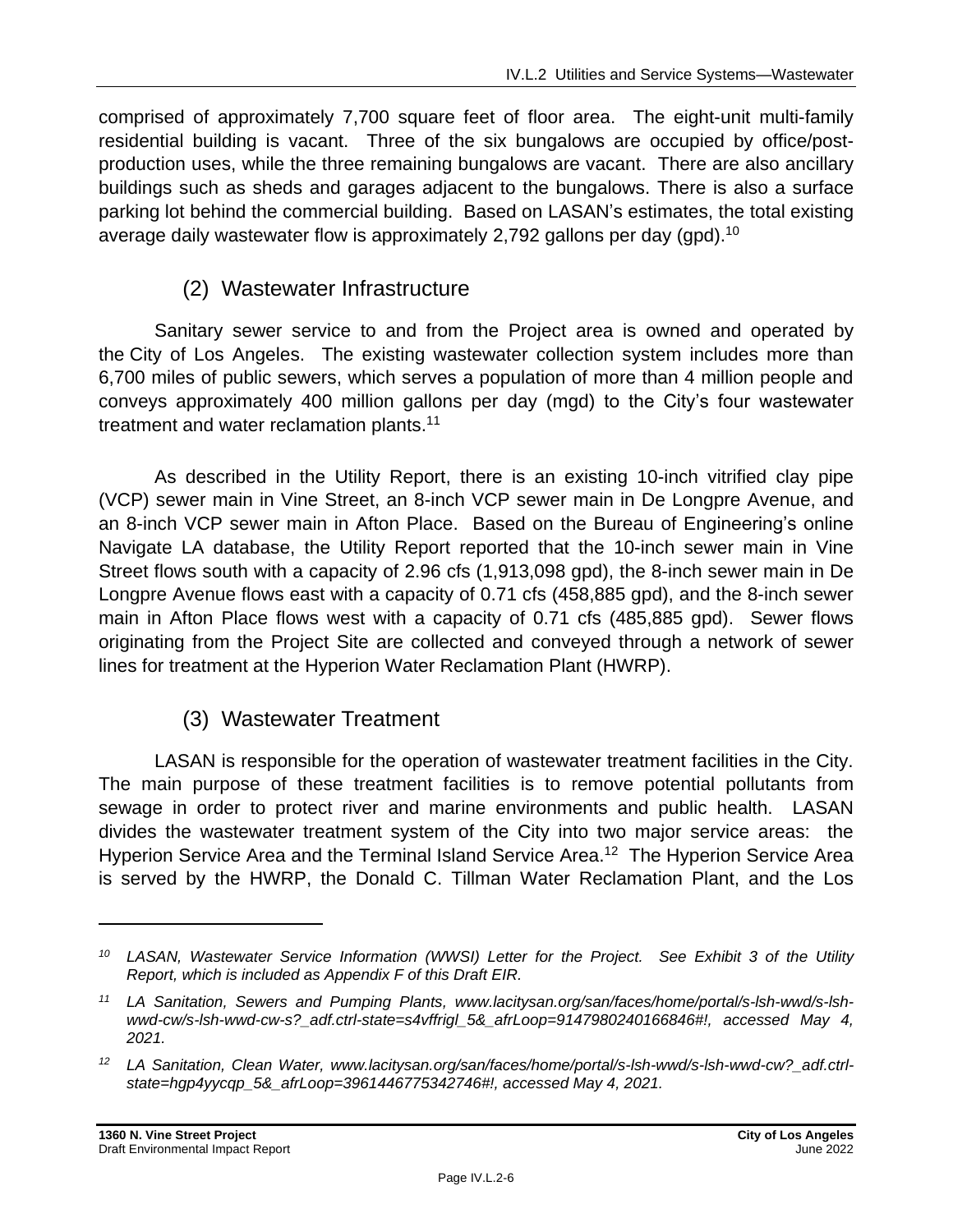Angeles–Glendale Water Reclamation Plant. The Terminal Island Service Area is served by the Terminal Island Treatment Plant. The Project Site is served by the HWRP within the Hyperion Service Area.

## *(a) Hyperion Service Area*

As shown in Table IV.L.2-1 on page IV.L.2-8, the existing design capacity of the Hyperion Service Area is approximately 550 mgd (consisting of 450 mgd at the HWRP, 80 mgd at the Donald C. Tillman Water Reclamation Plant, and 20 mgd at the Los Angeles–Glendale Water Reclamation Plant).<sup>13,14,15</sup> Based on the One Water LA 2040 Plan—Wastewater Facilities Plan, the average wastewater flow rate in the Hyperion Service Area was 314 mgd in 2016 (consisting of 250 mgd at the HWRP, 47 mgd at the Donald C. Tillman Water Reclamation Plant, and 17 mgd at the Los Angeles–Glendale Water Reclamation Plant).<sup>16</sup> The One Water LA 2040 Plan—Wastewater Facilities Plan projects that annual average wastewater flows in the Hyperion Service Area would increase to 323 mgd in 2020, 348 mgd in 2030, and 358 mgd in 2040. All other flow in the Hyperion Service Area, as well as biosolids from the upstream reclamation plants that are returned to the collection system are treated at the HWRP in Playa Del Rey. As such, current flows are below the design capacity of approximately 550 mgd for the Hyperion Service Area.

## *(b) Hyperion Water Reclamation Plant*

As discussed above, wastewater generated from the Project Site is conveyed via the local collector sanitary sewer system directly to the HWRP for treatment. As shown in Table IV.L.2-1, the HWRP has the capacity to treat approximately 450 mgd of wastewater for full secondary treatment. LASAN reports that the plant currently treats approximately 275 mgd.<sup>17</sup> As such, the HWRP is currently operating at approximately 61 percent of its

*<sup>13</sup> LASAN, Hyperion Water Reclamation Plant, www.lacitysan.org/san/faces/home/portal/s-lsh-wwd/s-lshwwd-cw/s-lsh-wwd-cw-p/s-lsh-wwd-cw-p-hwrp?\_adf.ctrl-state=s4vffrigl\_86&\_afrLoop=914870351952097 6#!, accessed May 4, 2021.*

*<sup>14</sup> LASAN, Donald C. Tillman Water Reclamation Plant, www.lacitysan.org/san/faces/home/portal/s-lshwwd/s-lsh-wwd-cw/s-lsh-wwd-cw-p/s-lsh-wwd-cw-p-dctwrp?\_adf.ctrl-state=s4vffrigl\_86&\_afrLoop=914 8800438155154#!, accessed May 4, 2021.*

*<sup>15</sup> LASAN, Los Angeles-Glendale Water Reclamation Plant, www.lacitysan.org/san/faces/home/portal/s-lshwwd/s-lsh-wwd-cw/s-lsh-wwd-cw-p/s-lsh-wwd-cw-p-lagwrp?\_adf.ctrl-state=s4vffrigl\_86&\_afrLoop=91488 52583300197#!, accessed May 4, 2021.*

*<sup>16</sup> LASAN, One Water LA 2040 Plan—Volume 2: Wastewater Facilities Plan, Table ES.1, April 2018.*

*<sup>17</sup> LASAN, Hyperion Water Reclamation Plant, www.lacitysan.org/san/faces/home/portal/s-lsh-wwd/s-lshwwd-cw/s-lsh-wwd-cw-p/s-lsh-wwd-cw-p-hwrp?\_adf.ctrl-state=s4vffrigl\_86&\_afrLoop=914870351952097 6#!, accessed May 4, 2021.*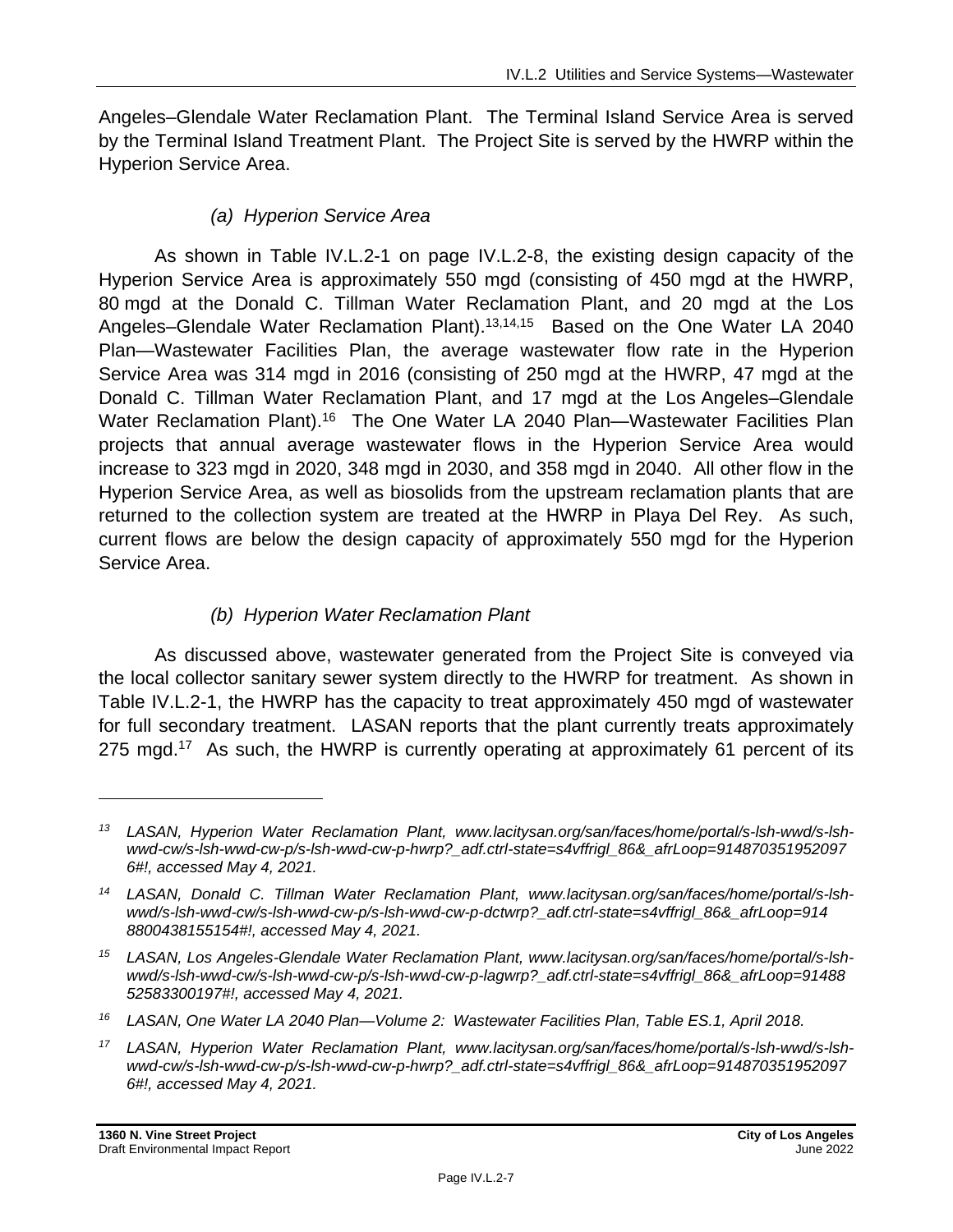|                                                                                                                                                                                                                                                                                                                                                                                                                                                                                                                                                                                                                                                                                                                                                                                     | <b>Design Capacity</b><br>(mgd) |
|-------------------------------------------------------------------------------------------------------------------------------------------------------------------------------------------------------------------------------------------------------------------------------------------------------------------------------------------------------------------------------------------------------------------------------------------------------------------------------------------------------------------------------------------------------------------------------------------------------------------------------------------------------------------------------------------------------------------------------------------------------------------------------------|---------------------------------|
| <b>Hyperion Water Reclamation Plant</b>                                                                                                                                                                                                                                                                                                                                                                                                                                                                                                                                                                                                                                                                                                                                             | 450                             |
| Donald C. Tillman Water Reclamation Plant                                                                                                                                                                                                                                                                                                                                                                                                                                                                                                                                                                                                                                                                                                                                           | 80                              |
| Los Angeles–Glendale Water Reclamation Plant                                                                                                                                                                                                                                                                                                                                                                                                                                                                                                                                                                                                                                                                                                                                        | 20                              |
| <b>Total</b>                                                                                                                                                                                                                                                                                                                                                                                                                                                                                                                                                                                                                                                                                                                                                                        | 550                             |
| $mgd =$ million gallons per day<br>Source: LASAN, Hyperion Water Reclamation Plant, www.lacitysan.org/san/faces/home/<br>portal/s-lsh-wwd/s-lsh-wwd-cw/s-lsh-wwd-cw-p/s-lsh-wwd-cw-p-hwrp?_adf.ctrl-state=<br>s4vffrigl_86&_afrLoop=9148703519520976#!, accessed May 4, 2021; LASAN, Donald<br>C. Tillman Water Reclamation Plant, www.lacitysan.org/san/faces/home/portal/s-Ish-<br>wwd/s-lsh-wwd-cw/s-lsh-wwd-cw-p/s-lsh-wwd-cw-p-dctwrp?_adf.ctrl-state=s4vffrigl_<br>86&_afrLoop=9148800438155154#!, accessed May 4, 2021; LASAN, Los Angeles-<br>Glendale Water Reclamation Plant, www.lacitysan.org/san/faces/home/portal/s-Ish-<br>wwd/s-lsh-wwd-cw/s-lsh-wwd-cw-p/s-lsh-wwd-cw-p-lagwrp?_adf.ctrl-state=s4vffrigl_<br>86& afrLoop=9148852583300197#!, accessed May 4, 2021. |                                 |

**Table IV.L.2-1 Existing Capacity of Hyperion Service Area**

capacity with a remaining available capacity of approximately 175 mgd. Based on the above, current flows to the HWRP are well below its design capacity of approximately 450 mgd.

Incoming wastewater to the treatment plant initially passes through screens and basins to remove coarse debris and grit. This is followed by primary treatment, which is a physical separation process where heavy solids settle to the bottom of tanks while oil and grease float to the top. These solids, called sludge, are collected, treated, and recycled. The portion of water that remains, called primary effluent, is treated through secondary treatment using a natural, biological approach. Living micro-organisms are added to the primary effluent to consume organic pollutants. These micro-organisms are later harvested and removed as sludge.<sup>18</sup> The treated water from the HWRP is discharged through a fivemile outfall pipe into the Santa Monica Bay and Pacific Ocean.<sup>19</sup> The discharge from the HWRP into Santa Monica Bay is regulated by the HWRP's NPDES Permit issued under the Clean Water Act and is required to meet Regional Water Quality Control Board (RWQCB)

*<sup>18</sup> LASAN, Treatment Process, www.lacitysan.org/san/faces/home/portal/s-lsh-wwd/s-lsh-wwd-cw/s-lshwwd-cw-p/s-lsh-wwd-cw-p-tp?\_adf.ctrl-state=s4vffrigl\_2930&\_afrLoop=9150602188413392#!, accessed May 4, 2021.*

*<sup>19</sup> LASAN, Hyperion Water Reclamation Plant, www.lacitysan.org/san/faces/home/portal/s-lsh-wwd/s-lshwwd-cw/s-lsh-wwd-cw-p/s-lsh-wwd-cw-p-hwrp?\_adf.ctrl-state=s4vffrigl\_86&\_afrLoop=914870351952097 6#!, accessed May 4, 2021.*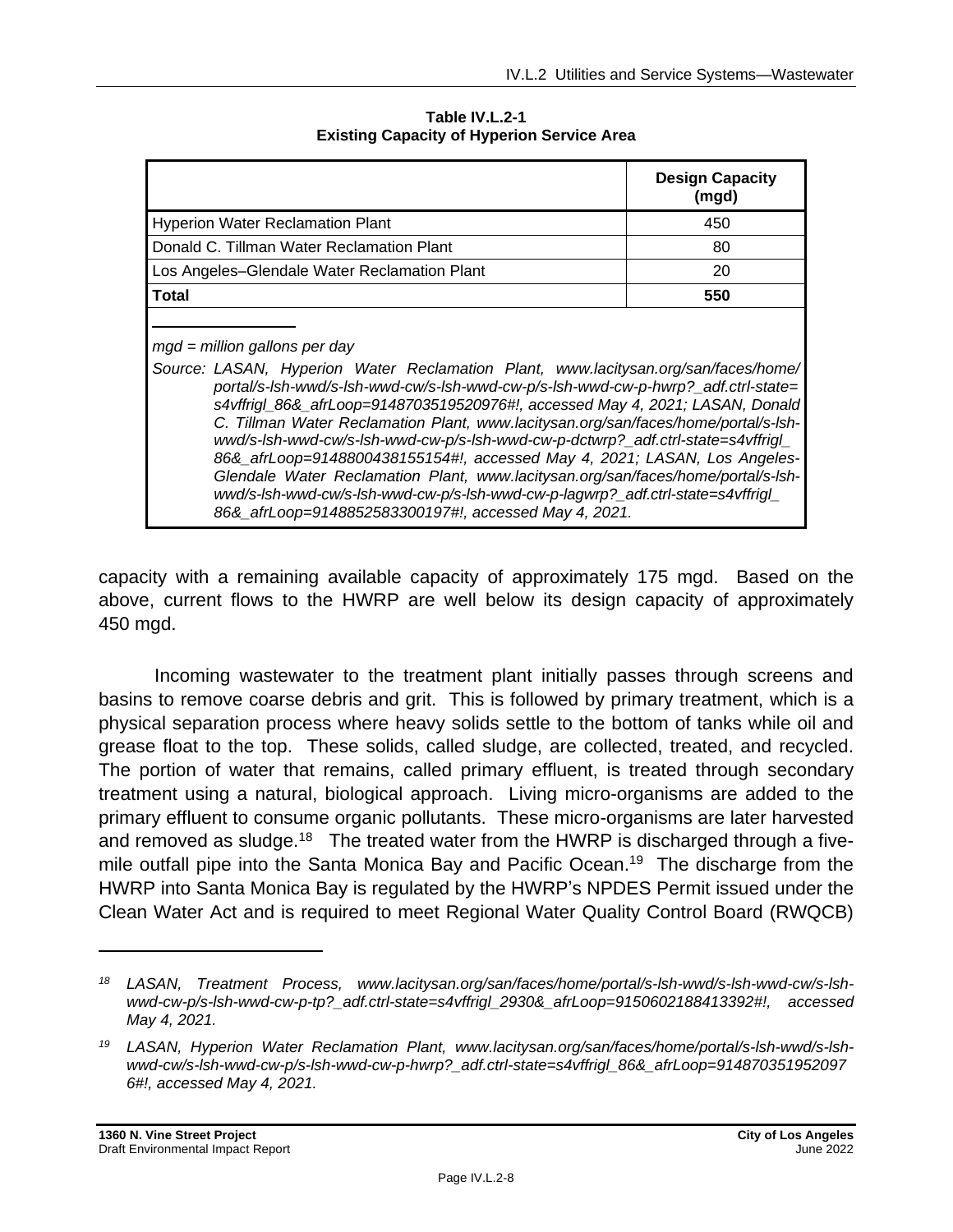requirements for a recreational beneficial use.<sup>20</sup> Accordingly, the HWRP's effluent that is released to Santa Monica Bay is continually monitored to ensure that it meets or exceeds prescribed standards. LASAN also monitors flows into the Santa Monica Bay.<sup>21</sup>

## **3. Project Impacts**

## **a. Thresholds of Significance**

In accordance with the State CEQA Guidelines Appendix G (Appendix G), the Project would have a significant impact related to wastewater if it would:

#### *Threshold (b): [Not] result in a determination by the wastewater treatment provider, which serves or may serve the project, that it has adequate capacity to serve the project's projected demand in addition to the provider's existing commitments***.**

In assessing impacts related to wastewater in this section, the City will use Appendix G as the thresholds of significance. The factors and considerations identified below from the *L.A. CEQA Thresholds Guide* will be used where applicable and relevant to assist in analyzing the Appendix G threshold questions:

The *L.A. CEQA Thresholds Guide* identifies the following criteria to evaluate wastewater:

*Threshold (a): Require or result in the relocation or construction of new or expanded water, wastewater treatment, or storm water drainage, electric power, natural gas, or telecommunications facilities, the construction or relocation of which could cause significant environmental effects;* **<sup>22</sup>** *or*

*<sup>20</sup> LARWQCB, Order No. R4-2017-0045, NPDES No. CA0109991, Waste Discharge Requirements and National Pollutant Discharge Elimination System Permit for the City of Los Angeles, Hyperion Treatment Plant Discharge to the Pacific Ocean, effective April 1, 2017, through March 31, 2022.*

*<sup>21</sup> LASAN, Environmental Monitoring, www.lacitysan.org/san/faces/home/portal/s-lsh-wwd/s-lsh-wwd-cw/slsh-wwd-cw-p/s-lsh-wwd-cw-p-em?\_adf.ctrl-state=s4vffrigl\_2930&\_afrLoop=9150807899794673#!, accessed May 4, 2021.*

*<sup>22</sup> Refer to Section IV.L.1, Utilities and Service Systems—Water Supply and Infrastructure, of this Draft EIR for a discussion of water infrastructure; Section IV.L.3, Utilities and Service Systems—Energy Infrastructure, of this Draft EIR for a discussion of electric power and natural gas infrastructure; the Project's Initial Study included as Appendix A of this Draft EIR for a discussion of stormwater drainage; and Section VI, Other CEQA Considerations for a discussion of telecommunications facilities infrastructure.*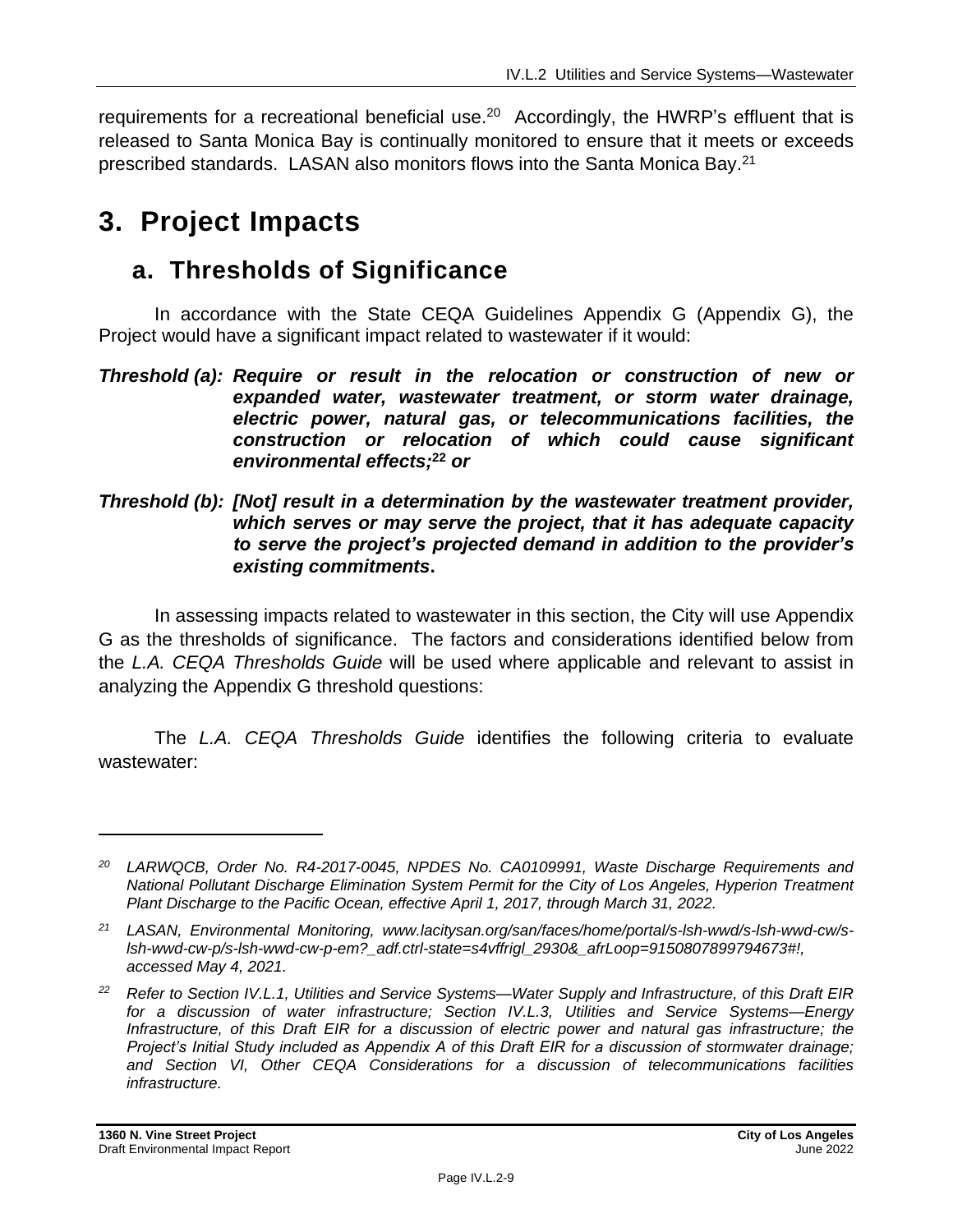- The project would cause a measurable increase in wastewater flows at a point where, and a time when, a sewer's capacity is already constrained or that would cause a sewer's capacity to become constrained; or
- The project's additional wastewater flows would substantially or incrementally exceed the future scheduled capacity of any one treatment plant by generating flows greater than those anticipated in the Wastewater Facilities Plan or General Plan and its elements.<sup>23</sup>

## **b. Methodology**

The analysis of Project impacts on wastewater infrastructure and treatment capacity is based on the Utility Report (including the WWSI) and the Water Supply Assessment included in Appendices F and U of this Draft EIR, respectively. The Utility Report calculates the anticipated wastewater flows to be generated by the Project using wastewater generation factors provided by LASAN. Given the existing capacity of the sanitary sewer system in the vicinity of the Project Site and the Project Site's future wastewater generation, an assessment was made of the impacts to the sanitary sewers and the City's downstream sewers and treatment plants. Data regarding the existing physical features and capacity of the system is based on information provided by LASAN.

To evaluate potential impacts relative to wastewater treatment capacity, this analysis evaluates whether adequate treatment capacity of the HWRP, which is within the Hyperion Service Area, would be available to accommodate the Project based on the estimate of the Project's wastewater generation and data from LASAN. For the assessment of cumulative impacts on wastewater treatment, the projected cumulative wastewater generation is compared to the estimated available capacity of the Hyperion Service Area.

## **c. Project Design Features**

The following project design features are proposed with regard to wastewater:

**Project Design Feature WAS-PDF-1:** During operation of the Project, if the proposed swimming pool is to be drained, the draining will occur over a minimum span of two days.

The Project would also include water conservation features, which would also result in a reduction in wastewater. Such conservation features are included in Project Design

*<sup>23</sup> The Wastewater Facilities Plan referenced in the L.A. CEQA Thresholds Guide has since been superseded by the Integrated Resources Plan/One Water LA 2040 Plan.*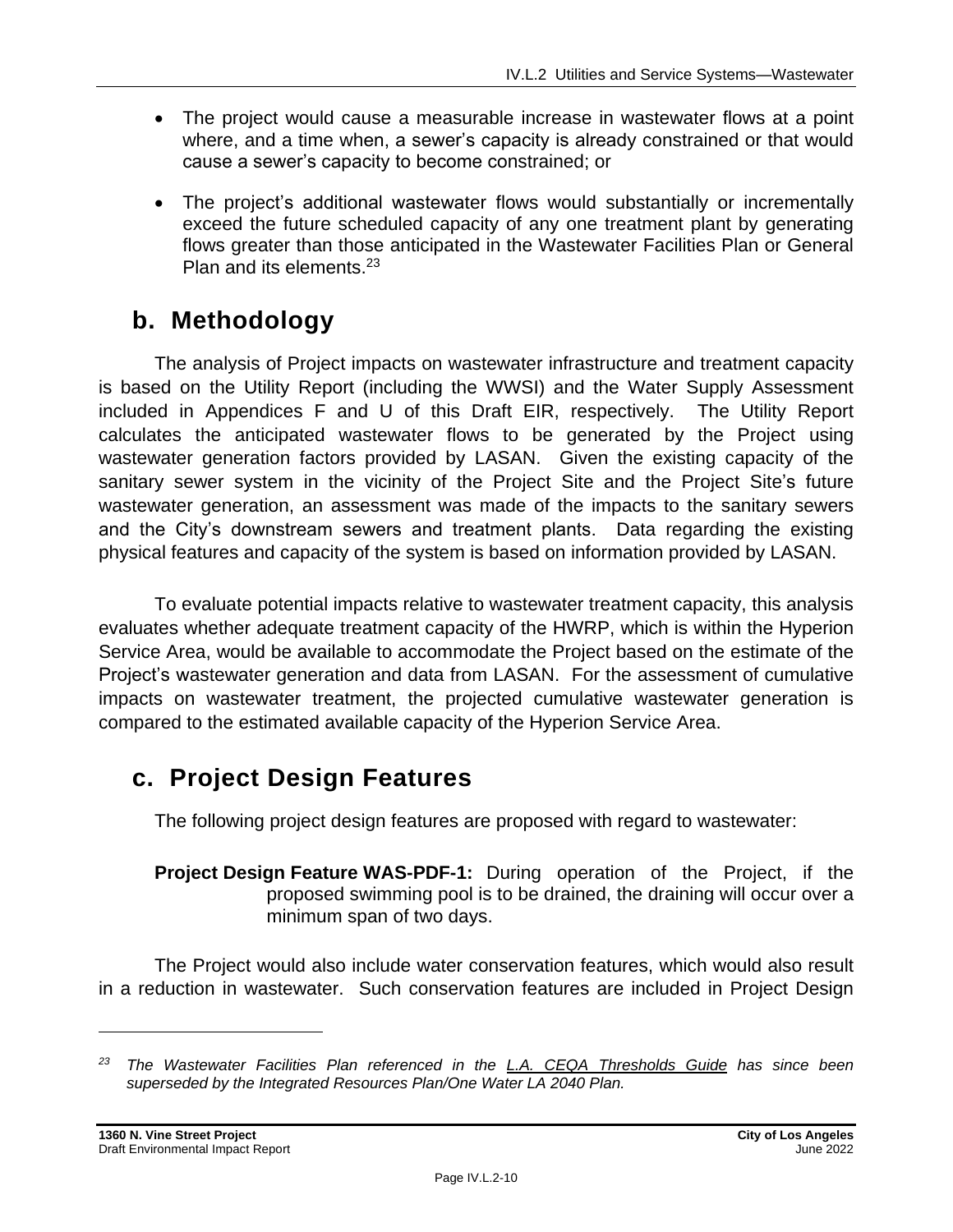Feature WAT-PDF-1, included in Section IV.L.1, Utilities and Service System—Water Supply and Infrastructure, of this Draft EIR.

## **d. Analysis of Project Impacts**

As set forth in Section II, Project Description, of this Draft EIR, the Project proposes two development options—the Residential Option and the Office Option.

The Residential Option would develop a new high-rise building with four levels of subterranean parking consisting of up to 429 new residential units, including 36 units designated for Very Low-Income households, an approximately 55,000-square-foot grocery store, approximately 5,000 square feet of neighborhood-serving commercial retail uses, and 8,988 square feet of uses in the bungalows. The bungalows would be rehabilitated and adapted for reuse as either restaurants or 12 residential units, in which case the development would still propose a total of 429 residential units.

The Office Option would develop a new high-rise building with eight levels of subterranean parking with approximately 463,521 square feet of office uses and 11,914 square feet of restaurant uses in the proposed building, as well as 8,988 square feet of uses in the bungalows. The bungalows would be rehabilitated and adapted for reuse as either restaurants or nine residential units.

The following analysis accounts for both development options and the term "Project" is used to describe all development scenarios unless stated otherwise.

#### *Threshold (a): Would the Project require or result in the relocation or construction of new or expanded water, wastewater treatment, or stormwater drainage, electric power, natural gas, or telecommunications facilities, the construction of which could cause significant environmental effects?<sup>24</sup>*

*<sup>24</sup> Refer to Section IV.L.1, Utilities and Service Systems—Water Supply and Infrastructure, of this Draft EIR for a discussion of water infrastructure; Section IV.L.3, Utilities and Service Systems—Energy Infrastructure, of this Draft EIR for a discussion of electric power and natural gas infrastructure; the Project's Initial Study included as Appendix A of this Draft EIR for a discussion of stormwater drainage; and Section VI, Other CEQA Considerations, of this Draft EIR for a discussion of telecommunications facilities infrastructure.*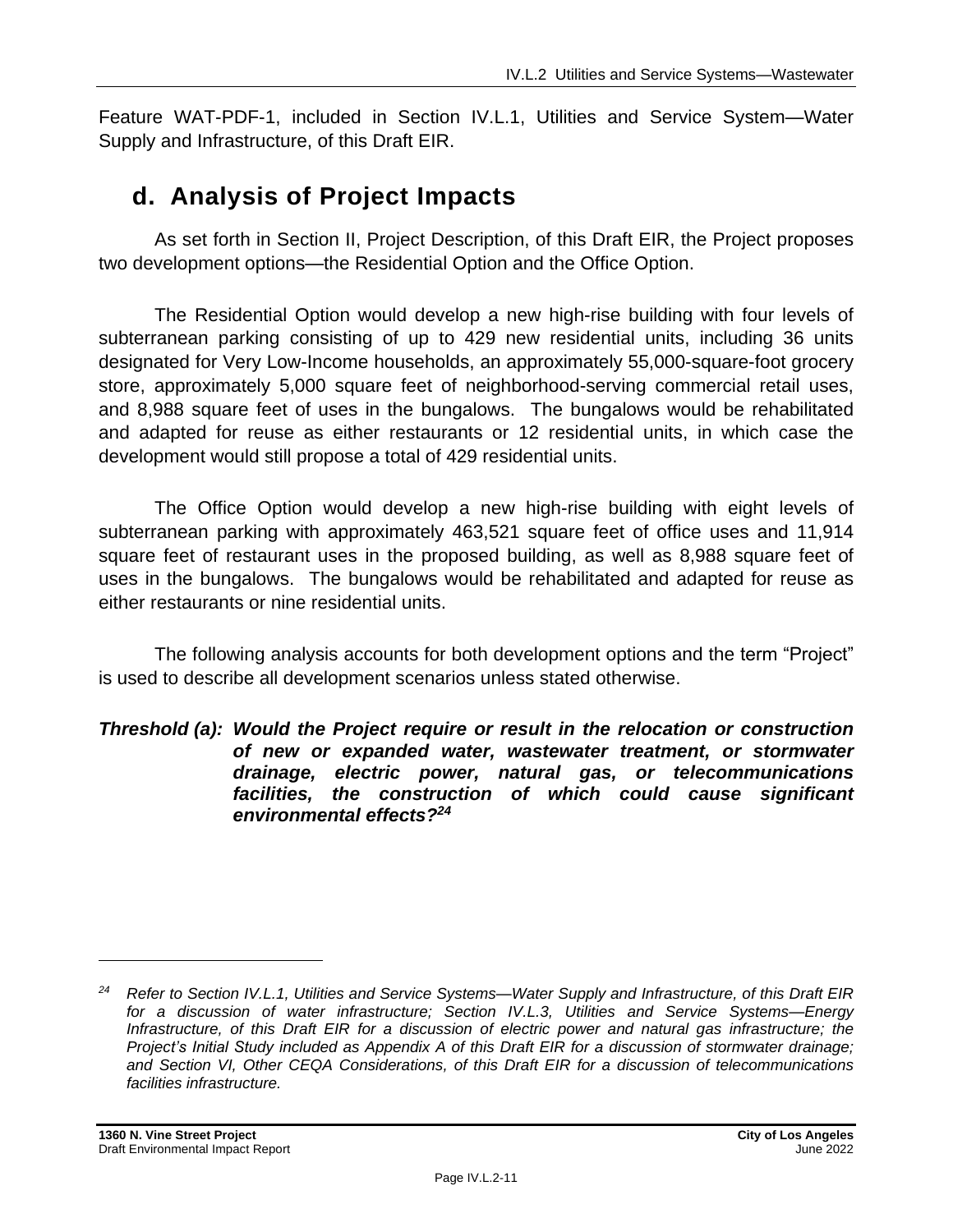## (1) Impact Analysis

## *(a) Construction*

The Project would require construction of new on-site infrastructure to serve new buildings and facilities of proposed Project. Construction impacts associated with wastewater infrastructure would primarily be confined to trenching for miscellaneous utility lines and connections to public infrastructure. Installation of wastewater infrastructure would be limited to on-site wastewater distribution, and minor off-site work associated with connections to the public main. Although no upgrades to the public main are anticipated, minor off-site work would be required in order to connect to the public main. Therefore, as set forth in Project Design Feature TR-PDF-2 included in Section IV.J, Transportation, of this Draft EIR, a Construction Traffic Management Plan would be implemented to reduce any temporary pedestrian and traffic impacts. The Construction Traffic Management Plan would ensure safe pedestrian access and vehicle travel in general, and emergency vehicle access, in particular, throughout the construction period. Overall, when considering impacts resulting from the installation of any required wastewater infrastructure, all impacts are of a relatively short-term duration and would cease to occur once the installation is complete. Based on the above, construction activities would not have any adverse impact on wastewater conveyance or treatment infrastructure. In addition, most construction impacts associated with the installation of on-site wastewater facilities and off-site connections are expected to be confined to trenching and would be temporary in nature and would not result in significant environmental effects.

With respect to wastewater generation during construction, construction activities for the Project would not result in wastewater generation as construction workers would typically utilize portable restrooms, which would not contribute to wastewater flows to the City's wastewater system. Furthermore, as with the Project, the removal of the existing on-site uses under this alternative would result in a short-term decrease in wastewater discharges to the public sewer system from the Project Site during the construction period. Thus, wastewater generation from Project construction activities is not anticipated to cause a measurable increase in wastewater flows, which would also be offset by the removal of existing uses that generate wastewater. Therefore, Project construction would not substantially or incrementally exceed the future scheduled capacity of any treatment plant by generating flows greater than those anticipated in the IRP and the One Water LA Plan.

**As such, Project construction would not require or result in the construction of new wastewater treatment facilities or expansion of existing facilities, the construction of which would cause significant environmental effects. Therefore, Project construction impacts to the wastewater conveyance or treatment system would be less than significant.**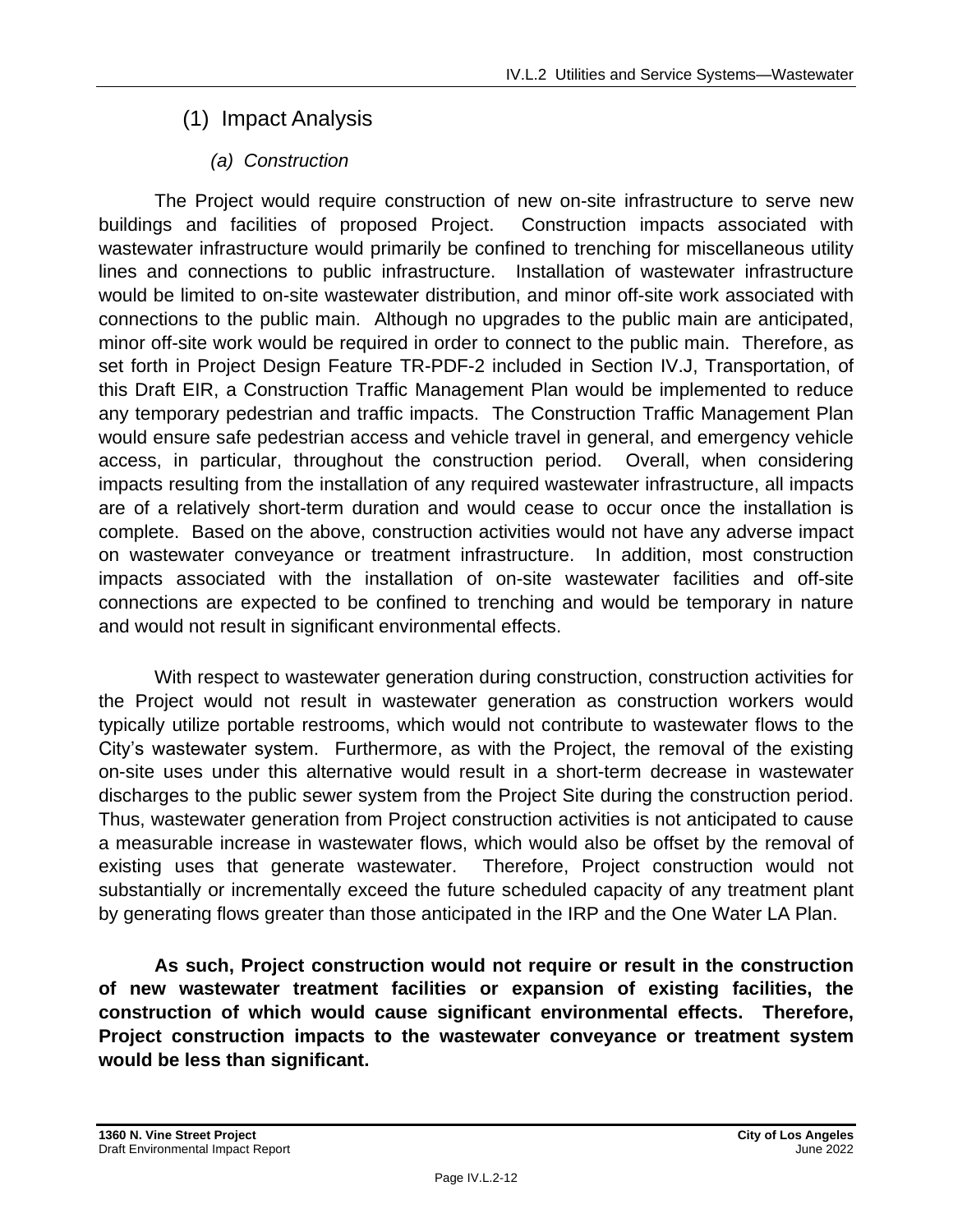### *(b) Operation*

As noted above, wastewater generated by the Project would be conveyed via the existing wastewater conveyance systems for treatment at the HWRP. Wastewater flows would be typical of residential, office, and commercial developments. No industrial discharge into the wastewater system would occur and as discussed in the Initial Study, included as Appendix A of this Draft EIR, the Project would implement capture and reuse to reduce stormwater pollution on the Project Site in accordance with the City's Low Impact Development requirements. In addition, discharge of effluent from the HWRP into Santa Monica Bay is regulated by permits issued under the NPDES and is required to meet LARWQCB requirements. As LASAN monitors the treated wastewater, wastewater generated from the Project Site would not exceed wastewater treatment requirements of LARWQCB. As described above, the HWRP has a design capacity of 450 mgd, and current wastewater flow levels are at approximately 275 mgd. Accordingly, the remaining available capacity at the HWRP is approximately 175 mgd.

As provided in Exhibit 3 of the Utility Report, a WWSI was obtained from LASAN to evaluate the capability of the existing wastewater system to serve the Project's estimated wastewater flow. In preparing the WWSI, LASAN analyzed the Project's wastewater demands in conjunction with existing conditions and forecasted growth and has provided current sewer gauging information for the relevant sewer lines of the Project. The WWSI analyzed a flow of up to 117,439 gpd for Project. The WWSI conservatively did not account for required water savings and additional water conservation commitments committed to by the Applicant (refer to the WSA included as Appendix U of this Draft EIR and Project Design Feature WAT-PDF-1 in Section IV.L.1, Utilities and Service Systems— Water Supply and Infrastructure, of this Draft EIR). In addition, the WWSI conservatively assumed that the pool proposed by the Residential Option would be discharged to the sewer system over a one day span. Note that in accordance with Project Design Feature WAS-PDF-1, the proposed pool would be drained over a minimum span of two days.

As shown in Table IV.L.2-2 on page IV.L.2-14, when accounting for required water savings, the Applicant's water conservation commitments (Project Design Feature WAT-PDF-1), and the draining of the proposed pool over a two-day span (Project Design Feature WAS-PDF-1), the Residential Option with bungalows as restaurants would generate a net increase in wastewater flow from the Project Site of approximately 98,040 gpd, or approximately 0.098 mgd. As shown in Table IV.L.2-3 on page IV.L.2-16, the Residential Option with bungalows as residential units would generate less wastewater—a net increase of 82,194 gpd, or approximately 0.082 mgd.

As shown in Table IV.L.2-4 on page IV.L.2-18, when accounting for required water savings and the Applicant's water conservation commitments (Project Design Feature WAT-PDF-1), the Office Option with bungalows as restaurants would generate a net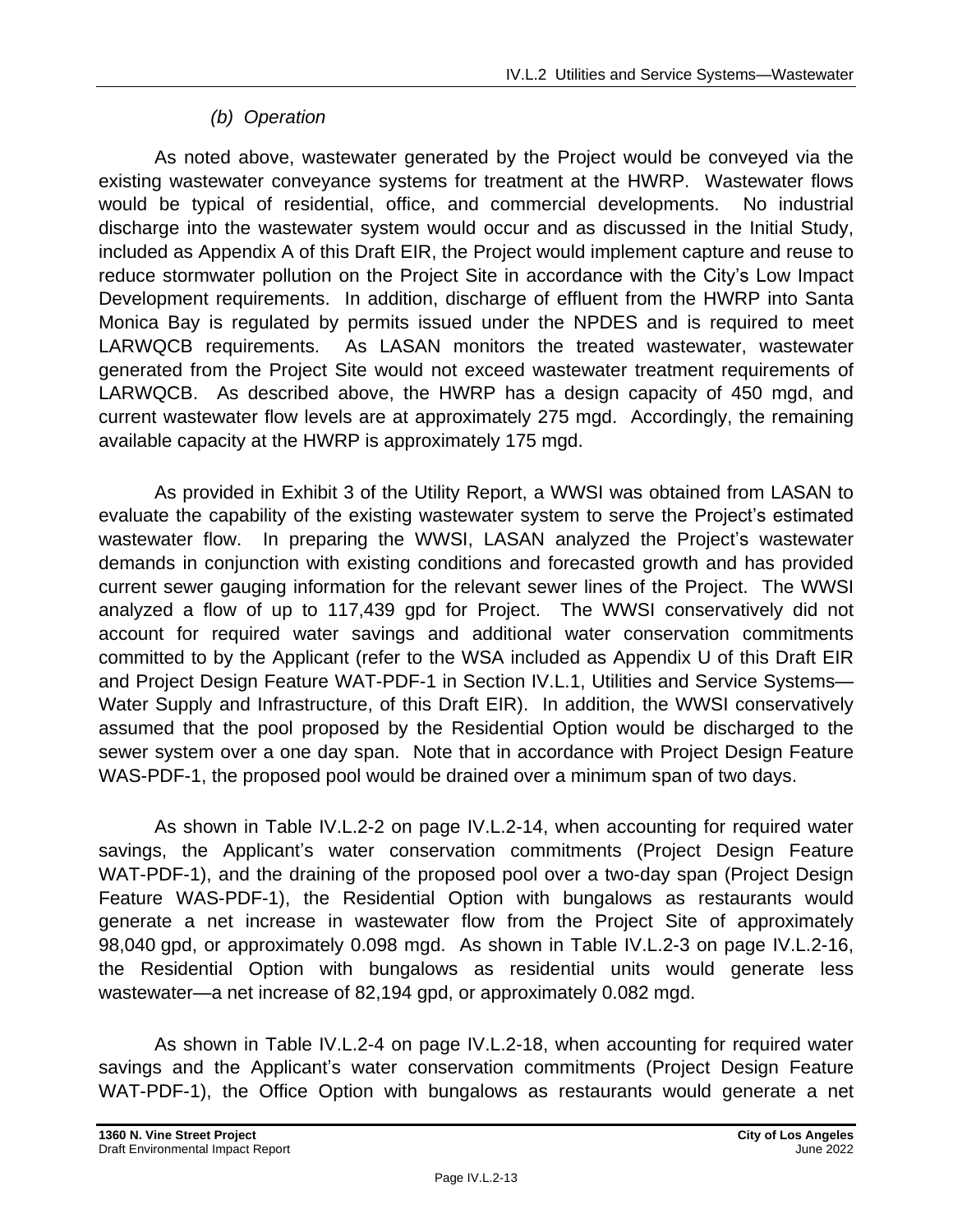**Table IV.L.2-2 Estimated Project Wastewater Generation—Residential Option with Bungalows as Restaurants**

| <b>Land Use</b>                                                                                                                                                                       | <b>Units</b> | Wastewater<br><b>Generation Rate</b><br>(gpd/unit) $a$ | Wastewater<br>Generation<br>(gpd) |
|---------------------------------------------------------------------------------------------------------------------------------------------------------------------------------------|--------------|--------------------------------------------------------|-----------------------------------|
| <b>Existing Uses</b> <sup>b</sup>                                                                                                                                                     |              |                                                        |                                   |
| <b>Post-Production Facility</b>                                                                                                                                                       | 17,100 sf    | 0.12                                                   | 2,052                             |
| Post-Production (in bungalows)                                                                                                                                                        | 4,494 sf     | 0.12                                                   | 539                               |
| Commercial                                                                                                                                                                            | 8,044 sf     | 0.025                                                  | 201                               |
| <b>Total Existing</b>                                                                                                                                                                 |              |                                                        | 2,792                             |
| <b>Proposed Uses<sup>c</sup></b>                                                                                                                                                      |              |                                                        |                                   |
| Residential: 1-bedroom                                                                                                                                                                | 240 du       | 110                                                    | 26,400                            |
| Residential: 1-bedroom plus den                                                                                                                                                       | 56 du        | 110                                                    | 6,160                             |
| Residential: 2-bedroom                                                                                                                                                                | 127 du       | 150                                                    | 19,050                            |
| Residential Apartment: 3-bedroom                                                                                                                                                      | 6 du         | 190                                                    | 1,140                             |
| Base Demand Adjustment (Residential) <sup>d</sup>                                                                                                                                     |              |                                                        | 5,519                             |
| <b>Fitness Center/Club Room</b>                                                                                                                                                       | 10,250 sf    | 0.65                                                   | 6,663                             |
| Poole                                                                                                                                                                                 | 1,335 sf     |                                                        | 19,972                            |
| Grocery                                                                                                                                                                               | 55,000 sf    | 0.05                                                   | 2,750                             |
| Retail                                                                                                                                                                                | $5,000$ sf   | 0.025                                                  | 125                               |
| Restaurant (8,988 sf) <sup>f</sup>                                                                                                                                                    | 600 seats    | 30                                                     | 18,000                            |
| Covered Parking <sup>9</sup>                                                                                                                                                          | 352,931 sf   | 0.02                                                   | 232                               |
| <b>Cooling Tower</b>                                                                                                                                                                  | 800 tons     | 21.60                                                  | 17,280                            |
| <b>Total Proposed by Project</b>                                                                                                                                                      |              |                                                        | 123,291                           |
| Required Savingsh                                                                                                                                                                     |              |                                                        |                                   |
| <b>Residential Units</b>                                                                                                                                                              |              |                                                        | (9,986)                           |
| <b>Residential Amenities/Commercial</b>                                                                                                                                               |              |                                                        | (6, 431)                          |
| <b>Cooling Tower</b>                                                                                                                                                                  |              |                                                        | (3, 456)                          |
| <b>Total Required Savings</b>                                                                                                                                                         |              |                                                        | (19, 873)                         |
| <b>Additional Conservationi</b>                                                                                                                                                       |              |                                                        | (2,586)                           |
| <b>Net Wastewater Generation of Residential</b><br><b>Option with Bungalows as Restaurants</b><br>(Proposed - Required Savings - Additional<br>Conservation - Existing to be Removed) |              |                                                        | 98,040                            |

*du = dwelling units*

*gpd = gallons per day*

*sf = square feet*

*— = Information is not applicable.*

*All totals have been rounded and may not sum due to rounding.*

- *<sup>a</sup> This analysis is based on 100 percent of sewage generation rates provided by LASAN (effective April 6, 2012).*
- *<sup>b</sup> As described in Section II, Project Description, of this Draft EIR, three of the six bungalows are*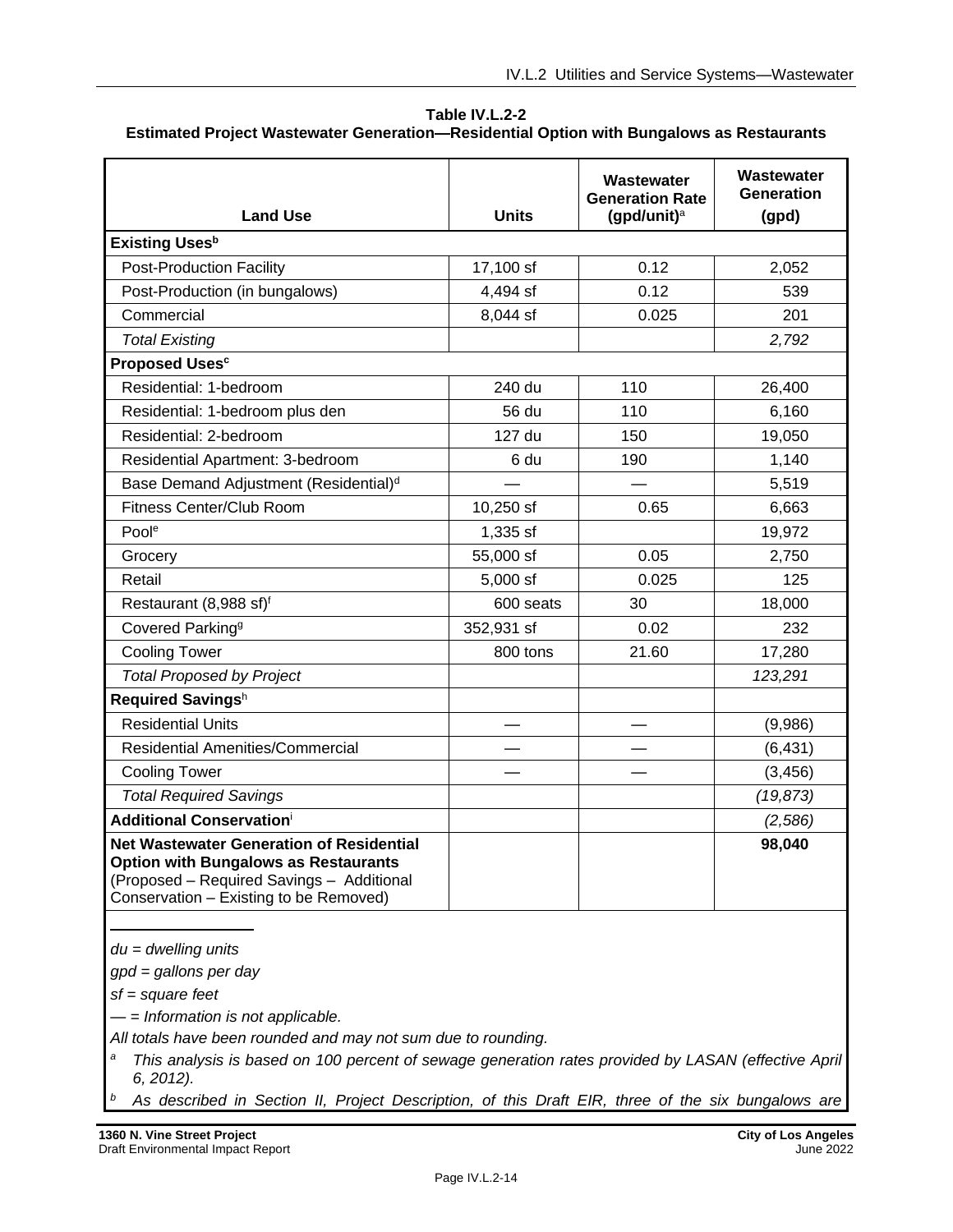#### **Table IV.L.2-2 (Continued) Estimated Project Wastewater Generation—Residential Option with Bungalows as Restaurants**

|                                                                                                                                                                                                                                                                                                                                                                                                                                                                                                                                    | <b>Land Use</b>                                                                                                                                                                         | <b>Units</b> | Wastewater<br><b>Generation Rate</b><br>(gpd/unit) $a$ | Wastewater<br>Generation<br>(gpd) |
|------------------------------------------------------------------------------------------------------------------------------------------------------------------------------------------------------------------------------------------------------------------------------------------------------------------------------------------------------------------------------------------------------------------------------------------------------------------------------------------------------------------------------------|-----------------------------------------------------------------------------------------------------------------------------------------------------------------------------------------|--------------|--------------------------------------------------------|-----------------------------------|
|                                                                                                                                                                                                                                                                                                                                                                                                                                                                                                                                    | occupied by office/post-production uses, while the three remaining bungalows are vacant. The eight-<br>unit multi-family residential building is also vacant.                           |              |                                                        |                                   |
| с                                                                                                                                                                                                                                                                                                                                                                                                                                                                                                                                  | Uses not shown here do not have additional water demand.                                                                                                                                |              |                                                        |                                   |
| d                                                                                                                                                                                                                                                                                                                                                                                                                                                                                                                                  | The Base Demand Adjustment is the estimated savings due to Ordinance No. 180,822 accounted for<br>in the current version of LASAN sewage generation rates.                              |              |                                                        |                                   |
| $\boldsymbol{e}$<br>Per the WWSI dated April 5, 2021, "Residential with Bungalows as Restaurants" option, the pool<br>wastewater flow is estimated to be 39,943 gallons if the pool is drained in one day. In order to<br>minimize impact on existing sewer infrastructure, pursuant to Project Design Feature WAS-PDF-1, if<br>the Project's pool requires draining, draining will occur over a minimum span of two days instead of<br>one day; therefore, the pool daily flow is reduced to an estimated 19,972 gallons per day. |                                                                                                                                                                                         |              |                                                        |                                   |
|                                                                                                                                                                                                                                                                                                                                                                                                                                                                                                                                    | A standard factor of 15 square feet per seat was applied to calculate the number of seats.                                                                                              |              |                                                        |                                   |
| g                                                                                                                                                                                                                                                                                                                                                                                                                                                                                                                                  | Auto parking estimates are based on LASAN sewage generation rates and assumption of cleaning 12<br>times per year.                                                                      |              |                                                        |                                   |
| h                                                                                                                                                                                                                                                                                                                                                                                                                                                                                                                                  | The proposed development land uses will conform to City of Los Angeles Ordinance Nos. 184,248 and<br>186,488, 2019 Los Angeles Plumbing Code, and 2019 Los Angeles Green Building Code. |              |                                                        |                                   |
|                                                                                                                                                                                                                                                                                                                                                                                                                                                                                                                                    | Water conservation due to additional conservation commitments agreed to by the Applicant as<br><i>identified in Table II-1 of the WSA.</i>                                              |              |                                                        |                                   |
|                                                                                                                                                                                                                                                                                                                                                                                                                                                                                                                                    | Source: Los Angeles Department of Water and Power, Water Supply Assessment for the 1360 North<br>Vine Street Project, February 9, 2021, Table I-1; Eyestone Environmental, 2021.        |              |                                                        |                                   |

increase in wastewater flow from the Project Site of approximately 108,670 gpd, or approximately 0.109 mgd. As shown in Table IV.L.2-5 on page IV.L.2-21, the Office Option with bungalows as residential units would generate less wastewater—a net increase of 94,340 gpd, or approximately 0.094 mgd.

According to LASAN and as provided in the WWSI, the sewer system may be able to accommodate the Project's flow of up to 117,439 gpd to the 10-inch sewer main in Vine Street. Per LASAN, further detailed gauging and evaluation will be needed as part of the permit process to identify a specific sewer connection point. Ultimately, as noted in the WWSI, this sewage flow will be conveyed to the HWRP, which has sufficient capacity for the Project.

Under the Residential Option's most conservative scenario, the 0.098 mgd increase in average daily wastewater flow would represent approximately 0.06 percent of the current estimated 175 mgd of remaining available capacity at the HWRP. Under the Office Option's most conservative scenario, the 0.109 mgd increase in average daily wastewater flow would represent approximately 0.06 percent of the current estimated 175 mgd of remaining available capacity at the HWRP. Therefore, the Project-generated wastewater would be accommodated by the existing available capacity of the HWRP.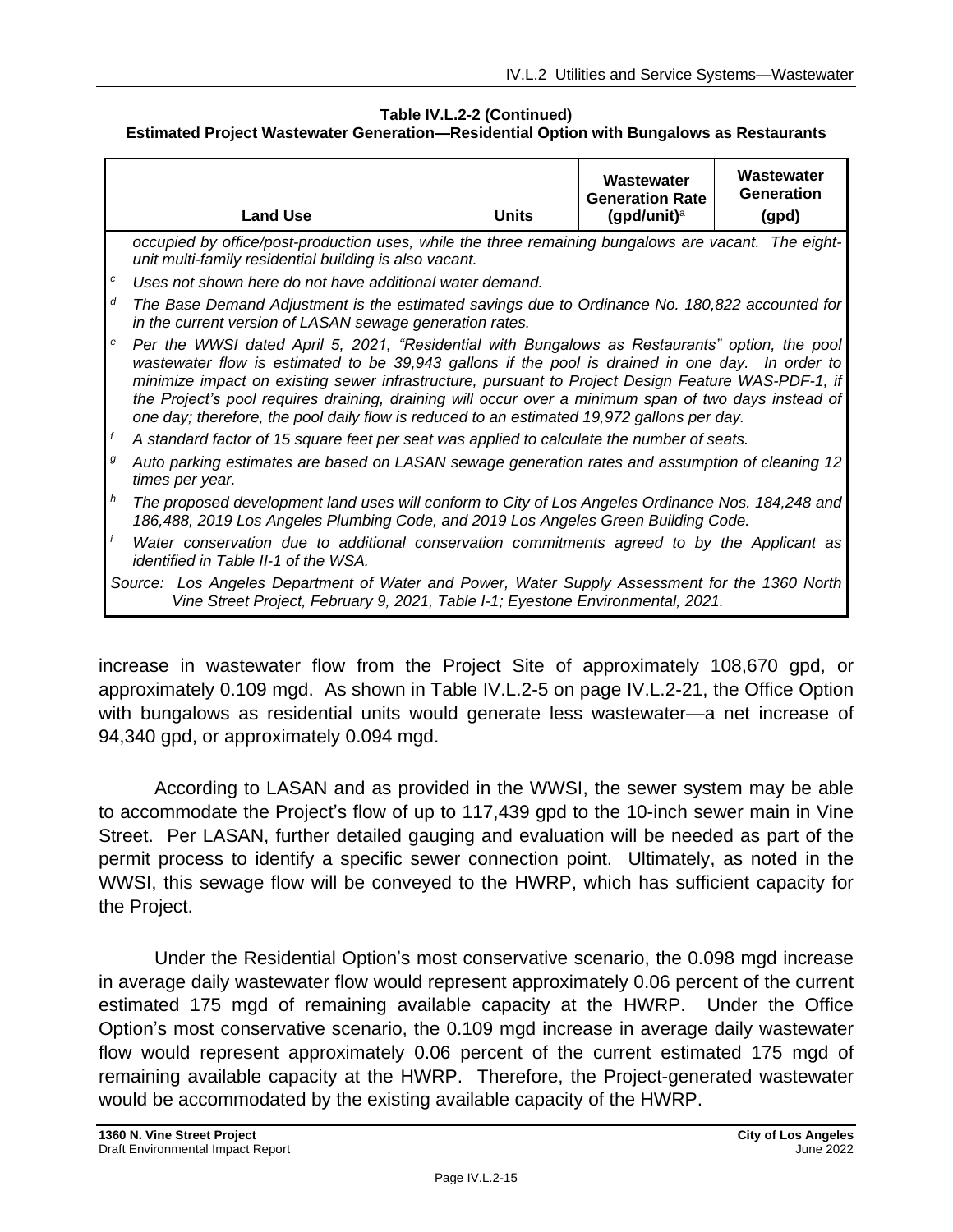#### **Table IV.L.2-3 Estimated Project Wastewater Generation—Residential Option with Bungalows as Residential Units**

| <b>Land Use</b>                                                                                                                                                                                       | <b>Units</b> | Wastewater<br><b>Generation Rate</b><br>(gpd/unit) $a$ | Wastewater<br>Generation<br>(gpd) |
|-------------------------------------------------------------------------------------------------------------------------------------------------------------------------------------------------------|--------------|--------------------------------------------------------|-----------------------------------|
| <b>Existing Uses</b> <sup>b</sup>                                                                                                                                                                     |              |                                                        |                                   |
| <b>Post-Production Facility</b>                                                                                                                                                                       | 17,100 sf    | 0.12                                                   | 2,052                             |
| Post-Production (in bungalows)                                                                                                                                                                        | 4,494 sf     | 0.12                                                   | 539                               |
| Commercial                                                                                                                                                                                            | 8,044 sf     | 0.025                                                  | 201                               |
| <b>Total Existing</b>                                                                                                                                                                                 |              |                                                        | 2,792                             |
| <b>Proposed Uses<sup>c</sup></b>                                                                                                                                                                      |              |                                                        |                                   |
| Residential: 1-bedroom                                                                                                                                                                                | 240 du       | 110                                                    | 26,400                            |
| Residential: 1-bedroom plus den                                                                                                                                                                       | 56 du        | 110                                                    | 6,160                             |
| Residential: 2-bedroom                                                                                                                                                                                | 115 du       | 150                                                    | 17,250                            |
| Residential Apartment: 3-bedroom                                                                                                                                                                      | 6 du         | 190                                                    | 1,140                             |
| Residential: 2-bedroom duplex bungalows                                                                                                                                                               | 12 du        | 150                                                    | 1,800                             |
| Base Demand Adjustment (Residential) <sup>d</sup>                                                                                                                                                     |              |                                                        | 5,520                             |
| Fitness Center/Club Room                                                                                                                                                                              | 10,250 sf    | 0.65                                                   | 6,663                             |
| Poole                                                                                                                                                                                                 | 1,335 sf     |                                                        | 19,972                            |
| Grocery                                                                                                                                                                                               | 55,000 sf    | 0.05                                                   | 2,750                             |
| Retail                                                                                                                                                                                                | 5,000 sf     | 0.025                                                  | 125                               |
| Covered Parkingf                                                                                                                                                                                      | 352,931 sf   | 0.02                                                   | 232                               |
| <b>Cooling Tower</b>                                                                                                                                                                                  | 800 tons     | 21.60                                                  | 17,280                            |
| <b>Total Proposed by Project</b>                                                                                                                                                                      |              |                                                        | 105,292                           |
| <b>Required Savings<sup>9</sup></b>                                                                                                                                                                   |              |                                                        |                                   |
| <b>Residential Units</b>                                                                                                                                                                              |              |                                                        | (9,986)                           |
| <b>Residential Amenities/Commercial</b>                                                                                                                                                               |              |                                                        | (4, 461)                          |
| <b>Cooling Tower</b>                                                                                                                                                                                  |              |                                                        | (3, 456)                          |
| <b>Total Required Savings</b>                                                                                                                                                                         |              |                                                        | (17,903)                          |
| <b>Additional Conservationh</b>                                                                                                                                                                       |              |                                                        | (2,403)                           |
| <b>Net Wastewater Generation of</b><br><b>Residential Option with Bungalows as</b><br><b>Residential Units</b><br>(Proposed - Required Savings - Additional<br>Conservation - Existing to be Removed) |              |                                                        | 82,194                            |

*du = dwelling units*

*gpd = gallons per day*

*sf = square feet*

*— = Information is not applicable.*

*All totals have been rounded and may not sum due to rounding.*

*<sup>a</sup> This analysis is based on 100 percent of sewage generation rates provided by LA Sanitation (effective April 6, 2012).*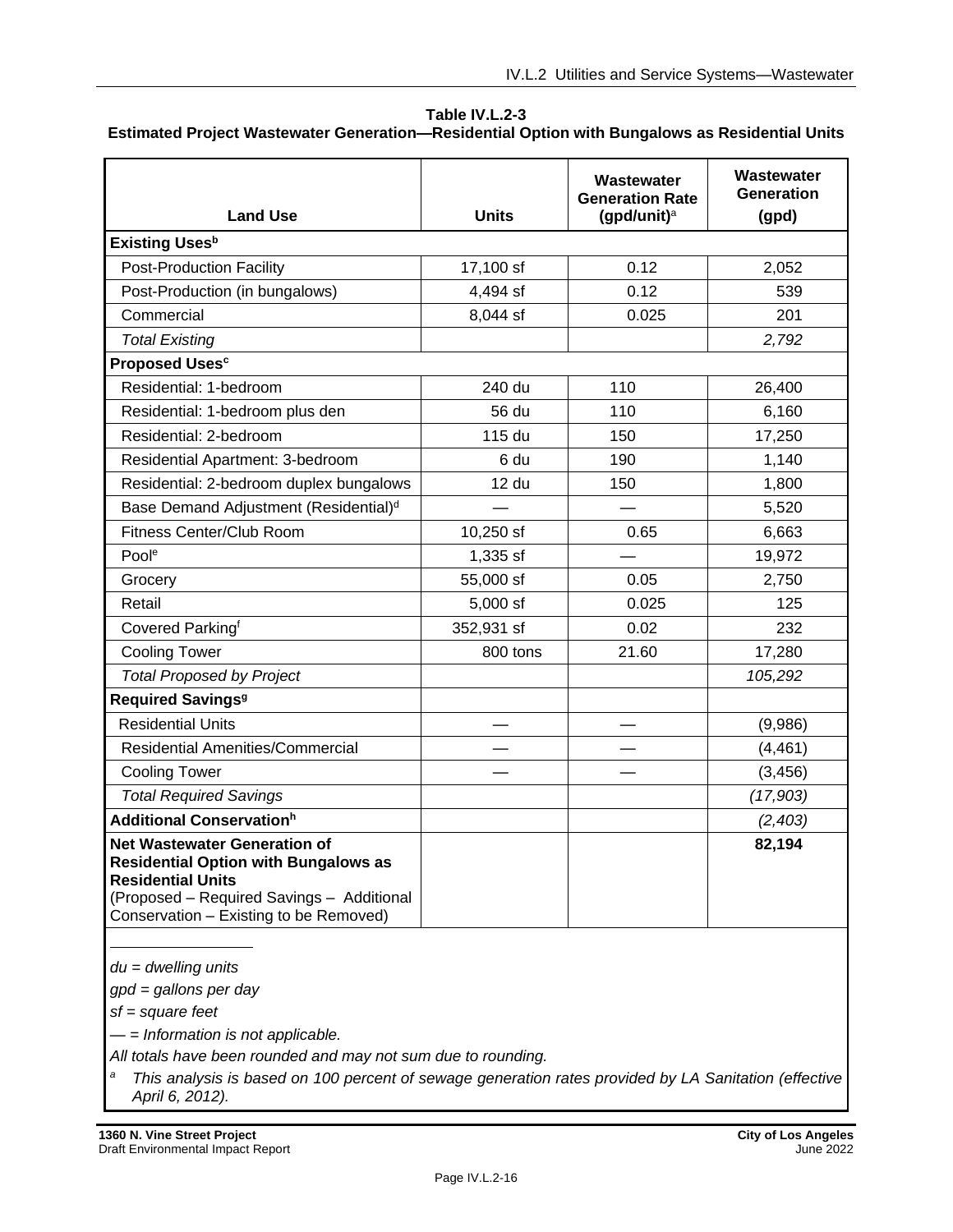#### **Table IV.L.2-3 (Continued)**

#### **Estimated Project Wastewater Generation—Residential Option with Bungalows as Residential Units**

|   | <b>Land Use</b>                                                                                                                                                                                                                                                                                                                                                                                                                                                                                                         | <b>Units</b> | Wastewater<br><b>Generation Rate</b><br>(gpd/unit) $a$ | Wastewater<br><b>Generation</b><br>(gpd) |
|---|-------------------------------------------------------------------------------------------------------------------------------------------------------------------------------------------------------------------------------------------------------------------------------------------------------------------------------------------------------------------------------------------------------------------------------------------------------------------------------------------------------------------------|--------------|--------------------------------------------------------|------------------------------------------|
| b | As described in Section II, Project Description, of this Draft EIR, three of the six bungalows are<br>occupied by office/post-production uses, while the three remaining bungalows are vacant. The eight-<br>unit multi-family residential building is also vacant.                                                                                                                                                                                                                                                     |              |                                                        |                                          |
| с | Uses not shown here do not have additional wastewater generation.                                                                                                                                                                                                                                                                                                                                                                                                                                                       |              |                                                        |                                          |
| d | The Base Demand Adjustment is the estimated savings due to Ordinance No. 180,822 accounted for<br>in the current version of LA Sanitation sewage generation rates.                                                                                                                                                                                                                                                                                                                                                      |              |                                                        |                                          |
| e | Per the WWSI dated April 5, 2021, "Residential with Bungalows as Residential" option, the pool<br>wastewater flow was estimated to be 39,943 gallons per day if the pool is drained in one day. In order<br>to minimize impact on existing sewer infrastructure, pursuant to Project Design Feature WAS-PDF-1, if<br>the Project's pool requires draining, draining will occur over a minimum span of two days instead of<br>one day; therefore, the pool daily flow is reduced to an estimated 19,972 gallons per day. |              |                                                        |                                          |
|   | Auto parking estimates are based on LA Sanitation sewage generation rates and assumption of<br>cleaning 12 times per year.                                                                                                                                                                                                                                                                                                                                                                                              |              |                                                        |                                          |
| g | The proposed development land uses will conform to City of Los Angeles Ordinance Nos. 184,248 and<br>186,488, 2019 Los Angeles Plumbing Code, and 2019 Los Angeles Green Building Code.                                                                                                                                                                                                                                                                                                                                 |              |                                                        |                                          |
| h | Water conservation due to additional conservation commitments agreed to by the Applicant as<br>identified in Table II-1 of the WSA.                                                                                                                                                                                                                                                                                                                                                                                     |              |                                                        |                                          |
|   | Source: Los Angeles Department of Water and Power, Water Supply Assessment for the 1360 North Vine<br>Street Project, February 9, 2021, Table I-2; Eyestone Environmental, 2021.                                                                                                                                                                                                                                                                                                                                        |              |                                                        |                                          |

Various factors, including future development of new treatment plants, upgrades and improvements to existing treatment capacity, development of new technologies, etc., will ultimately determine the available capacity of the Hyperion Service Area in 2027, the year by which construction of the Project is expected to be completed. Future iterations of the IRP, such as the One Water Los Angeles 2040 Plan discussed above, would provide for improvements beyond 2020 through 2040 to serve future population needs. It is conservatively assumed that no new improvements to the wastewater treatment plants would occur prior to 2027. Thus, based on this conservative assumption, the 2027 effective capacity of the Hyperion Service Area would continue to be approximately 550 mgd. Similarly, the capacity of the HWRP in 2027 will continue to be 450 mgd.

Based on LASAN's average flow projections for the HWRP, it is anticipated that average flows in 2027 would be approximately 269.3 mgd. $25$  Accordingly, the future remaining available capacity in 2027 would be approximately 180.7 mgd. Under the

*<sup>25</sup> LASAN, One Water LA 2040 Plan—Volume 2: Wastewater Facilities Plan, Table ES.1, April 2018. Based on a straight-line interpolation of the projected flows for the HWRP for 2020 (approximately 256 mgd) and 2030 (approximately 275 mgd). The 2027 value is [(275 mgd – 256 mgd) 10) × 7] + 256 = 269.3 mgd.*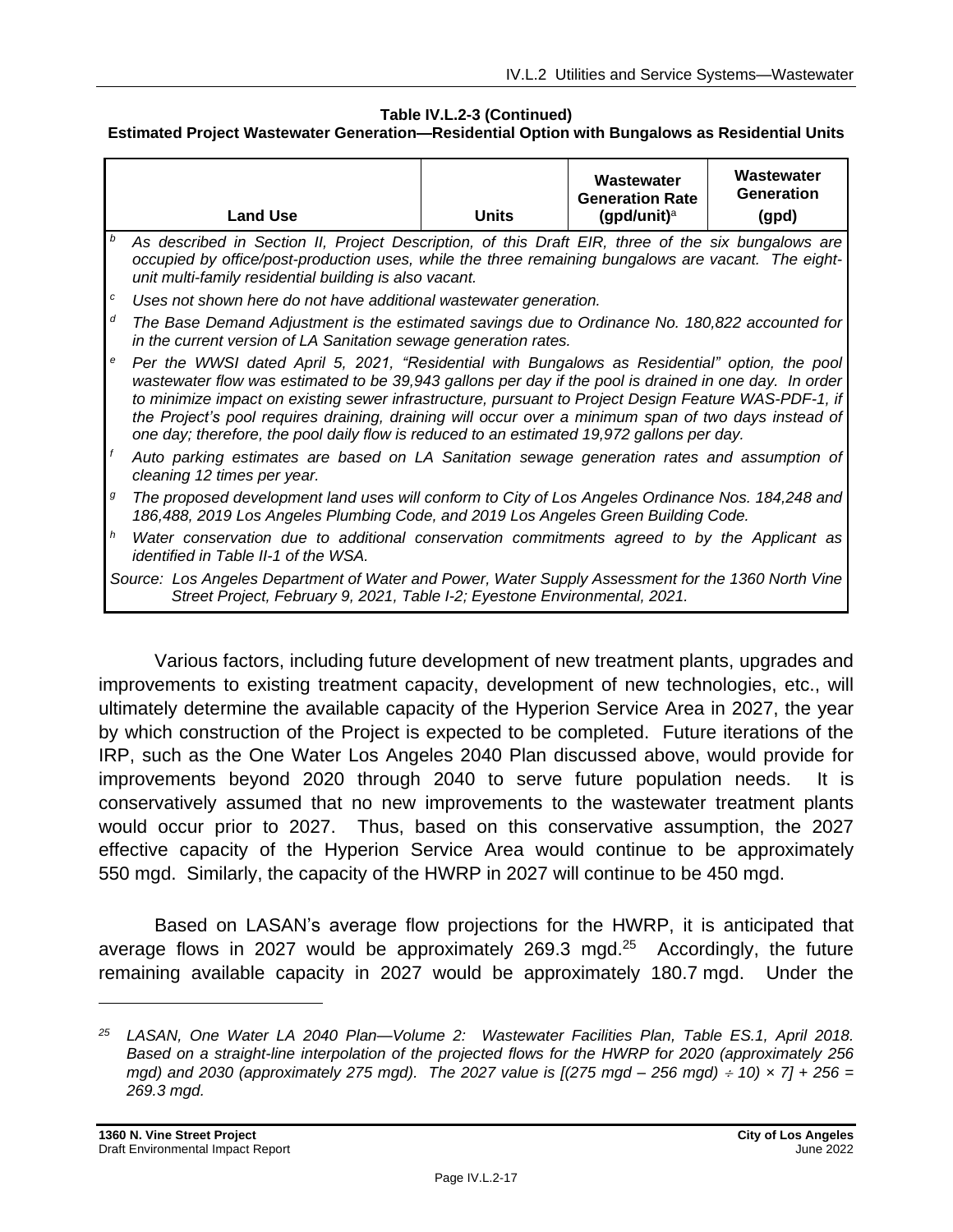**Table IV.L.2-4 Estimated Project Wastewater Generation—Office Option with Bungalows as Restaurant**

| <b>Land Use</b>                                                                                                                                                                  | <b>Units</b> | <b>Generation Rate</b><br>(gpd/unit) <sup>a</sup> | Sewage<br><b>Generation</b><br>(gpd) |
|----------------------------------------------------------------------------------------------------------------------------------------------------------------------------------|--------------|---------------------------------------------------|--------------------------------------|
| <b>Existing Uses</b> <sup>b</sup>                                                                                                                                                |              |                                                   |                                      |
| <b>Post-Production Facility</b>                                                                                                                                                  | 17,100 sf    | 0.12                                              | 2,052                                |
| Post-Production (in bungalows)                                                                                                                                                   | 4,494 sf     | 0.12                                              | 539                                  |
| Commercial                                                                                                                                                                       | 8,044 sf     | 0.025                                             | 201                                  |
| <b>Total Existing</b>                                                                                                                                                            |              |                                                   | 2,792                                |
| <b>Proposed Uses<sup>c</sup></b>                                                                                                                                                 |              |                                                   |                                      |
| Office                                                                                                                                                                           | 463,521 sf   | 0.12                                              | 55,623                               |
| <b>Fitness Center</b>                                                                                                                                                            | 8,243 sf     | 0.65                                              | 5,358                                |
| Yoga Room                                                                                                                                                                        | 1,283 sf     | 0.65                                              | 834                                  |
| <b>Billiard Room</b>                                                                                                                                                             | 105 per      | 3                                                 | 315 <sup>d</sup>                     |
| Restaurant (11,914 sf) <sup>e</sup>                                                                                                                                              | 795 seats    | 30                                                | 23,850                               |
| Restaurant in bungalows (8,988 sf) <sup>e</sup>                                                                                                                                  | 600 seats    | 30                                                | 18,000                               |
| Covered Parkingf                                                                                                                                                                 | 667,608 sf   | 0.02                                              | 439                                  |
| <b>Cooling Tower</b>                                                                                                                                                             | 1,200 tons   | 21.60                                             | 25,920                               |
| <b>Total Proposed by Project</b>                                                                                                                                                 |              |                                                   | 130,034                              |
| <b>Required Savings<sup>9</sup></b>                                                                                                                                              |              |                                                   |                                      |
| Office                                                                                                                                                                           |              |                                                   | (6, 735)                             |
| Commercial                                                                                                                                                                       |              |                                                   | (5, 361)                             |
| <b>Cooling Tower</b>                                                                                                                                                             |              |                                                   | (5, 184)                             |
| <b>Total Required Savings</b>                                                                                                                                                    |              |                                                   | (17, 280)                            |
| <b>Additional Conservation</b> <sup>h</sup>                                                                                                                                      |              |                                                   | (1,292)                              |
| <b>Net Wastewater Generation of Office</b><br><b>Option with Bungalows as Restaurants</b><br>(Proposed - Required Savings - Additional<br>Conservation - Existing to be Removed) |              |                                                   | 108,670                              |

*du = dwelling units*

*gpd = gallons per day*

*per = persons*

*sf = square feet*

*— = Information is not applicable.*

*All totals have been rounded and may not sum due to rounding.*

- *<sup>a</sup> This analysis is based on 100 percent of sewage generation rates provided by LA Sanitation (effective April 6, 2012).*
- *<sup>b</sup> As described in Section II, Project Description, of this Draft EIR, three of the six bungalows are occupied by office/post-production uses, while the three remaining bungalows are vacant. The eightunit multi-family residential building is also vacant.*
- *<sup>c</sup> Uses not shown here do not have additional water demand.*
- *<sup>d</sup> Per discussion with LADWP on 10/13/21, the value has been revised to 315 gpd. The revised value*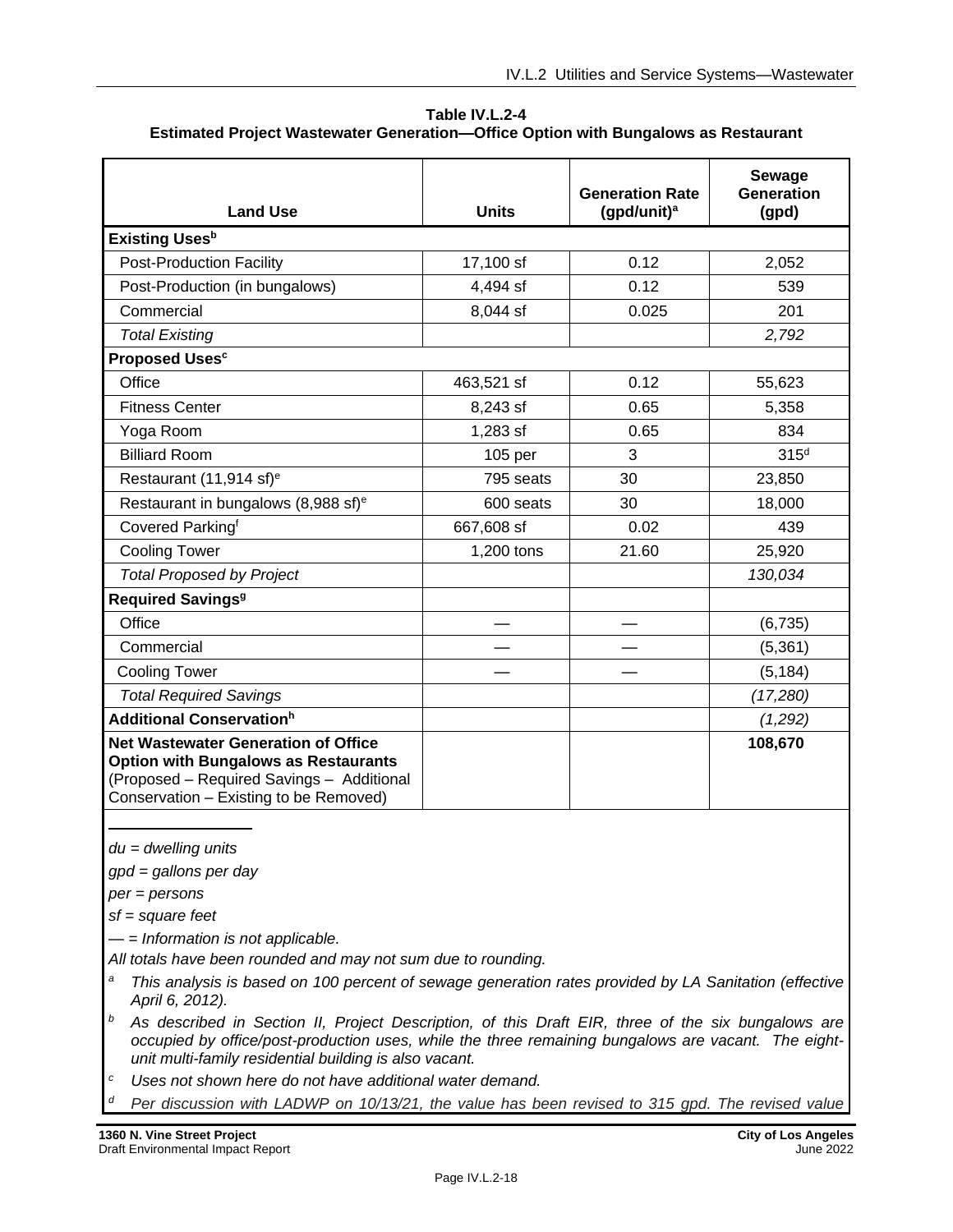Various factors, including future development of new treatment plants, upgrades and improvements to existing treatment capacity, development of new technologies, etc., will ultimately determine the available capacity of the Hyperion Service Area in 2027, the year by which construction of the Project is expected to be completed. Future iterations of the IRP, such as the One Water Los Angeles 2040 Plan discussed above, would provide for improvements beyond 2020 through 2040 to serve future population needs. It is conservatively assumed that no new improvements to the wastewater treatment plants would occur prior to 2027. Thus, based on this conservative assumption, the 2027 effective capacity of the Hyperion Service Area would continue to be approximately 550 mgd. Similarly, the capacity of the HWRP in 2027 will continue to be 450 mgd.

Based on LASAN's average flow projections for the HWRP, it is anticipated that average flows in 2027 would be approximately 269.3 mgd. Accordingly, the future remaining available capacity in 2027 would be approximately 180.7 mgd. Under the **Table IV.L.2-4 (Continued)**

**Estimated Project Wastewater Generation—Office Option with Bungalows as Restaurant**

|   | <b>Land Use</b>                                                                                                                                                                         | <b>Units</b> | <b>Generation Rate</b><br>(gpd/unit) <sup>a</sup> | Sewage<br>Generation<br>(gpd) |
|---|-----------------------------------------------------------------------------------------------------------------------------------------------------------------------------------------|--------------|---------------------------------------------------|-------------------------------|
|   | does not impact the net additional water demand nor the Conclusion in the WSA.                                                                                                          |              |                                                   |                               |
|   | A standard factor of 15 square feet per seat was applied to calculate the number of seats.                                                                                              |              |                                                   |                               |
|   | Auto parking estimates are based on LA Sanitation sewage generation rates and assumption of<br>cleaning 12 times per year.                                                              |              |                                                   |                               |
| g | The proposed development land uses will conform to City of Los Angeles Ordinance Nos. 184,248 and<br>186,488, 2019 Los Angeles Plumbing Code, and 2019 Los Angeles Green Building Code. |              |                                                   |                               |
| h | Water conservation due to additional conservation commitments agreed to by the Applicant as<br>identified in Table II-1 of the WSA.                                                     |              |                                                   |                               |
|   | Source: Los Angeles Department of Water and Power, Water Supply Assessment for the 1360 North Vine<br>Street Project, February 9, 2021, Table I-3; Eyestone Environmental, 2021.        |              |                                                   |                               |

Residential Option's most conservative scenario, the increase in average daily wastewater flow of 0.098 mgd would represent approximately 0.05 percent of the estimated future remaining available capacity of 180.7 mgd at the HWRP. Under the Office Option's most conservative scenario, the increase in average daily wastewater flow of 0.109 mgd would also represent approximately 0.06 percent of the estimated future remaining available capacity of 180.7 mgd at the HWRP. Therefore, during operation, the Project-generated wastewater would be accommodated by the future available capacity of the HWRP.

Additionally, the Residential Option's net increase in average daily wastewater generation of up to 0.098 mgd plus the current flows of approximately 275 mgd to the HWRP would represent approximately 61.1 percent of the HWRP's design capacity of 450 mgd. Similarly, the Office Option's net increase of up to 0.109 mgd plus current flows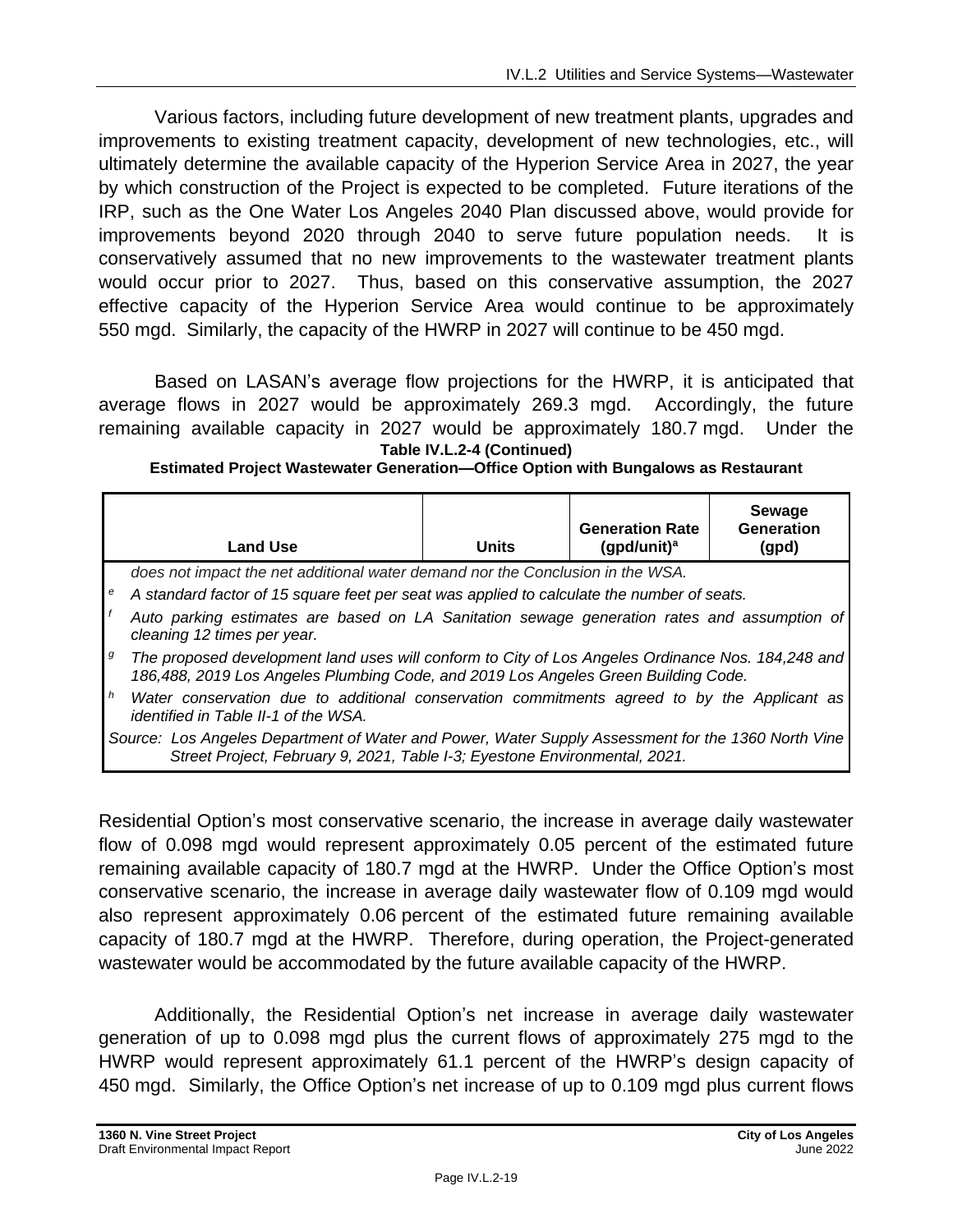Various factors, including future development of new treatment plants, upgrades and improvements to existing treatment capacity, development of new technologies, etc., will ultimately determine the available capacity of the Hyperion Service Area in 2027, the year by which construction of the Project is expected to be completed. Future iterations of the IRP, such as the One Water Los Angeles 2040 Plan discussed above, would provide for improvements beyond 2020 through 2040 to serve future population needs. It is conservatively assumed that no new improvements to the wastewater treatment plants would occur prior to 2027. Thus, based on this conservative assumption, the 2027 effective capacity of the Hyperion Service Area would continue to be approximately 550 mgd. Similarly, the capacity of the HWRP in 2027 will continue to be 450 mgd.

Based on LASAN's average flow projections for the HWRP, it is anticipated that average flows in 2027 would be approximately 269.3 mgd. Accordingly, the future remaining available capacity in 2027 would be approximately 180.7 mgd. Under the **Table IV.L.2-4 (Continued)**

#### **Estimated Project Wastewater Generation—Office Option with Bungalows as Restaurant**

of 275 mgd would represent approximately 61.1 percent of the HWRP's capacity of 450 mgd. With regard to future flows, the Residential Option's net increase of up to 0.098 mgd plus the projected flows of approximately 269.3 mgd to the HWRP would represent approximately 59.9 percent of the HWRP's assumed future capacity of 450 mgd. The Office Option's net increase of up to 0.109 mgd plus the projected flows of approximately 269.3 mgd to the HWRP would also represent approximately 60.0 percent of the HWRP's assumed future capacity of 450 mgd.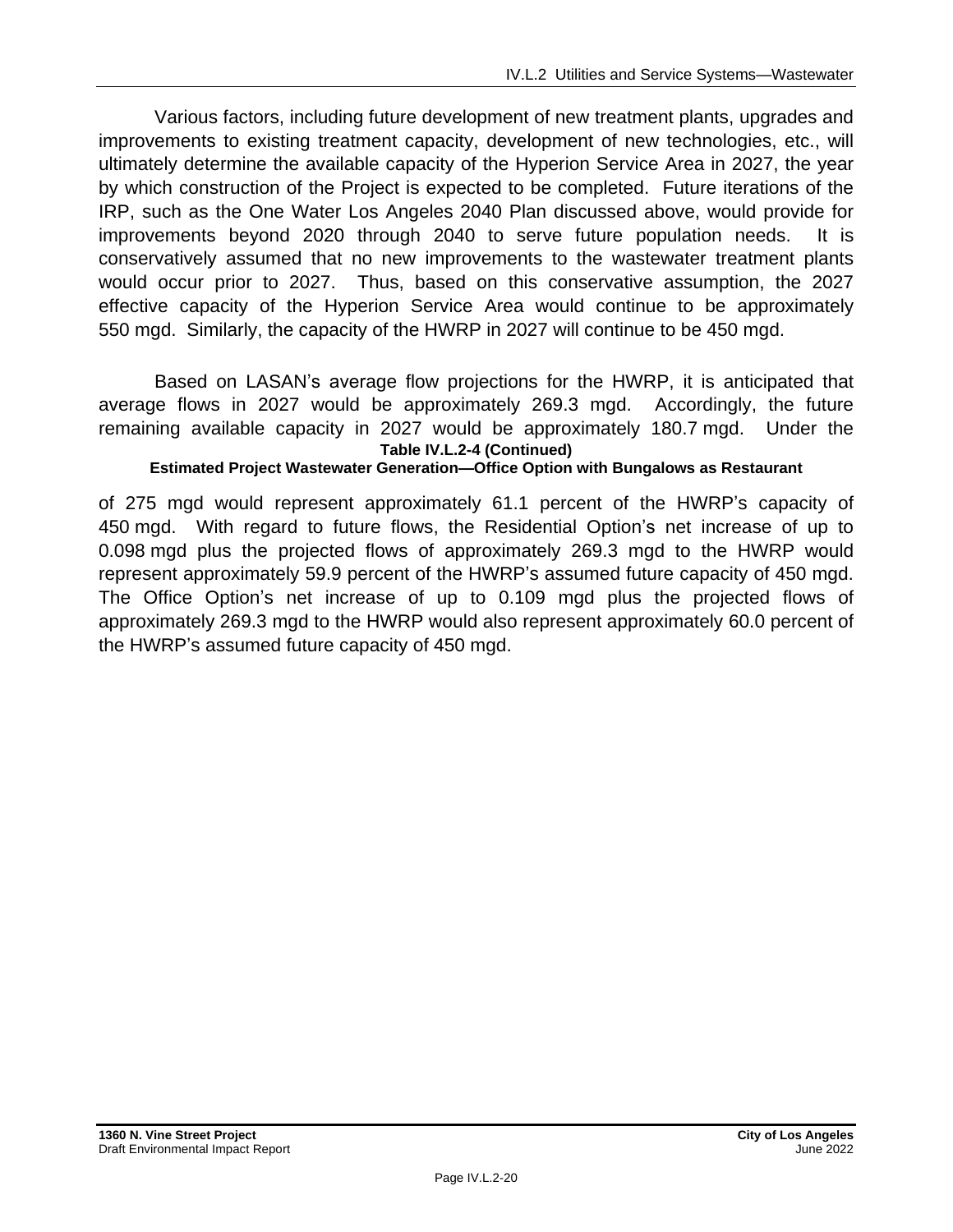**Table IV.L.2-5 Estimated Project Wastewater Generation—Office Option with Bungalows as Residential Units**

| <b>Land Use</b>                                                                                                                     | <b>Units</b> | <b>Water Demand</b><br>Rate<br>(gpd/unit) $a$ | <b>Water Demand</b><br>(gpd) |
|-------------------------------------------------------------------------------------------------------------------------------------|--------------|-----------------------------------------------|------------------------------|
| <b>Existing Uses</b> b                                                                                                              |              |                                               |                              |
| <b>Post-Production Facility</b>                                                                                                     | 17,100 sf    | 0.12                                          | 2,052                        |
| Post-Production (in bungalows)                                                                                                      | 4,494 sf     | 0.12                                          | 539                          |
| Commercial                                                                                                                          | 8,044 sf     | 0.025                                         | 201                          |
| <b>Total Existing</b>                                                                                                               |              |                                               | 2,792                        |
| Office Option Proposed Uses <sup>c</sup>                                                                                            |              |                                               |                              |
| Residential: 2-bedroom <sup>d</sup>                                                                                                 | 12 du        | 150                                           | 1,800                        |
| Base Demand Adjustment (Residential) <sup>e</sup>                                                                                   |              |                                               | 243                          |
| Office                                                                                                                              | 463,521 sf   | 0.12                                          | 55,623                       |
| <b>Fitness Center</b>                                                                                                               | 8,243 sf     | 0.65                                          | 5,358                        |
| Yoga Room                                                                                                                           | 1,283 sf     | 0.65                                          | 834                          |
| <b>Billiard Room</b>                                                                                                                | 105 per      | 3                                             | $315$ <sup>if</sup>          |
| Restaurant (11,914 sf) <sup>9</sup>                                                                                                 | 795 seats    | 30                                            | 23,850                       |
| Covered Parkingh                                                                                                                    | 667,608 sf   | 0.02                                          | 439                          |
| <b>Cooling Tower</b>                                                                                                                | 1,200 tons   | 21.60                                         | 25,920                       |
| <b>Total Proposed by Project</b>                                                                                                    |              |                                               | 114,077                      |
| Required Savingsi                                                                                                                   |              |                                               |                              |
| <b>Residential Units</b>                                                                                                            |              |                                               | (430)                        |
| Office                                                                                                                              |              |                                               | (6,735)                      |
| Commercial                                                                                                                          |              |                                               | (3,392)                      |
| <b>Cooling Tower</b>                                                                                                                |              |                                               | (5, 184)                     |
| <b>Total Required Savings</b>                                                                                                       |              |                                               | (15, 741)                    |
| <b>Additional Conservation</b>                                                                                                      |              |                                               | (1,204)                      |
| <b>Office Option Net Water Demand</b><br>(Proposed - Required Savings - Additional<br><b>Conservation - Existing to be Removed)</b> |              |                                               | 94,340                       |

*du = dwelling units*

*gpd = gallons per day*

*per = persons*

*sf = square feet*

*— = Information is not applicable.*

*All totals have been rounded and may not sum due to rounding.*

- *<sup>a</sup> This analysis is based on 100 percent of sewage generation rates provided by LASAN (effective April 6, 2012).*
- *<sup>b</sup> As described in Section II, Project Description, of this Draft EIR, three of the six bungalows are occupied by office/post-production uses, while the three remaining bungalows are vacant. The eightunit multi-family residential building is also vacant.*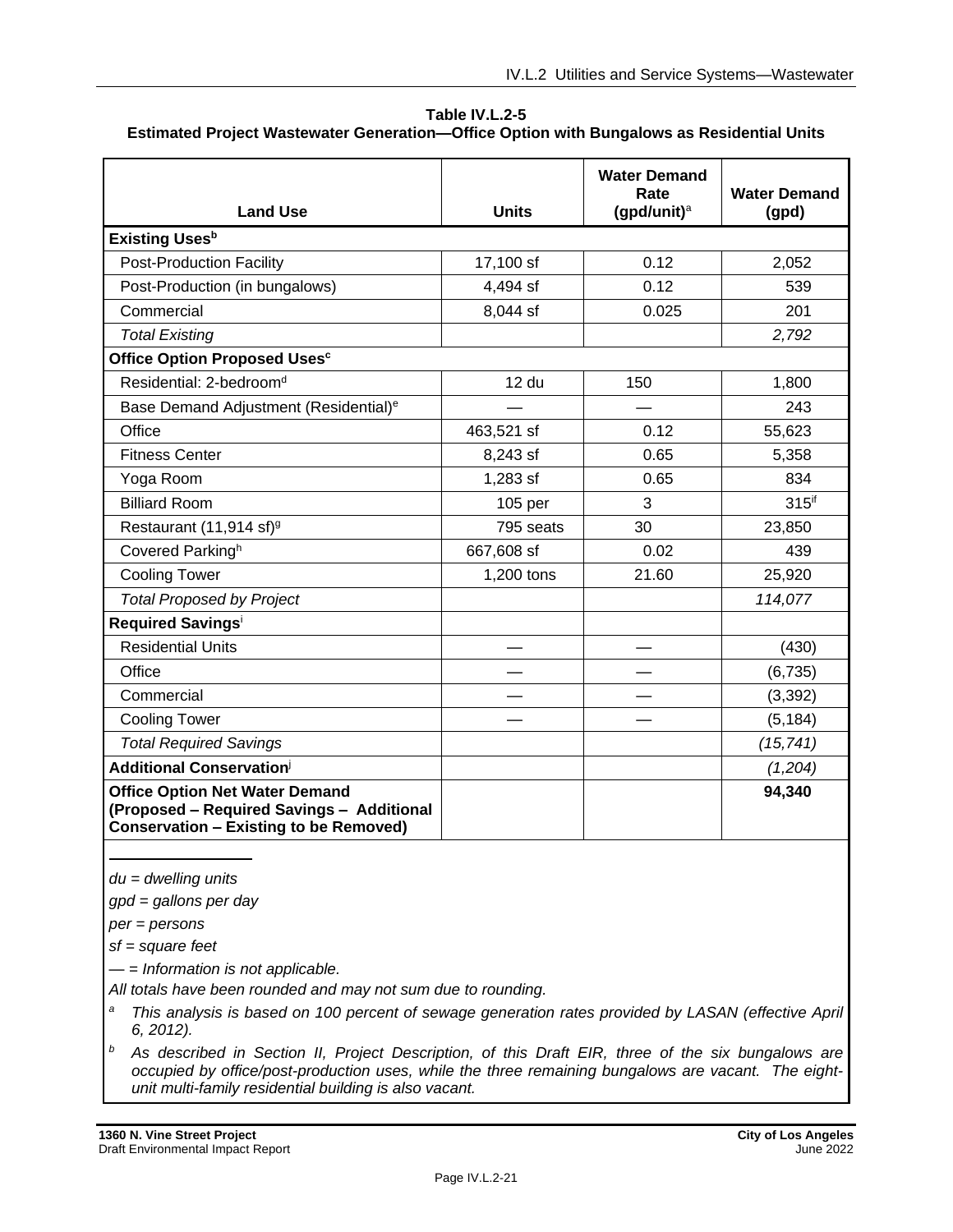#### **Table IV.L.2-5 (Continued) Estimated Project Wastewater Generation—Office Option with Bungalows as Residential Units**

|   | <b>Land Use</b>                                                                                                                                                                                  | <b>Units</b> | <b>Water Demand</b><br>Rate<br>(gpd/unit) $a$ | <b>Water Demand</b><br>(gpd) |
|---|--------------------------------------------------------------------------------------------------------------------------------------------------------------------------------------------------|--------------|-----------------------------------------------|------------------------------|
| с | Uses not shown here do not generate wastewater.                                                                                                                                                  |              |                                               |                              |
| d | Only nine residential bungalows are currently proposed. However, the WSA prepared for the Project<br>analyzed 12 residential bungalows which is more conservative and included in this analysis. |              |                                               |                              |
| е | The Base Demand Adjustment is the estimated savings due to Ordinance No. 180,822 accounted for in<br>the current version of LASAN sewage generation rates.                                       |              |                                               |                              |
|   | Per discussion with LADWP on 10/13/21, the value has been revised to 315 gpd. The revised value<br>does not impact the net additional water demand nor the Conclusion in the WSA.                |              |                                               |                              |
| g | A standard factor of 15 square feet per seat was applied to calculate the number of seats.                                                                                                       |              |                                               |                              |
| h | Auto parking estimates are based on LASAN sewage generation rates and assumption of cleaning 12<br>times per year.                                                                               |              |                                               |                              |
|   | The proposed development land uses will conform to City of Los Angeles Ordinance Nos. 184,248 and<br>186,488, 2019 Los Angeles Plumbing Code, and 2019 Los Angeles Green Building Code.          |              |                                               |                              |
|   | Water conservation due to additional conservation commitments agreed to by the Applicant as<br>identified in Table II-1 of the WSA.                                                              |              |                                               |                              |
|   | Source: Los Angeles Department of Water and Power, Water Supply Assessment for the 1360 North Vine<br>Street Project, February 9, 2021, Table I-4; Eyestone Environmental, 2021.                 |              |                                               |                              |

**As such, based on the above, the Project would not cause a measurable increase in wastewater flows at a point where, and at a time when, a sewer's capacity is already constrained or that would cause a sewer's capacity to become constrained. Operation of the Project would not require or result in the construction of new wastewater treatment facilities or expansion of existing facilities, the construction of which would cause significant environmental effects. Therefore, operational impacts of the Project with respect to wastewater treatment facilities would be less than significant, and mitigation measures are not required.**

(2) Mitigation Measures

Project-level impacts with regard to wastewater treatment facilities would be less than significant. Therefore, no mitigation measures are required.

(3) Level of Significance After Mitigation

Project-level impacts with regard to wastewater treatment facilities were determined to be less than significant without mitigation. Therefore, no mitigation measures were required, and the impact level remains less than significant.

### *Threshold (b): Would the Project result in a determination by the wastewater treatment provider, which serves or may serve the project, that it has*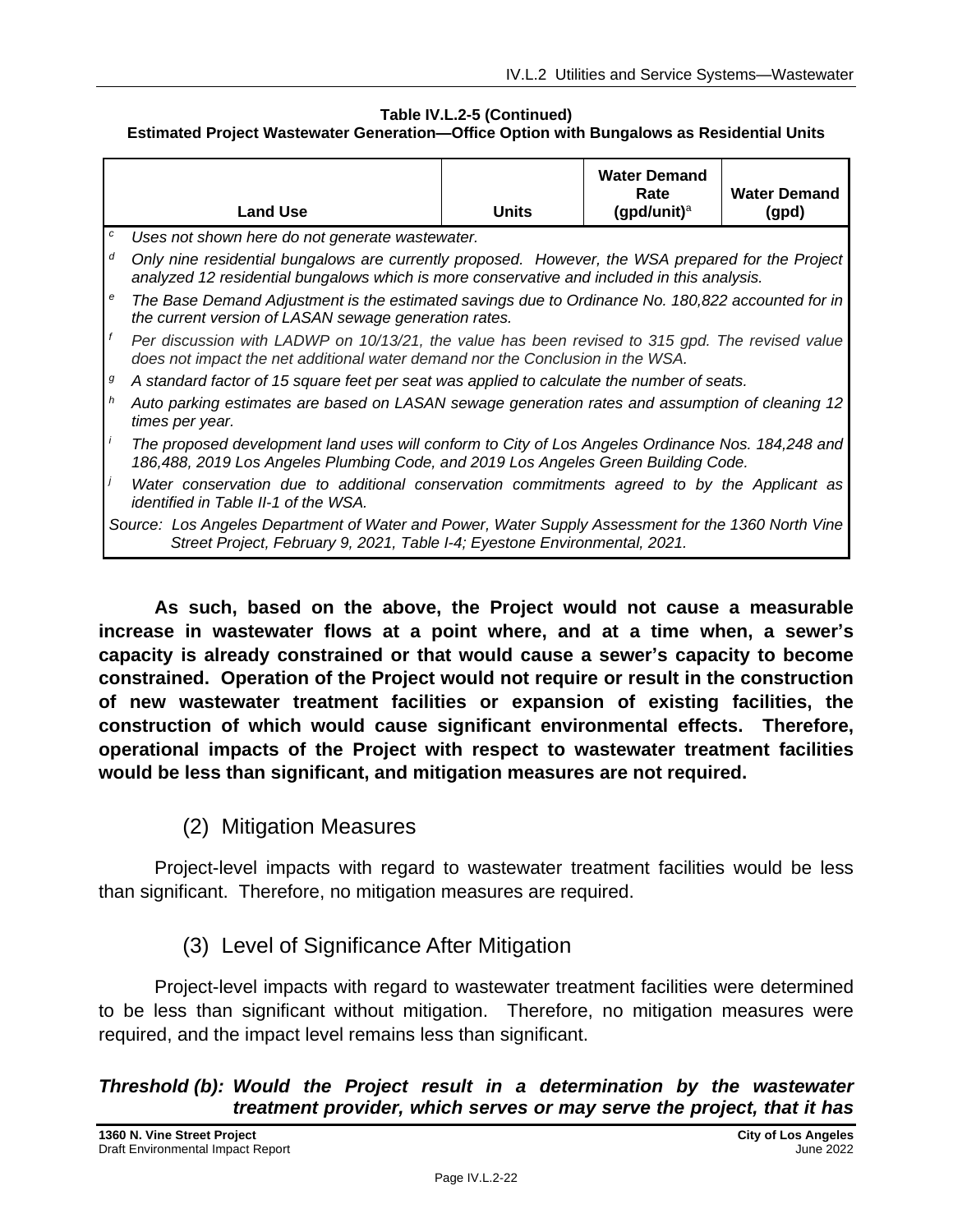### *adequate capacity to serve the Project's projected demand in addition to the provider's existing commitments?*

## (1) Impact Analysis

As discussed above, wastewater generated by the Project would be conveyed via the existing wastewater conveyance systems for treatment at the HWRP. The discharge will be typical of that associated with residential and commercial uses. The discharge of effluent from the HWRP into Santa Monica Bay is regulated by permits issued under the NPDES and is required to meet LARWQCB requirements. As LASAN monitors the treated wastewater, wastewater generated from the Project Site would not exceed wastewater treatment requirements of the LARWQCB.

As discussed above, the sewer mains adjacent to the Project Site ultimately connect to a network of sewer lines that convey wastewater to the HWRP, and the Project's additional wastewater flows would not substantially or incrementally exceed the future scheduled capacity of the treatment plant. In addition, based on the temporary nature of construction of new on-site infrastructure and minor off-site work associated with connections to the public main line, as well as operational wastewater generation, the Project would not constrain existing and future scheduled wastewater treatment and infrastructure capacity. Furthermore, LASAN has confirmed that the local sewer system would be able to handle the increased flow from the Project, and the Project would comply with relevant design requirements as well as applicable sanitation and plumbing standards. Therefore, it is expected there is adequate treatment capacity to serve the Project's projected demand in addition to existing LASAN commitments.

## (2) Mitigation Measures

Project-level impacts with regard to wastewater treatment capacity would be less than significant. Therefore, no mitigation measures are required.

## (3) Level of Significance After Mitigation

Project-level impacts with regard to wastewater treatment capacity were determined to be less than significant without mitigation. Therefore, no mitigation measures were required, and the impact level remains less than significant.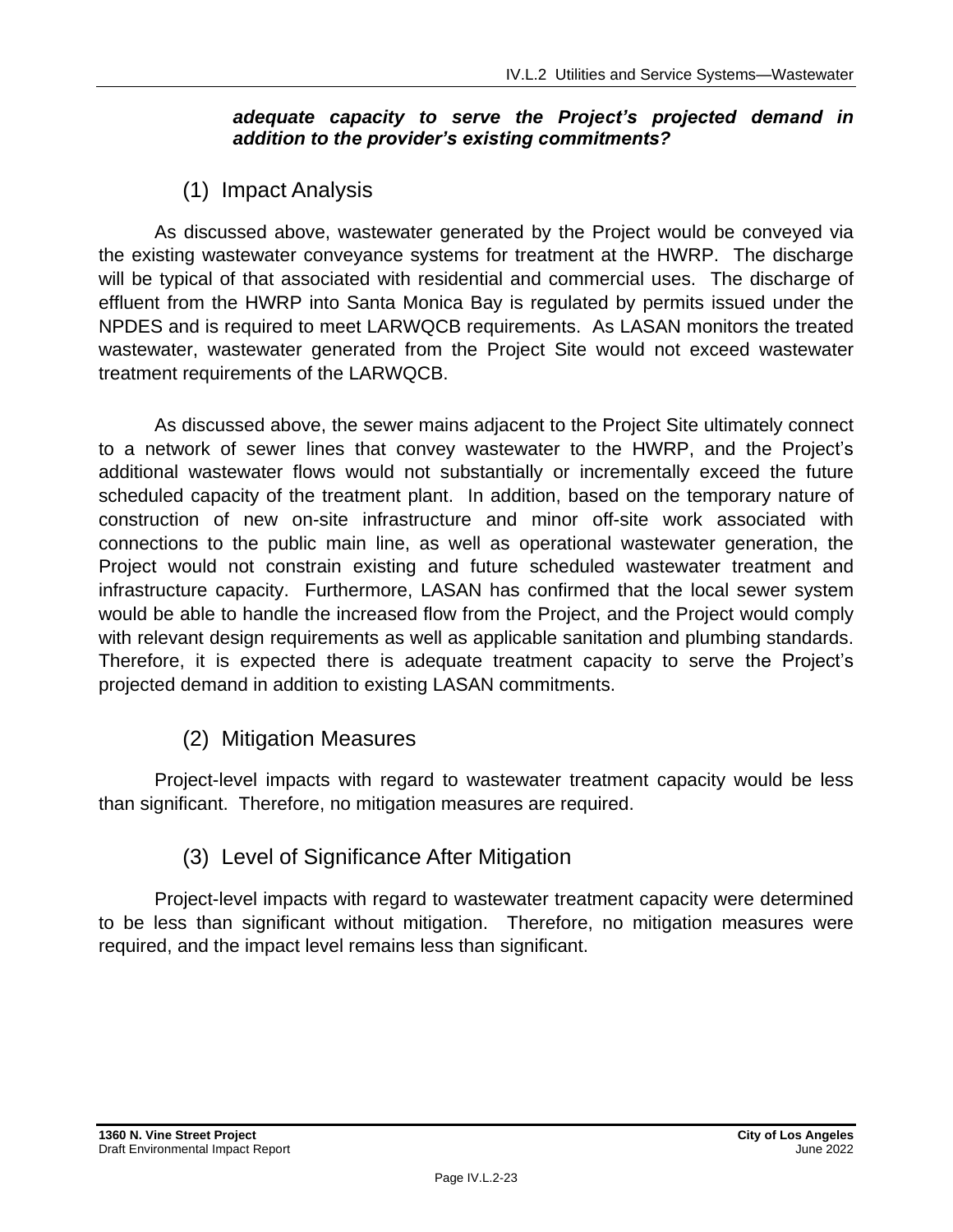## **e. Cumulative Impacts**

## (1) Impact Analysis

The geographic context for the cumulative impact analysis on the wastewater conveyance system is the area that includes the Project Site and the related projects that would potentially utilize the same infrastructure as the Project. The geographic context for the cumulative impact analysis on wastewater treatment facilities is the Hyperion Service Area. The Project, in conjunction with growth forecasted in the Hyperion Service Area through 2027 (i.e., the Project buildout year), would generate wastewater, potentially resulting in cumulative impacts on wastewater conveyance and treatment facilities. Cumulative growth in the greater Project area through 2027 includes specific known development projects, as well as general ambient growth projected to occur.

As discussed in Section III, Environmental Setting, of this Draft EIR, the projected growth reflected by Related Project Nos. 1 through 102 is a conservative assumption, as some of the related projects may not be built out by 2027 (i.e., the Project buildout year), may never be built, or may be approved and built at reduced densities. To provide a conservative forecast, the future baseline forecast assumes that Related Project Nos. 1 through 102 are fully built out by 2027, unless otherwise noted. The cumulative analysis also considers Related Project No. 130, the Hollywood Community Plan Update, which once adopted, will be a long-range plan designed to accommodate growth in Hollywood until 2040. Only the initial period of any such projected growth would overlap with the Project's future baseline forecast, as the Project is to be completed in 2027, well before the Community Plan Update's horizon year. Moreover, 2027 is a similar projected buildout year as many of the 102 related projects that have been identified. Accordingly, it can be assumed that the projected growth reflected by the list of related projects, which itself is a conservative assumption as discussed above, would account for any overlapping growth that may be assumed by the Community Plan Update upon its adoption.

## *(a) Wastewater Generation*

Development of the Project, in conjunction with the related projects, would result in an increase in the demand for sanitary sewer service in the Hyperion Service Area. As identified in Section III, Environmental Setting, of this Draft EIR, there are 102 related projects located in the Project vicinity. Assuming that each of these related projects would connect to some or all of the City sewers serving the Project Site, forecasted growth from the related projects would generate an average daily wastewater flow of approximately 4,609,255 gpd or approximately 4.61 mgd, as shown in Table IV.L.2-6 on page IV.L.2-25. Combined with the Project's net increase in wastewater generation of up to 108,670 gpd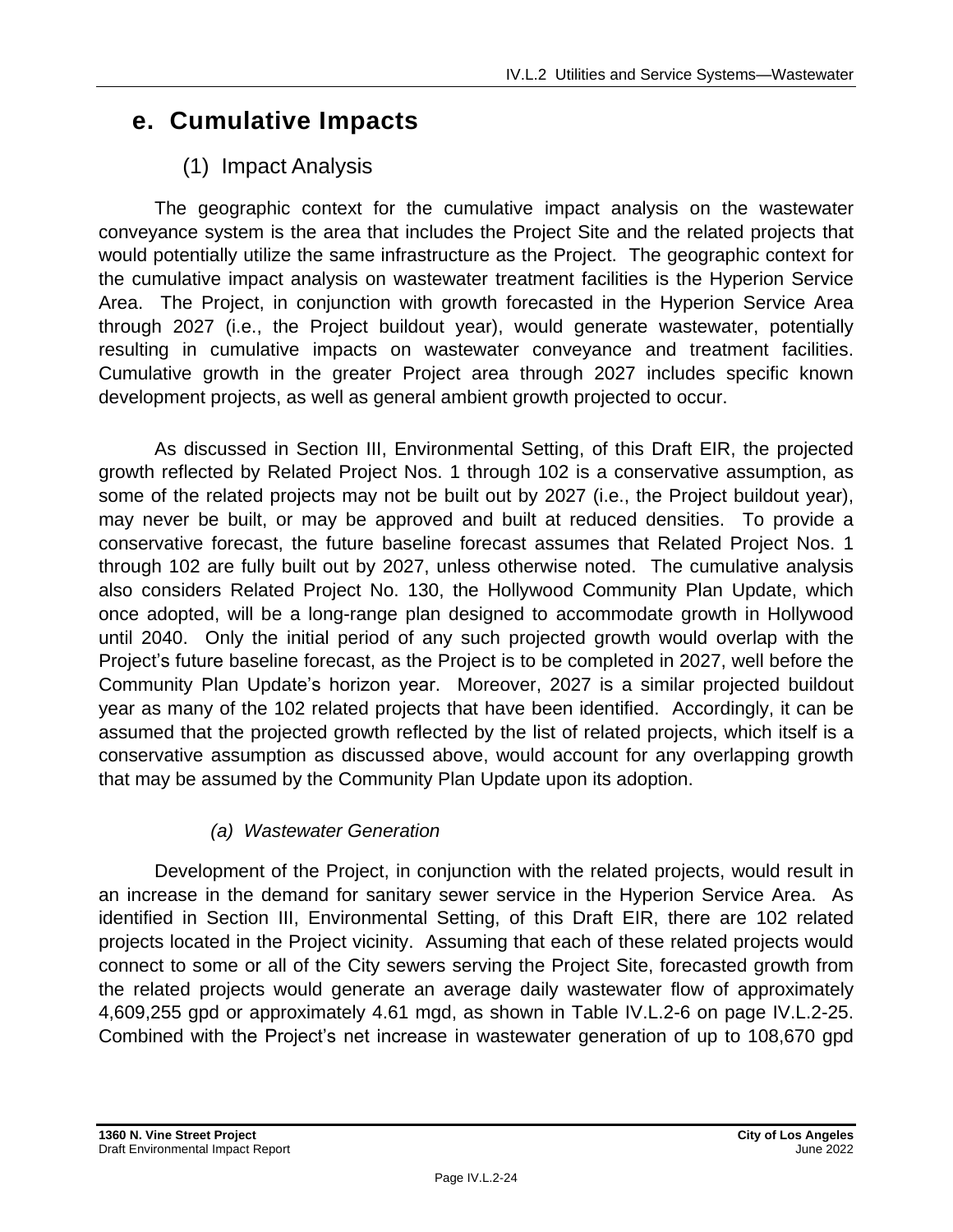**Table IV.L.2-6 Cumulative Wastewater Generation**

| No. | Project                 | <b>Description/Land Use</b>                 | <b>Size</b>  | <b>Generation</b><br>Factor <sup>a,b</sup> | <b>Total</b><br>Wastewater<br><b>Generation</b><br>(gpd) |
|-----|-------------------------|---------------------------------------------|--------------|--------------------------------------------|----------------------------------------------------------|
|     | 1610 N. Highland Ave.   | Apartments                                  | 248 du       | 190 gpd/du                                 | 47,120                                                   |
|     |                         | Commercial                                  | 12,785 sf    | $0.05$ gpd/sf                              | 639                                                      |
| 2   | 1740 N. Vine St.        | Residential                                 | 492 du       | 190 gpd/du                                 | 93,480                                                   |
|     |                         | Hotel                                       | 200 rm       | 120 gpd/rm                                 | 24,000                                                   |
|     |                         | Office                                      | 100,000 sf   | $0.12$ gpd/sf                              | 12,000                                                   |
|     |                         | <b>Fitness Club</b>                         | 35,000 sf    | $0.2$ gpd/sf                               | 7,000                                                    |
|     |                         | Retail                                      | 15,000 sf    | $0.025$ gpd/sf                             | 375                                                      |
|     |                         | Restaurant (34,000 sf)                      | 2,267 seats  | 30 gpd/seat                                | 68,010                                                   |
| 3   | 5555 W. Melrose Ave.    | Office                                      | 1,273,600 sf | $0.12$ gpd/sf                              | 152,832                                                  |
|     |                         | Retail                                      | 89,200 sf    | $0.025$ gpd/sf                             | 2,230                                                    |
|     |                         | Stage                                       | 21,000 sf    | $0.12$ gpd/sf                              | 2,520                                                    |
|     |                         | Support                                     | $1,900$ sf   | $0.12$ gpd/sf                              | 228                                                      |
| 4   | 1824 N. Highland Ave.   | Apartments                                  | 118 du       | 190 gpd/du                                 | 22,420                                                   |
| 5   | 6200 Hollywood Blvd.    | Apartments                                  | 1,014 du     | 190 gpd/du                                 | 192,660                                                  |
|     |                         | Live/Work                                   | 28 du        | 190 gpd/du                                 | 5,320                                                    |
|     |                         | Retail/Restaurant <sup>c</sup> (175,000 sf) | 11,667 seats | 30gpd/seat                                 | 350,000                                                  |
| 6   | 5800 W. Sunset Blvd.    | Office/Studio Expansion                     | 404,799 sf   | $0.05$ gpd/sf                              | 20,240                                                   |
|     | 1800 Argyle Ave.        | Hotel                                       | 225 rm       | 120 gpd/rm                                 | 27,000                                                   |
| 8   | 956 N. Seward St.       | Office                                      | 126,980 sf   | $0.12$ gpd/sf                              | 15,238                                                   |
| 9   | 6381 W. Hollywood Blvd. | Hotel                                       | 80 rm        | 120 gpd/rm                                 | 9,600                                                    |
|     |                         | Restaurant (15,290 sf)                      | 1,020 seats  | 30 gpd/seat                                | 30,600                                                   |
| 10  | 6300 W. Romaine St.     | Office                                      | 114,725 sf   | $0.12$ gpd/sf                              | 13,767                                                   |
|     |                         | Studio                                      | 38,072 sf    | $0.05$ gpd/sf                              | 1,904                                                    |
|     |                         | Other                                       | 40,927 sf    | $0.2$ gpd/sf                               | 8,185                                                    |
| 11  | 6601 W. Romaine St.     | Office                                      | 106,125 sf   | $0.12$ gpd/sf                              | 12,735                                                   |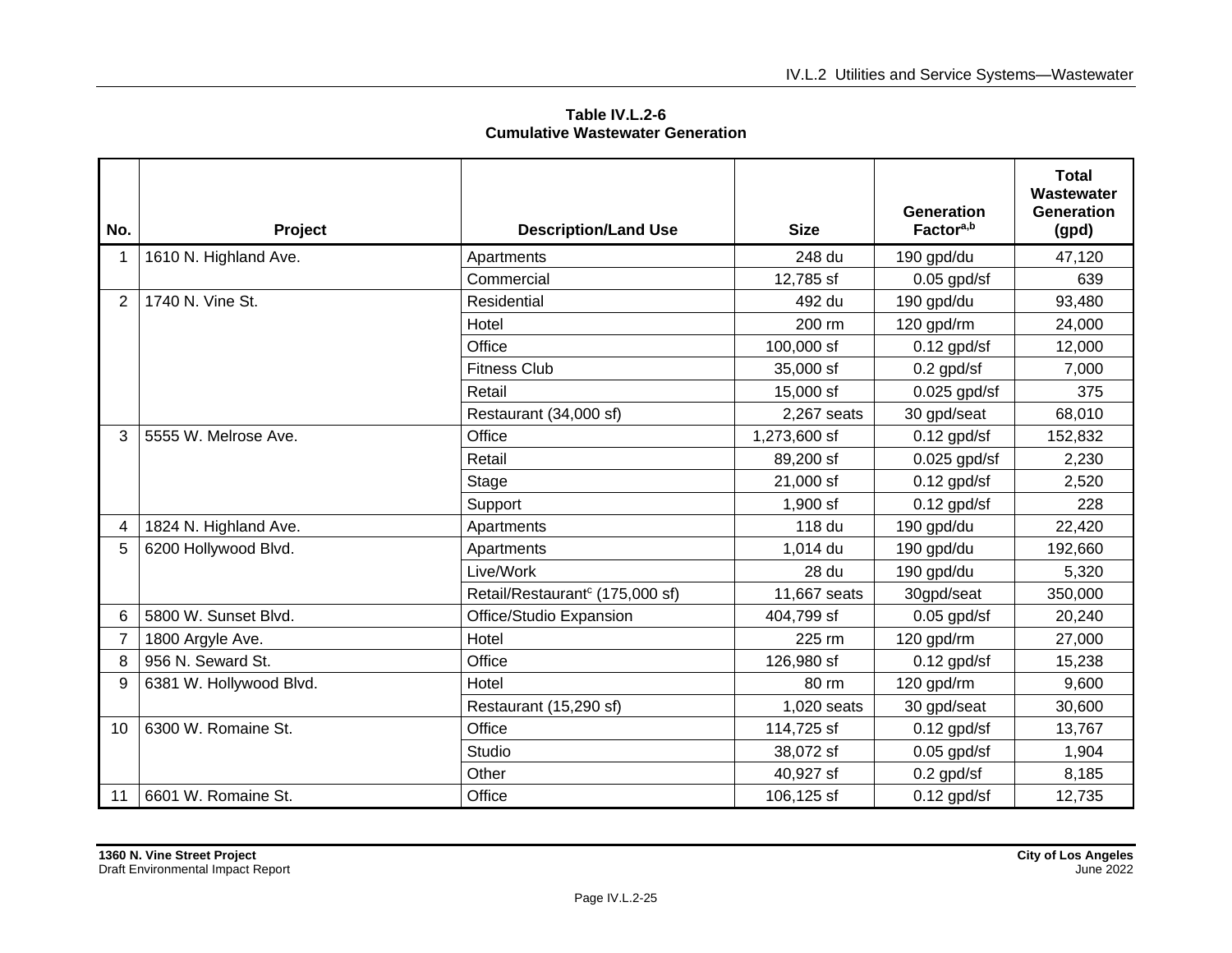| No. | Project                 | <b>Description/Land Use</b>               | <b>Size</b> | <b>Generation</b><br>Factor <sup>a,b</sup> | <b>Total</b><br>Wastewater<br><b>Generation</b><br>(gpd) |
|-----|-------------------------|-------------------------------------------|-------------|--------------------------------------------|----------------------------------------------------------|
| 12  | 6523 W. Hollywood Blvd. | Restaurant (10,402 sf)                    | 694 seats   | 30 gpd/seat                                | 20,820                                                   |
|     |                         | Office                                    | 4,074 sf    | $0.12$ gpd/sf                              | 489                                                      |
|     |                         | Storage                                   | 890 sf      | $0.03$ gpd/sf                              | 27                                                       |
| 13  | 6677 Santa Monica Blvd. | Apartments                                | 695 du      | 190 gpd/du                                 | 132,050                                                  |
|     |                         | Commercial                                | 24,900 sf   | $0.05$ gpd/sf                              | 1,245                                                    |
| 14  | 6100 W. Hollywood Blvd. | Apartments                                | 220 du      | 190 gpd/du                                 | 41,800                                                   |
|     |                         | Retail/Restaurant <sup>c</sup> (3,270 sf) | 218 seats   | 30 gpd/seat                                | 6,540                                                    |
| 15  | 6230 Yucca St.          | Commercial                                | 2,697 sf    | $0.05$ gpd/sf                              | 135                                                      |
|     |                         | Apartments                                | 114 du      | 190 gpd/du                                 | 21,660                                                   |
| 16  | 5245 Santa Monica Blvd. | Apartments                                | 49 du       | 190 gpd/du                                 | 9,310                                                    |
|     |                         | Retail                                    | 32,272 sf   | $0.025$ gpd/sf                             | 807                                                      |
| 17  | 959 Seward St.          | Office                                    | 241,568 sf  | $0.12$ gpd/sf                              | 28,988                                                   |
| 18  | 5550 Hollywood Blvd.    | Apartments                                | 280 du      | 190 gpd/du                                 | 53,200                                                   |
|     |                         | Retail                                    | 12,030 sf   | $0.025$ gpd/sf                             | 301                                                      |
| 19  | 6417 Selma Ave.         | Hotel                                     | 180 rm      | 120 gpd/rm                                 | 21,600                                                   |
|     |                         | Restaurant/Club <sup>c</sup> (12,840 sf)  | 856 seats   | 30 gpd/seat                                | 25,680                                                   |
| 20  | 1601 Vine St.           | Office                                    | 100,386 sf  | $0.12$ gpd/sf                              | 12,046                                                   |
|     |                         | Commercial                                | 2,012 sf    | $0.025$ gpd/sf                             | 50                                                       |
| 21  | 1149 Gower St.          | Apartments                                | 57 du       | 190 gpd/du                                 | 10,830                                                   |
| 22  | 5520 Sunset Blvd.       | Target                                    | 163,862 sf  | $0.05$ gpd/sf                              | 8,193                                                    |
|     |                         | <b>Shopping Center</b>                    | 30,887 sf   | $0.025$ gpd/sf                             | 772                                                      |
| 23  | 936 La Brea Ave.        | Office                                    | 88,750 sf   | $0.12$ gpd/sf                              | 10,650                                                   |
|     |                         | Retail                                    | 12,000 sf   | $0.025$ gpd/sf                             | 300                                                      |
| 24  | 1133 Vine St.           | Hotel                                     | 112 rm      | 120 gpd/rm                                 | 13,440                                                   |
|     |                         | Café (661 sf)                             | 45 seats    | 25 gpd/seat                                | 1,125                                                    |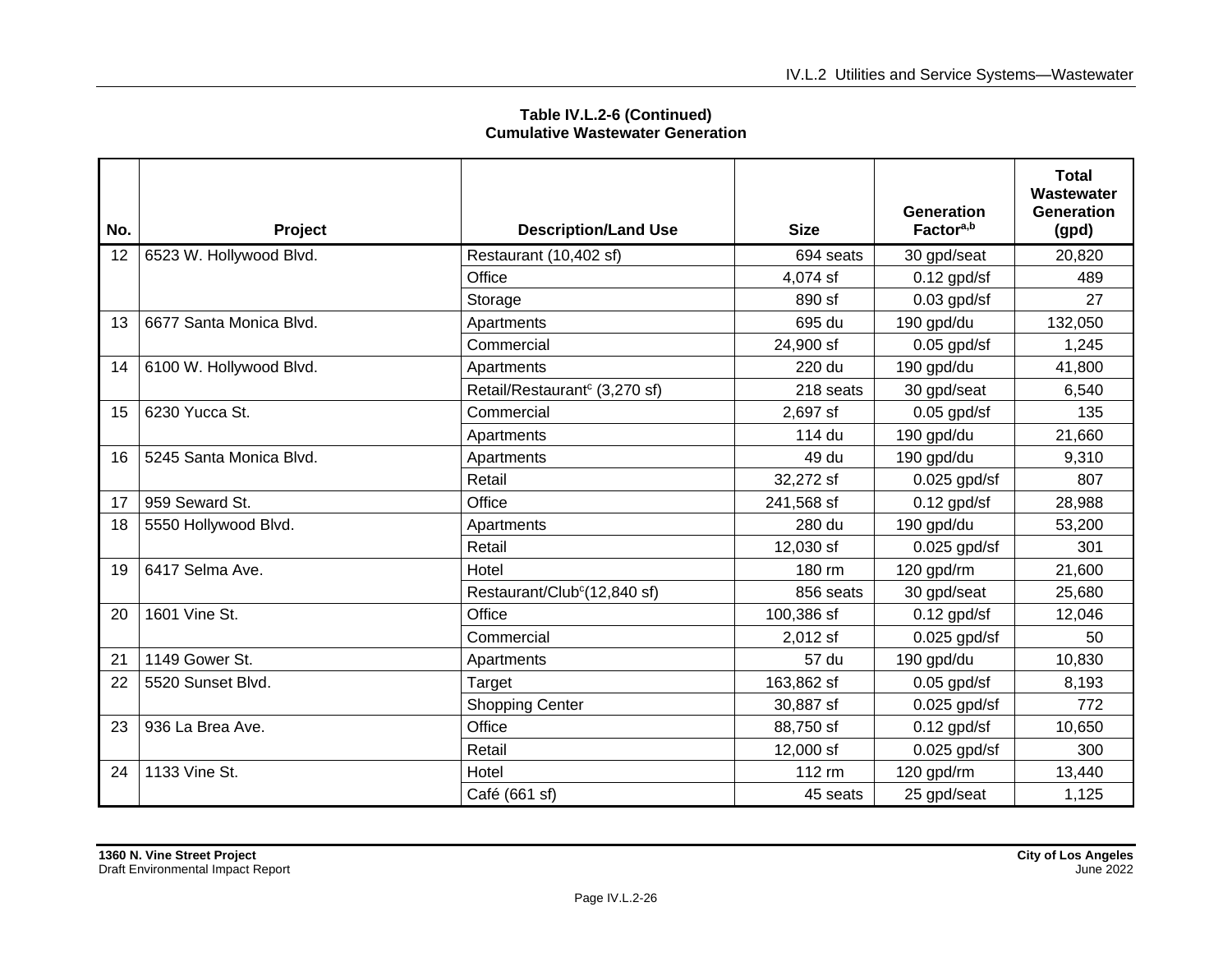| No. | Project                 | <b>Description/Land Use</b>                | <b>Size</b> | <b>Generation</b><br>Factor <sup>a,b</sup> | <b>Total</b><br>Wastewater<br>Generation<br>(gpd) |
|-----|-------------------------|--------------------------------------------|-------------|--------------------------------------------|---------------------------------------------------|
| 25  | 6121 Sunset Blvd.       | Apartments                                 | 200 du      | 190 gpd/du                                 | 38,000                                            |
|     |                         | Office                                     | 422,610 sf  | $0.12$ gpd/sf                              | 50,713                                            |
|     |                         | Retail/Restaurant <sup>c</sup> (41,300 sf) | 2,754 seats | 30 gpd/seat                                | 82,620                                            |
|     |                         | Hotel                                      | 125 rm      | 120 gpd/rm                                 | 15,000                                            |
| 26  | 1718 Las Palmas Ave.    | Condominiums                               | 29 du       | 190 gpd/du                                 | 5,510                                             |
|     |                         | Apartments                                 | 195 du      | 190 gpd/du                                 | 37,050                                            |
|     |                         | Retail                                     | 985 sf      | $0.025$ gpd/sf                             | 25                                                |
| 27  | 1546 Argyle Ave.        | Apartments                                 | 276 du      | 190 gpd/du                                 | 52,440                                            |
|     |                         | Retail                                     | $9,000$ sf  | $0.025$ gpd/sf                             | 225                                               |
|     |                         | Restaurant (15,000 sf)                     | 1.000 seats | 30 gpd/seat                                | 30,000                                            |
| 28  | 1541 Wilcox Ave.        | Hotel                                      | 200 rm      | 120 gpd/rm                                 | 24,000                                            |
|     |                         | Restaurant (9,000 sf)                      | 600 seats   | 30 gpd/seat                                | 18,000                                            |
| 29  | 6230 Sunset Blvd.       | Apartments                                 | 200 du      | 190 gpd/du                                 | 38,000                                            |
|     |                         | Retail                                     | 4,700 sf    | $0.025$ gpd/sf                             | 118                                               |
| 30  | 5901 Sunset Blvd.       | Office                                     | 274,000 sf  | $0.12$ gpd/sf                              | 32,880                                            |
|     |                         | Retail                                     | 26,000 sf   | $0.025$ gpd/sf                             | 650                                               |
| 31  | 6201 W. Sunset Blvd.    | Apartments                                 | 731 du      | 190 gpd/du                                 | 138,890                                           |
|     |                         | Retail/Restaurant <sup>c</sup> (24,000 sf) | 1,600 seats | 30 gpd/seat                                | 48,000                                            |
| 32  | 5600 W. Hollywood Blvd. | Apartments                                 | 33 du       | 120 gpd/rm                                 | 3,960                                             |
|     |                         | Commercial                                 | 1,289 sf    | $0.05$ gpd/sf                              | 64                                                |
| 33  | 904 N. La Brea Ave.     | Apartments                                 | 169 du      | 190 gpd/du                                 | 32,110                                            |
|     |                         | Retail                                     | 37,057 sf   | $0.025$ gpd/sf                             | 926                                               |
| 34  | 707 N. Cole Ave.        | Apartments                                 | 84 du       | 190 gpd/du                                 | 15,960                                            |
| 35  | 1921 N. Wilcox Ave.     | Hotel                                      | 122 rm      | 120 gpd/rm                                 | 14,640                                            |
|     |                         | Restaurant (4,225 sf)                      | 282 seats   | 30 gpd/seat                                | 8,460                                             |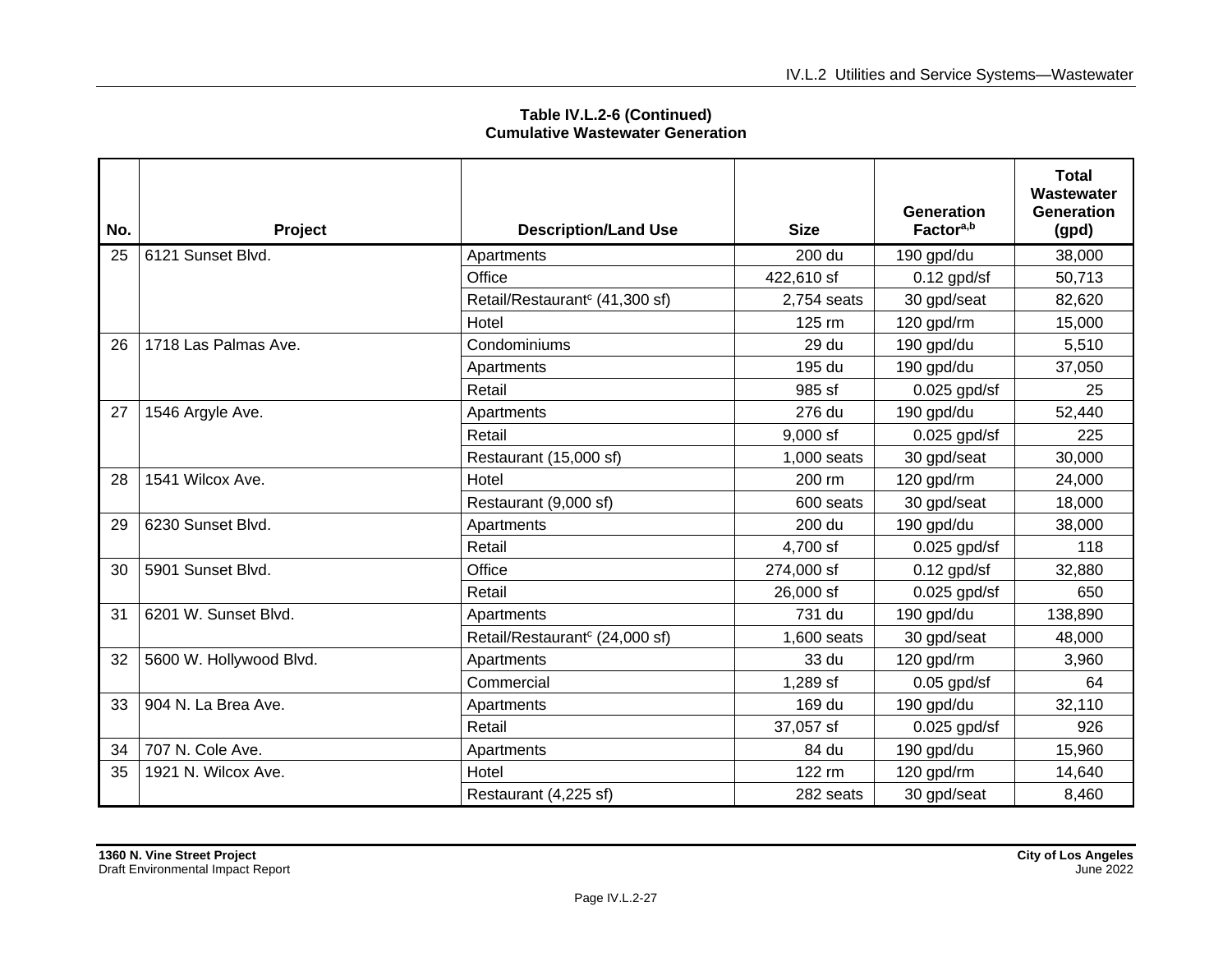| No. | Project                 | <b>Description/Land Use</b>             | <b>Size</b>  | Generation<br>Factor <sup>a,b</sup> | <b>Total</b><br>Wastewater<br><b>Generation</b><br>(gpd) |
|-----|-------------------------|-----------------------------------------|--------------|-------------------------------------|----------------------------------------------------------|
| 36  | 7302 Santa Monica Blvd. | Apartments                              | 371 du       | 190 gpd/du                          | 70,490                                                   |
|     |                         | Office                                  | 7,800 sf     | $0.12$ gpd/sf                       | 936                                                      |
|     |                         | Restaurant (5,000 sf)                   | 334 seats    | 30 gpd/seat                         | 10,020                                                   |
|     |                         | Commercial                              | 19,500 sf    | $0.05$ gpd/sf                       | 975                                                      |
| 37  | 1717 N. Bronson Ave.    | Apartments                              | 89 du        | 190 gpd/du                          | 16,910                                                   |
| 38  | 1525 N. Cahuenga Blvd.  | Hotel                                   | 64 rm        | 120 gpd/rm                          | 7,680                                                    |
|     |                         | Restaurant/Lounge <sup>c</sup> (700 sf) | 47 seats     | 30 gpd/seat                         | 1,410                                                    |
|     |                         | Restaurant (3,300 sf)                   | 220 seats    | 30 gpd/seat                         | 6,600                                                    |
| 39  | 901 N. Vine St.         | Apartments                              | <b>70 du</b> | 190 gpd/du                          | 13,300                                                   |
|     |                         | Commercial                              | $3,000$ sf   | $0.05$ gpd/sf                       | 150                                                      |
| 40  | 525 Wilton Pl.          | Apartments                              | 88 du        | 190 gpd/du                          | 16,720                                                   |
| 41  | 1233 N. Highland Ave,   | Apartments                              | 72 du        | 190 gpd/du                          | 13,680                                                   |
|     |                         | Retail                                  | 12,160 sf    | $0.025$ gpd/sf                      | 304                                                      |
| 42  | 7107 W. Hollywood Blvd. | Apartments                              | 410 du       | 190 gpd/du                          | 77,900                                                   |
|     |                         | Retail                                  | 5,000 sf     | $0.025$ gpd/sf                      | 125                                                      |
|     |                         | Restaurant (5,000 sf)                   | 333 seats    | 30 gpd/seat                         | 10,000                                                   |
| 43  | 1310 N. Cole Ave.       | Apartments                              | 369 du       | 190 gpd/du                          | 70,110                                                   |
|     |                         | Office                                  | 2,570 sf     | $0.12$ gpd/sf                       | 308                                                      |
| 44  | 5750 W. Hollywood Blvd. | Apartments                              | 161 du       | 190 gpd/du                          | 30,590                                                   |
|     |                         | Commercial                              | 4,747 sf     | $0.05$ gpd/sf                       | 237                                                      |
| 45  | 6421 W. Selma Ave.      | Restaurant (1,993 sf)                   | 133 seats    | 30 gpd/seat                         | 3,990                                                    |
|     |                         | Hotel                                   | 114 rm       | 120 gpd/rm                          | 13,680                                                   |
| 46  | 1400 N. Cahuenga Blvd.  | Hotel                                   | 221 rm       | 120 gpd/rm                          | 26,520                                                   |
|     |                         | Restaurant (3,000 sf)                   | 200 seats    | 30 gpd/seat                         | 6,000                                                    |
| 47  | 1868 N. Western Ave.    | Apartments                              | 96 du        | 190 gpd/du                          | 18,240                                                   |
|     |                         | Retail                                  | 5,546 sf     | $0.025$ gpd/sf                      | 139                                                      |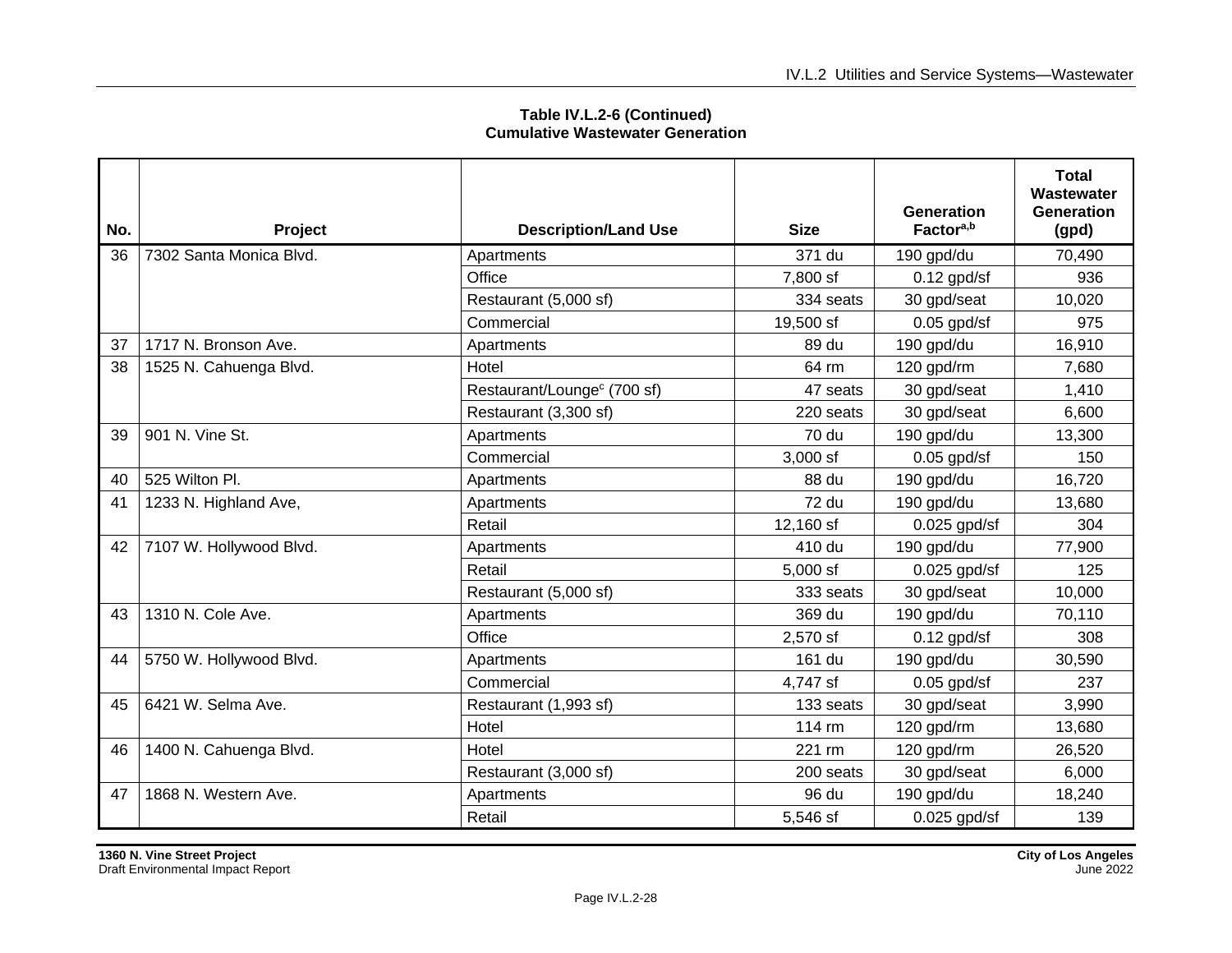| No. | <b>Project</b>             | <b>Description/Land Use</b>                   | <b>Size</b> | <b>Generation</b><br>Factor <sup>a,b</sup> | <b>Total</b><br>Wastewater<br>Generation<br>(gpd) |
|-----|----------------------------|-----------------------------------------------|-------------|--------------------------------------------|---------------------------------------------------|
| 48  | 7000 W. Melrose Ave.       | Apartments                                    | 40 du       | 190 gpd/du                                 | 7,600                                             |
|     |                            | Retail                                        | 6,634 sf    | $0.025$ gpd/sf                             | 166                                               |
| 49  | 5460 W. Fountain Ave.      | Apartments                                    | 75 du       | 190 gpd/du                                 | 14,250                                            |
| 50  | 6220 W. Yucca St.          | Hotel                                         | 210 rm      | 120 gpd/rm                                 | 25,200                                            |
|     |                            | Apartments                                    | 136 du      | 190 gpd/du                                 | 25,840                                            |
|     |                            | Restaurant (6,980 sf)                         | 466 seats   | 30 gpd/seat                                | 13,980                                            |
| 51  | 5525 W. Sunset Blvd.       | Apartments                                    | 293 du      | 190 gpd/du                                 | 55,670                                            |
|     |                            | Commercial                                    | 33,980 sf   | $0.05$ gpd/sf                              | 1,699                                             |
| 52  | 1657 N. Western Ave.       | Apartments                                    | 91 du       | 190 gpd/du                                 | 17,290                                            |
|     |                            | Retail                                        | 15,300 sf   | $0.025$ gpd/sf                             | 383                                               |
| 53  | 1118 N. McCadden Pl.       | Housing                                       | 45 du       | 70 gpd/du                                  | 3,150                                             |
|     |                            | Social Service Support                        | 50,325 sf   | $0.12$ gpd/sf                              | 6,039                                             |
|     |                            | Office                                        | 17,040 sf   | $0.12$ gpd/sf                              | 2,045                                             |
|     |                            | Commercial/Restaurant <sup>c</sup> (1,885 sf) | 126 seats   | 30 gpd/seat                                | 3,780                                             |
|     |                            | <b>Temporary Housing</b>                      | 100 bed     | 70 gpd/du                                  | 7,000                                             |
| 54  | 1717 N. Wilcox Ave.        | Hotel                                         | 133 rm      | 120 gpd/rm                                 | 15,960                                            |
|     |                            | Retail                                        | $3,580$ sf  | $0.025$ gpd/sf                             | 90                                                |
| 55  | 6516 W. Selma Ave.         | Hotel                                         | 212 rm      | 120 gpd/rm                                 | 25,440                                            |
|     |                            | Bar/Lounge                                    | 3,855 sf    | $0.72$ gpd/sf                              | 2,776                                             |
|     |                            | Rooftop Bar/Event Space                       | 8,500 sf    | $0.72$ gpd/sf                              | 6,120                                             |
| 56  | 1749 N. Las Palmas Ave.    | Apartments                                    | 70 du       | 190 gpd/du                                 | 13,300                                            |
|     |                            | Retail                                        | 3,117 sf    | $0.025$ gpd/sf                             | 78                                                |
| 57  | 6901 W. Santa Monica Blvd. | Apartments                                    | 231 du      | 190 gpd/du                                 | 43,890                                            |
|     |                            | Restaurant (5,000 sf)                         | 333 seats   | 30 gpd/seat                                | 10,000                                            |
|     |                            | Retail                                        | 10,000 sf   | $0.025$ gpd/sf                             | 250                                               |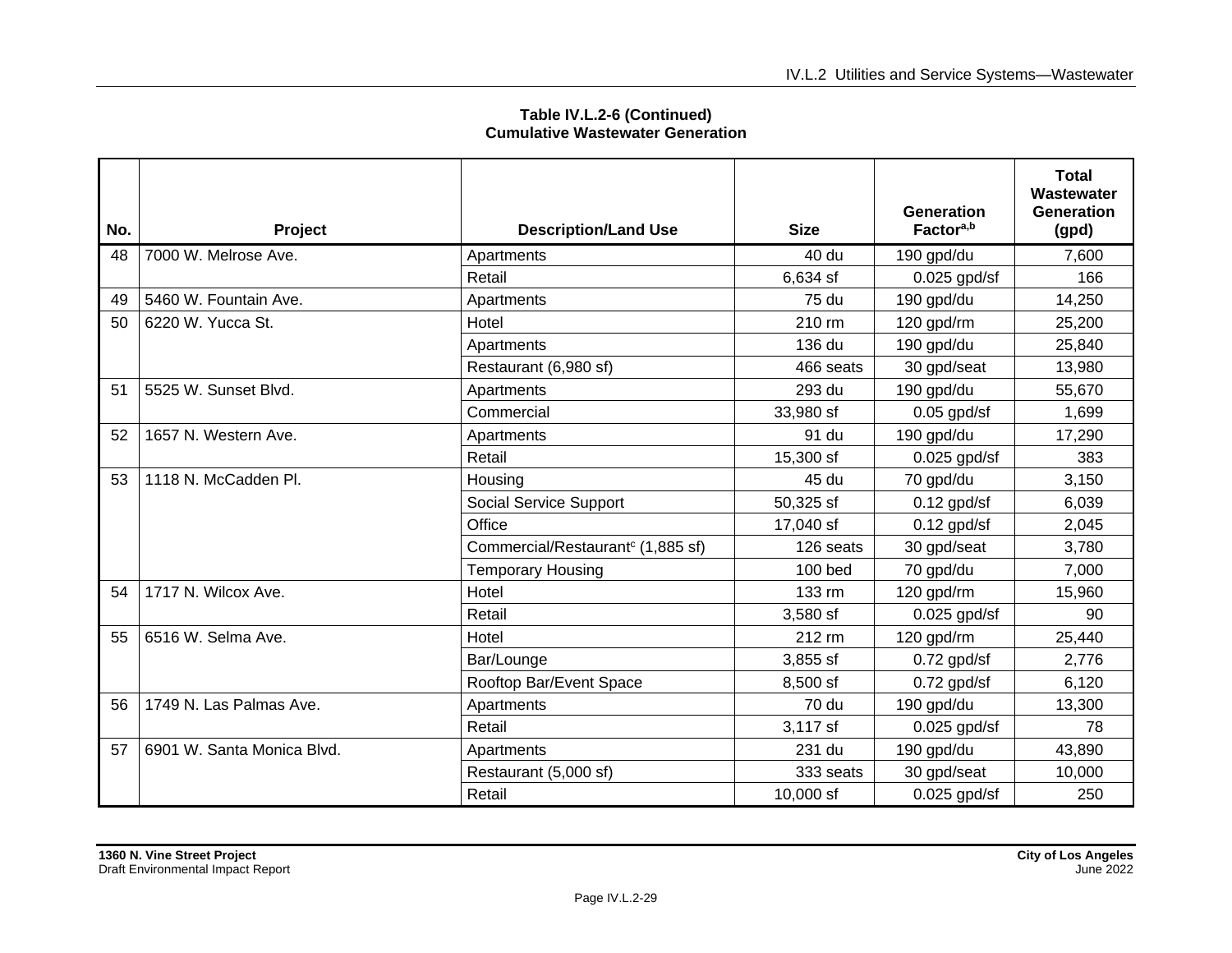| No. | Project                 | <b>Description/Land Use</b>               | <b>Size</b> | <b>Generation</b><br>Factor <sup>a,b</sup> | <b>Total</b><br>Wastewater<br><b>Generation</b><br>(gpd) |
|-----|-------------------------|-------------------------------------------|-------------|--------------------------------------------|----------------------------------------------------------|
| 58  | 5632 W. De Longpre Ave. | Apartments                                | 185 du      | 190 gpd/du                                 | 35,150                                                   |
| 59  | 6200 W. Sunset Blvd.    | Apartments                                | 270 du      | 190 gpd/du                                 | 51,300                                                   |
|     |                         | Restaurant (1,750 sf)                     | 117 seats   | 30 gpd/seat                                | 3,500                                                    |
|     |                         | Pharmacy                                  | 2,300 sf    | $0.025$ gpd/sf                             | 58                                                       |
|     |                         | Retail                                    | 8,070 sf    | $0.025$ gpd/sf                             | 202                                                      |
| 60  | 4914 W. Melrose Ave.    | Live/Work                                 | 45 du       | 190 gpd/du                                 | 8,550                                                    |
|     |                         | Retail                                    | 3,760 sf    | $0.025$ gpd/sf                             | 94                                                       |
| 61  | 5939 Sunset Blvd.       | Apartments                                | 299 du      | 190 gpd/du                                 | 56,810                                                   |
|     |                         | Office                                    | 38,440 sf   | $0.12$ gpd/sf                              | 4,613                                                    |
|     |                         | Restaurant (5,064 sf)                     | 338 seats   | 30 gpd/seat                                | 10,140                                                   |
|     |                         | Retail                                    | 3,739 sf    | $0.025$ gpd/sf                             | 3,739                                                    |
| 62  | 7143 Santa Monica Blvd. | Apartments                                | 145 du      | 190 gpd/du                                 | 27,550                                                   |
|     |                         | Retail/Restaurant <sup>c</sup> (7,858 sf) | 524 seats   | 30 gpd/seat                                | 15,720                                                   |
| 63  | 1718 N. Vine St.        | Hotel                                     | 216 rm      | 120 gpd/rm                                 | 25,920                                                   |
|     |                         | Restaurant (4,354 sf)                     | 291 seats   | 30 gpd/seat                                | 8,730                                                    |
| 64  | 1600 N. Schrader Blvd.  | Hotel                                     | 168 rm      | 120 gpd/rm                                 | 20,160                                                   |
|     |                         | Restaurant (4,028 sf)                     | 269 seats   | 30 gpd/seat                                | 8,070                                                    |
| 65  | 1350 N. Western Ave.    | Apartments                                | 204 du      | 190 gpd/du                                 | 38,760                                                   |
|     |                         | Retail/Restaurant <sup>c</sup> (5,500 sf) | 367 seats   | 30 gpd/seat                                | 11,000                                                   |
| 66  | 7510 W. Sunset Blvd.    | Apartments                                | 213 du      | 190 gpd/du                                 | 40,470                                                   |
|     |                         | Retail                                    | 20,000 sf   | $0.025$ gpd/sf                             | 500                                                      |
|     |                         | Restaurant (10,000 sf)                    | 667 seats   | 30 gpd/seat                                | 20,000                                                   |
| 67  | 1601 N. Las Palmas Ave. | Apartments                                | 86 du       | 190 gpd/du                                 | 16,340                                                   |
| 68  | 7219 W. Sunset Blvd.    | Hotel                                     | 93 rm       | 120 gpd/rm                                 | 11,160                                                   |
|     |                         | Restaurant (2,800 sf)                     | 187 seats   | 30 gpd/seat                                | 5,600                                                    |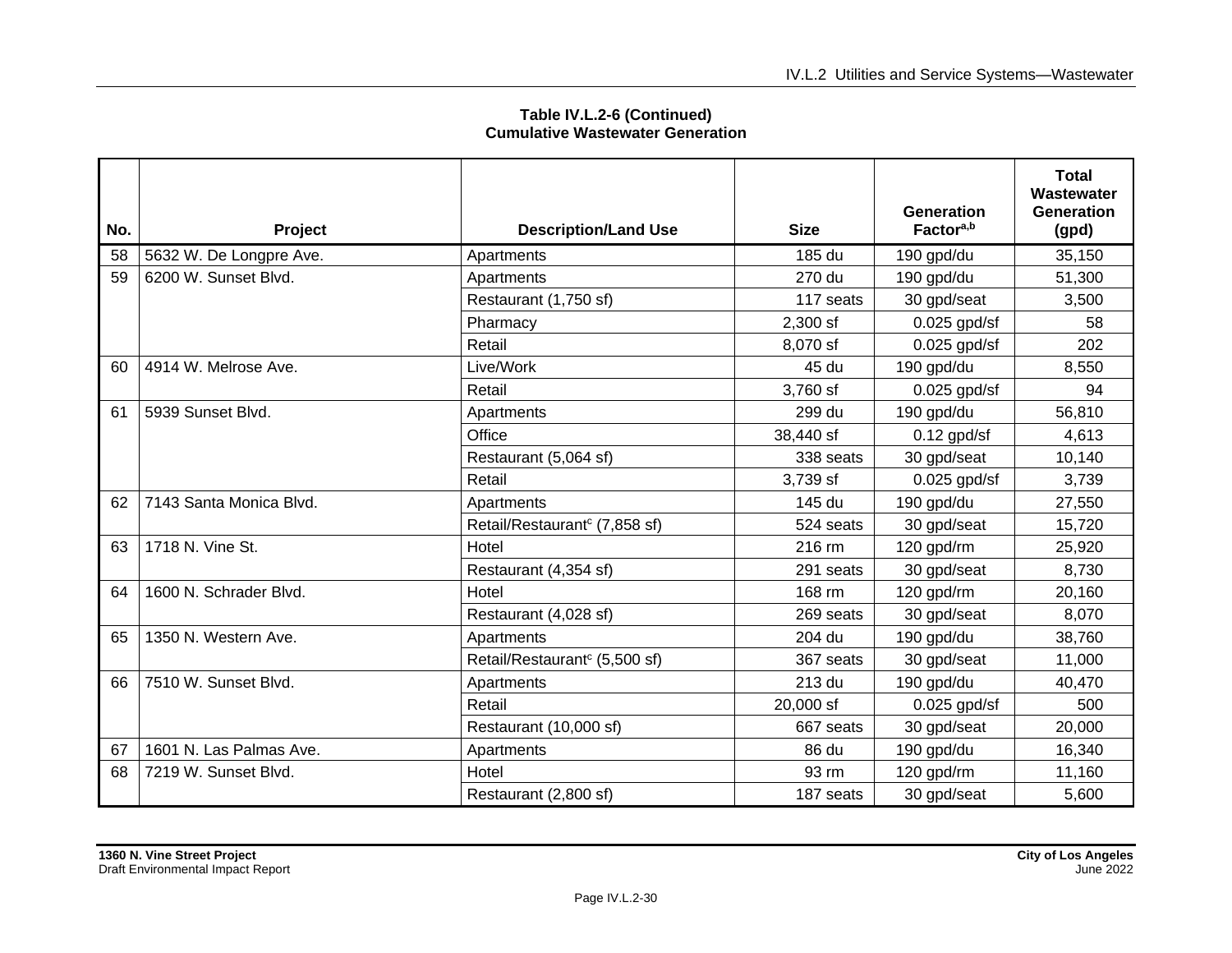| No. | Project                                                                                                                | <b>Description/Land Use</b> | <b>Size</b> | <b>Generation</b><br>Factor <sup>a,b</sup> | Total<br>Wastewater<br><b>Generation</b><br>(gpd) |
|-----|------------------------------------------------------------------------------------------------------------------------|-----------------------------|-------------|--------------------------------------------|---------------------------------------------------|
| 69  | 100 N. Western Ave.                                                                                                    | Apartments                  | 187 du      | 190 gpd/du                                 | 35,530                                            |
|     |                                                                                                                        | Retail                      | 76,500 sf   | $0.025$ gpd/sf                             | 1.913                                             |
| 70  | 1001 N. Orange Dr.                                                                                                     | Office                      | 53,537 sf   | $0.12$ gpd/sf                              | 6,424                                             |
| 71  | 5420 W. Sunset Blvd.                                                                                                   | Apartments                  | 735 du      | 190 gpd/du                                 | 139,650                                           |
|     |                                                                                                                        | Commercial                  | 95,820 sf   | $0.05$ gpd/sf                              | 4,791                                             |
| 72  | 6650 Franklin Ave.                                                                                                     | Senior housing              | 68 du       | 190 gpd/du                                 | 12,920                                            |
| 73  | 1719 N. Whitley Ave.                                                                                                   | Hotel                       | 156 rm      | 120 gpd/rm                                 | 18,720                                            |
| 74  | 6140 W. Hollywood Blvd.                                                                                                | Hotel                       | 102 rm      | 120 gpd/rm                                 | 12,240                                            |
|     |                                                                                                                        | Condominiums                | 27 du       | 190 gpd/du                                 | 5,130                                             |
|     |                                                                                                                        | Restaurant (11,460 sf)      | 764 seats   | 30 gpd/seat                                | 22,920                                            |
| 75  | 6400 W. Sunset Blvd.                                                                                                   | Residential                 | 232 du      | 190 gpd/du                                 | 44,080                                            |
|     |                                                                                                                        | Commercial                  | 7,000 sf    | $0.05$ gpd/sf                              | 350                                               |
| 76  | 6430-6440 W. Hollywood Blvd.                                                                                           | Residential                 | 260 du      | 190 gpd/du                                 | 49,400                                            |
|     |                                                                                                                        | Office                      | 3,580 sf    | $0.12$ gpd/sf                              | 430                                               |
|     |                                                                                                                        | Retail                      | 11,020 sf   | $0.025$ gpd/sf                             | 276                                               |
|     |                                                                                                                        | Restaurant (3,200 sf)       | 213 seats   | 30 gpd/seat                                | 6,400                                             |
| 77  | 6630 W. Sunset Blvd.                                                                                                   | Apartments                  | 40 du       | 190 gpd/du                                 | 7,600                                             |
|     |                                                                                                                        | Retail                      | 6,634 sf    | $0.025$ gpd/sf                             | 166                                               |
| 78  | 747 N. Western Ave.                                                                                                    | Residential                 | 44 du       | 190 gpd/du                                 | 8,360                                             |
|     |                                                                                                                        | Retail                      | 7,700 sf    | $0.025$ gpd/sf                             | 193                                               |
| 79  | 5570 W. Melrose Ave.                                                                                                   | Apartments                  | 52 du       | 190 gpd/du                                 | 9,880                                             |
|     |                                                                                                                        | Commercial                  | 5,500 sf    | $0.05$ gpd/sf                              | 275                                               |
| 80  | 1317-1345 N. Vermont/1328 N. New<br>Hampshire/4760 Sunset/1505 N. Edgemont/<br>1517 N. Vermont/1424-1430 N. Alexandria | <b>Hospital Expansion</b>   | 211,992 sf  | $0.25$ gpd/sf                              | 52,998                                            |
| 81  | 712 N. Wilcox Ave.                                                                                                     | Apartments                  | 103 du      | 190 gpd/du                                 | 19,570                                            |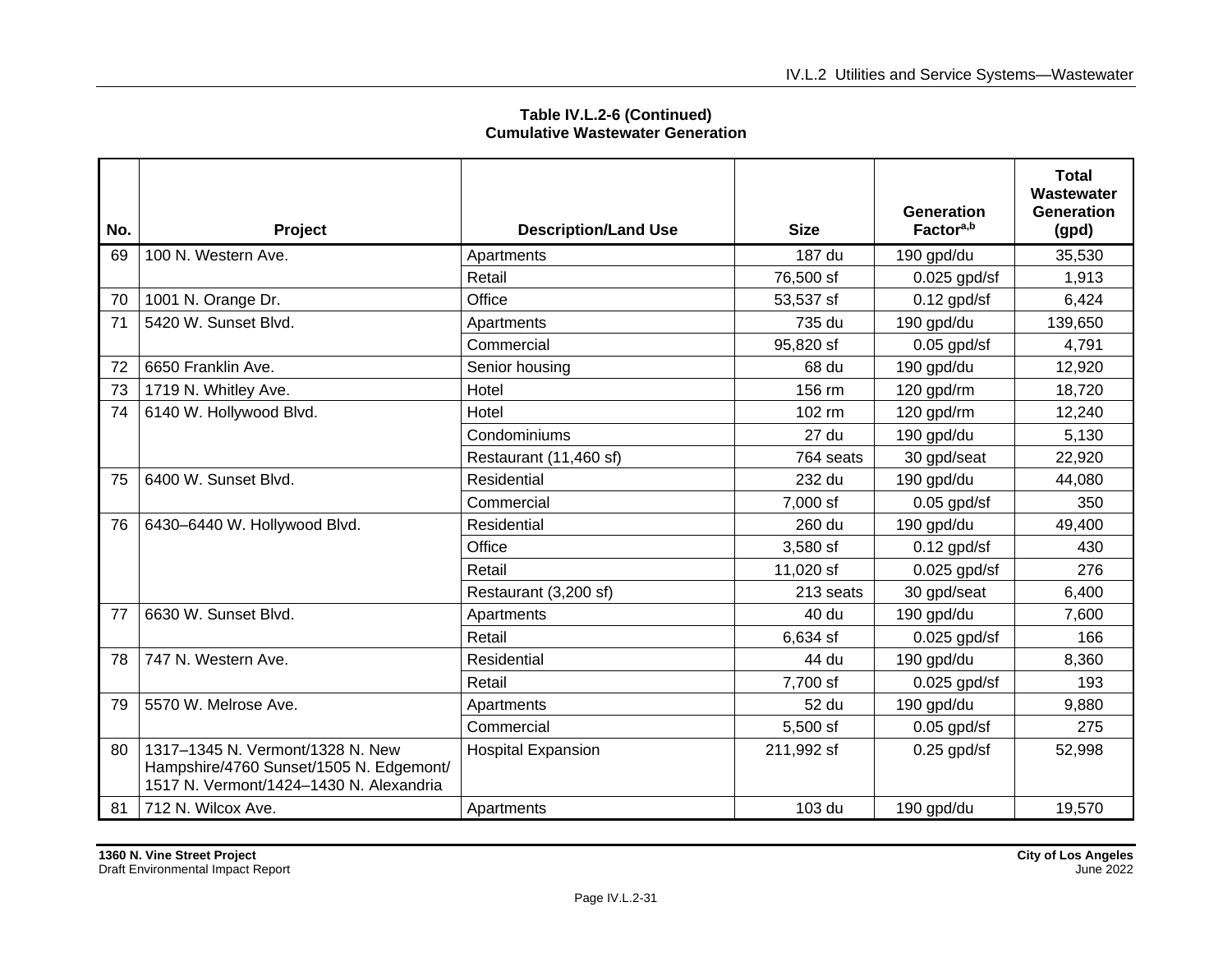| No. | Project                    | <b>Description/Land Use</b> | <b>Size</b>  | <b>Generation</b><br>Factor <sup>a,b</sup> | <b>Total</b><br>Wastewater<br><b>Generation</b><br>(gpd) |
|-----|----------------------------|-----------------------------|--------------|--------------------------------------------|----------------------------------------------------------|
| 82  | 1540-1552 Highland Ave.    | Residential                 | 950 du       | 190 gpd/du                                 | 180,500                                                  |
|     |                            | Hotel                       | 308 rm       | 120 gpd/du                                 | 36,960                                                   |
|     |                            | Office                      | 95,000 sf    | $0.12$ gpd/sf                              | 11,400                                                   |
|     |                            | <b>Commercial Retail</b>    | 185,000 sf   | $0.05$ gpd/sf                              | 9,250                                                    |
| 83  | 1276 N. Western Ave.       | Apartments                  | 75 du        | 190 gpd/du                                 | 14,250                                                   |
| 84  | 1723 N. Wilcox Ave.        | Apartments                  | 68 du        | 190 gpd/du                                 | 12,920                                                   |
|     |                            | Retail                      | 3,700 sf     | $0.025$ gpd/sf                             | 93                                                       |
| 85  | 1300 N. Vermont Ave.       | Office                      | 30,933 sf    | $0.12$ gpd/sf                              | 3,712                                                    |
| 86  | 5651 W. Santa Monica Blvd. | Condominiums                | 375 du       | 190 gpd/du                                 | 71,250                                                   |
|     |                            | Retail                      | 377,900 sf   | $0.025$ gpd/sf                             | 9,448                                                    |
| 87  | 915 N. La Brea Ave.        | Supermarket                 | 33,500 sf    | $0.025$ gpd/sf                             | 838                                                      |
|     |                            | Apartments                  | 179 du       | 190 gpd/du                                 | 34,010                                                   |
| 88  | 6225 W. Hollywood Blvd.    | Office                      | 210,000 sf   | $0.12$ gpd/sf                              | 25,200                                                   |
| 89  | 1411 N. Highland Ave.      | Apartments                  | <b>76 du</b> | 190 gpd/du                                 | 14,440                                                   |
|     |                            | Commercial                  | $2,500$ sf   | $0.05$ gpd/sf                              | 125                                                      |
| 90  | 6915 Melrose Ave.          | Condominiums                | 13 du        | 190 gpd/du                                 | 2,470                                                    |
|     |                            | Retail                      | $6,250$ sf   | $0.025$ gpd/sf                             | 156                                                      |
| 91  | 5663 Melrose Ave.          | Condominiums                | 96 du        | 190 gpd/du                                 | 18,240                                                   |
|     |                            | Retail                      | 3,350 sf     | $0.025$ gpd/sf                             | 84                                                       |
| 92  | 2580 Cahuenga Blvd. E.     | Theater                     | 311 seats    | 3 gpd/seat                                 | 933                                                      |
|     |                            | Restaurant (5,400 sf)       | 360 seats    | 30 gpd/seat                                | 10,800                                                   |
|     |                            | Office                      | 30 emp       | 11 gpd/emp                                 | 330                                                      |
| 93  | 1341 Vine St.              | Office                      | 285,719 sf   | $0.12$ gpd/sf                              | 34,286                                                   |
|     |                            | Apartments                  | 200 du       | 190 gpd/du                                 | 38,000                                                   |
|     |                            | Restaurant (16,135 sf)      | 1,076 seats  | 30 gpd/seat                                | 32,280                                                   |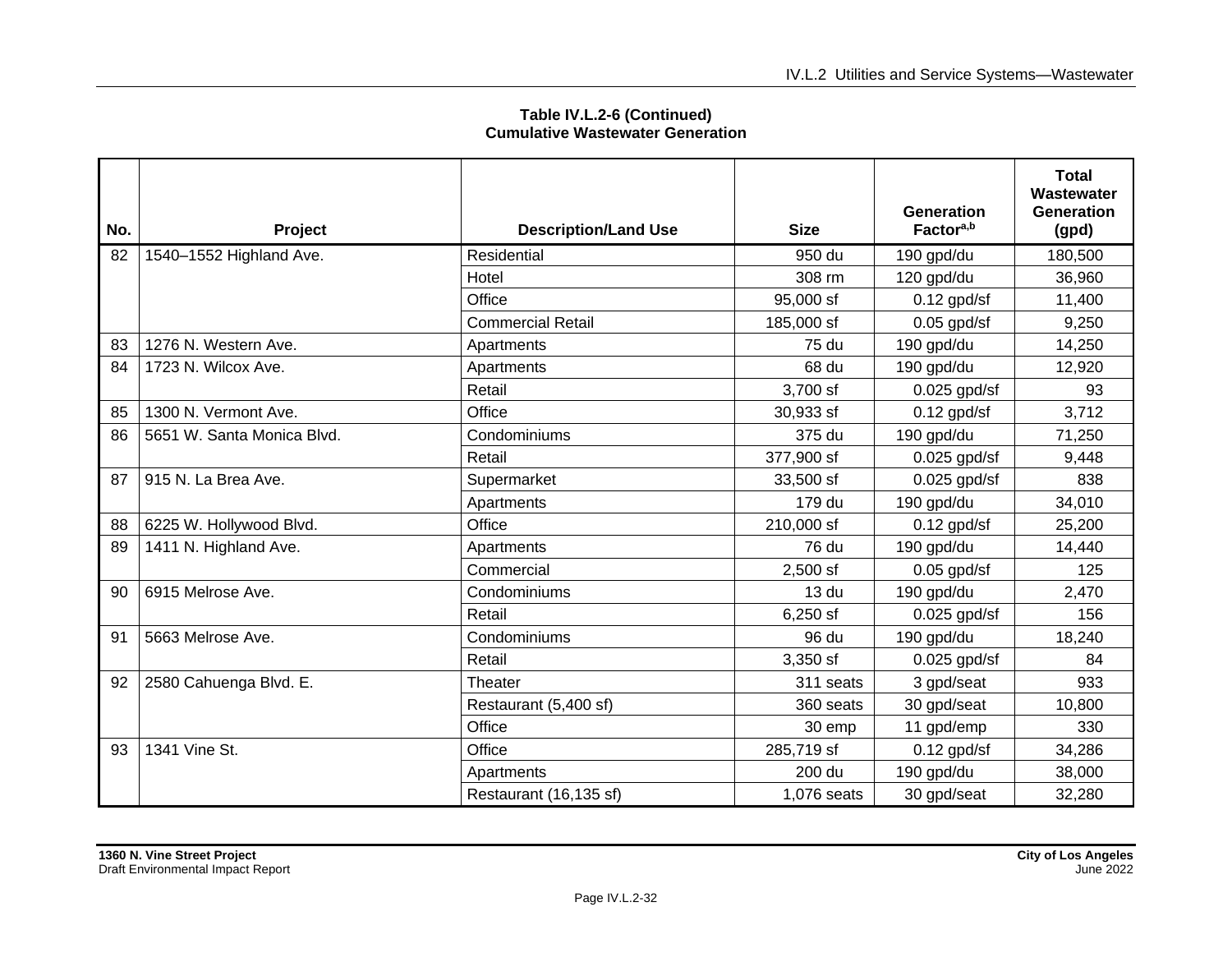| No. | Project                       | <b>Description/Land Use</b>     | <b>Size</b>      | Generation<br>Factor <sup>a,b</sup> | <b>Total</b><br>Wastewater<br>Generation<br>(gpd) |
|-----|-------------------------------|---------------------------------|------------------|-------------------------------------|---------------------------------------------------|
| 94  | 925 La Brea Ave.              | Retail                          | 16,360 sf        | $0.025$ gpd/sf                      | 409                                               |
|     |                               | Office                          | 45,432 sf        | $0.12$ gpd/sf                       | 5,452                                             |
| 95  | 135 N. Western Ave.           | Restaurant (4,066 sf)           | 272 seats        | 30 gpd/seat                         | 8,160                                             |
| 96  | 7445 W. Sunset Blvd.          | <b>Specialty Grocery</b>        | 32,416 sf        | $0.025$ gpd/sf                      | 810                                               |
| 97  | 7811 Santa Monica Blvd.       | Hotel                           | 78 rm            | 120 gpd/du                          | 9,360                                             |
|     |                               | Apartments                      | 88 du            | 190 gpd/du                          | 16,720                                            |
|     |                               | Commercial                      | 65,888 sf        | $0.05$ gpd/sf                       | 3,294                                             |
| 98  | 6421 W. Selma Ave.            | Quality Restaurant (17,607 sf)  | 1,174 seats      | 30 gpd/seat                         | 35,220                                            |
| 99  | <b>Hollywood Central Park</b> | Park (14.35 acres) <sup>d</sup> | 625,086 sf       | $0.093$ gpd/sf                      | 58,133                                            |
|     | Hollywood Freeway (US-101)    | Amphitheater                    | 500 seats        | 3 gpd/seat                          | 1,500                                             |
|     |                               | Inn                             | $5 \, \text{rm}$ | 120 gpd/rm                          | 600                                               |
|     |                               | <b>Community Center</b>         | 30,000 sf        | $0.05$ gpd/sf                       | 1,500                                             |
|     |                               | <b>Banquet Space</b>            | 15,000 sf        | $0.35$ gpd/sf                       | 5,250                                             |
|     |                               | Commercial                      | 29,000 sf        | $0.05$ gpd/sf                       | 1,450                                             |
|     |                               | Apartments                      | 15 <sub>du</sub> | 190 gpd/du                          | 2,850                                             |
| 100 | 4905 W. Hollywood Blvd.       | Retail                          | 36,600 sf        | $0.025$ gpd/sf                      | 915                                               |
| 101 | 6409 W. Sunset Blvd.          | Hotel                           | 275 rm           | 120 gpd/du                          | 33,000                                            |
|     |                               | Retail                          | $1,900$ sf       | $0.025$ gpd/sf                      | 48                                                |
| 102 | 4900 W. Hollywood Blvd.       | Apartments                      | 150 du           | 190 gpd/du                          | 28,500                                            |
|     |                               | Retail                          | 13,813 sf        | $0.025$ gpd/sf                      | 345                                               |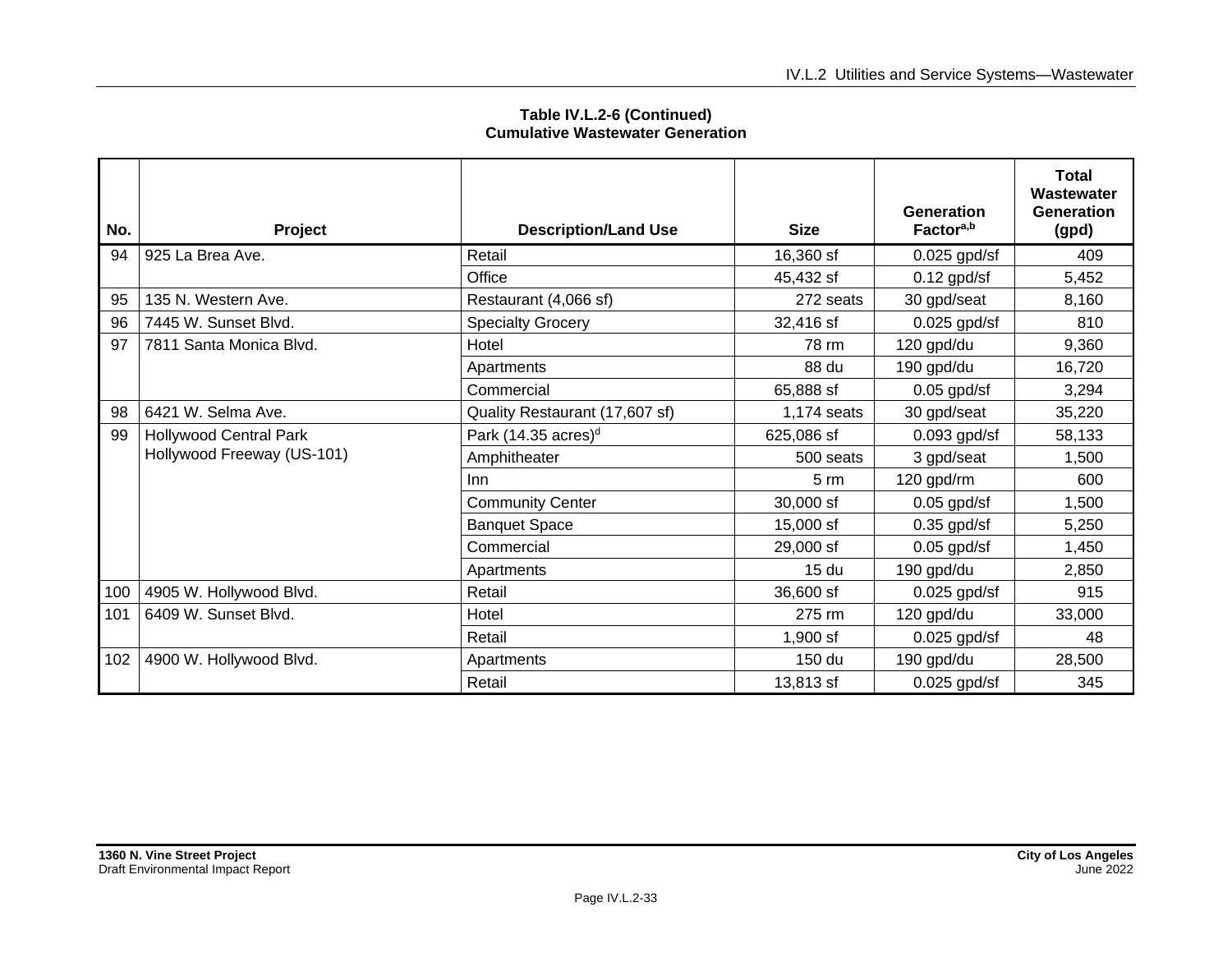| No.                                                                            | Project                                                                                                                                                                                                                                                                                                                                           | <b>Description/Land Use</b>                                                                                                                                         | <b>Size</b> | Generation<br>Factor <sup>a,b</sup> | <b>Total</b><br>Wastewater<br><b>Generation</b><br>(gpd) |
|--------------------------------------------------------------------------------|---------------------------------------------------------------------------------------------------------------------------------------------------------------------------------------------------------------------------------------------------------------------------------------------------------------------------------------------------|---------------------------------------------------------------------------------------------------------------------------------------------------------------------|-------------|-------------------------------------|----------------------------------------------------------|
| 103                                                                            | Hollywood Community Plan Update<br>South of City of Burbank, City of Glendale,<br>and SR-134; west of Interstate 5; north of<br>Melrose Ave.; south of Mulholland Dr., City<br>of West Hollywood, Beverly Hills, including<br>land south of the City of West Hollywood and<br>north of Rosewood Ave, between La<br>Cienega Blvd. and La Brea Ave. | Updates to the existing land use<br>policies and land use diagram in the<br>Hollywood Community Plan would<br>result in future growth through<br>horizon year 2040. |             |                                     |                                                          |
| <b>Total Wastewater Generation from Related</b><br><b>Projects</b>             |                                                                                                                                                                                                                                                                                                                                                   |                                                                                                                                                                     |             |                                     | 4,609,255                                                |
| Net Wastewater Generation from Projecte                                        |                                                                                                                                                                                                                                                                                                                                                   |                                                                                                                                                                     |             |                                     | 108,670                                                  |
| <b>Total Wastewater Generation from Related</b><br><b>Projects and Project</b> |                                                                                                                                                                                                                                                                                                                                                   |                                                                                                                                                                     |             |                                     | 4,717,925                                                |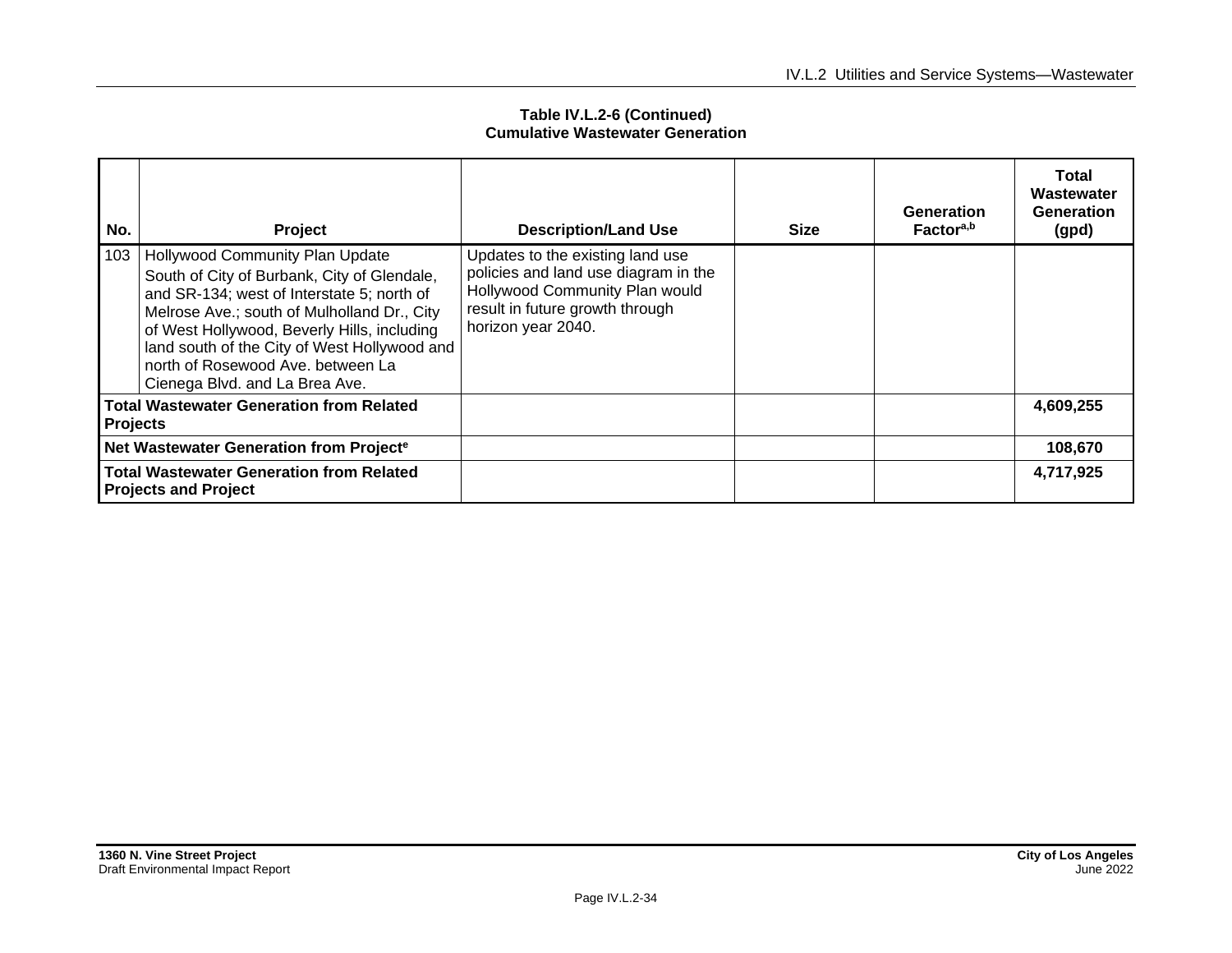| No.            | Project                                                                                                                                                                                                                                                                                                                                                                                                                                                                                                                               | <b>Description/Land Use</b> | <b>Size</b> | Generation<br>Factor <sup>a,b</sup> | <b>Total</b><br>Wastewater<br>Generation<br>(gpd) |  |
|----------------|---------------------------------------------------------------------------------------------------------------------------------------------------------------------------------------------------------------------------------------------------------------------------------------------------------------------------------------------------------------------------------------------------------------------------------------------------------------------------------------------------------------------------------------|-----------------------------|-------------|-------------------------------------|---------------------------------------------------|--|
|                |                                                                                                                                                                                                                                                                                                                                                                                                                                                                                                                                       |                             |             |                                     |                                                   |  |
|                | $du = dwelling$ units                                                                                                                                                                                                                                                                                                                                                                                                                                                                                                                 |                             |             |                                     |                                                   |  |
|                | $emp = employees$                                                                                                                                                                                                                                                                                                                                                                                                                                                                                                                     |                             |             |                                     |                                                   |  |
|                | $gpd = gallons$ per day                                                                                                                                                                                                                                                                                                                                                                                                                                                                                                               |                             |             |                                     |                                                   |  |
|                | $rm = rooms$                                                                                                                                                                                                                                                                                                                                                                                                                                                                                                                          |                             |             |                                     |                                                   |  |
|                | $sf = square feet$                                                                                                                                                                                                                                                                                                                                                                                                                                                                                                                    |                             |             |                                     |                                                   |  |
|                | $stu = students$                                                                                                                                                                                                                                                                                                                                                                                                                                                                                                                      |                             |             |                                     |                                                   |  |
| a              | This analysis is based on 100 percent of sewage generation rates provided by LASAN (effective April 6, 2012).                                                                                                                                                                                                                                                                                                                                                                                                                         |                             |             |                                     |                                                   |  |
| $\mathbf{b}$   | This analysis conservatively assumes all dwelling units are 3-bedroom units. In addition, consistent with assumptions applied by LADWP and<br>KPFF Consulting Engineers, a standard factor of 15 square feet per seat was assumed to calculate the number of seats for restaurant uses.                                                                                                                                                                                                                                               |                             |             |                                     |                                                   |  |
| $\overline{c}$ | This related project does not distinguish square footage between these uses. Therefore, to provide a conservative analysis, this related project is<br>assumed to include only restaurant uses.                                                                                                                                                                                                                                                                                                                                       |                             |             |                                     |                                                   |  |
| $\mathsf{I}$ d | Sewage generation rates provided by LASAN do not include rates for parks uses per acre. Therefore, the generation rate for park uses is<br>assumed to be equivalent to that of landscaping needs. The generation rate for landscaping is based on calculations from the Project's WSA.                                                                                                                                                                                                                                                |                             |             |                                     |                                                   |  |
| $\epsilon$     | As discussed above, the Residential Option with bungalows as restaurants would generate 98,040 net gpd; the Residential Option with<br>bungalows as residential units would generate 82,194 net gpd, the Office Option with bungalows as restaurants would generate 108,670 net gpd;<br>and the Office Option with bungalows as residential units would generate 94,340 net gpd. In order to provide a conservative analysis, the highest<br>estimated wastewater generation (i.e., 108,670 net gpd) is used in this impact analysis. |                             |             |                                     |                                                   |  |
|                | Source: Eyestone Environmental, 2021.                                                                                                                                                                                                                                                                                                                                                                                                                                                                                                 |                             |             |                                     |                                                   |  |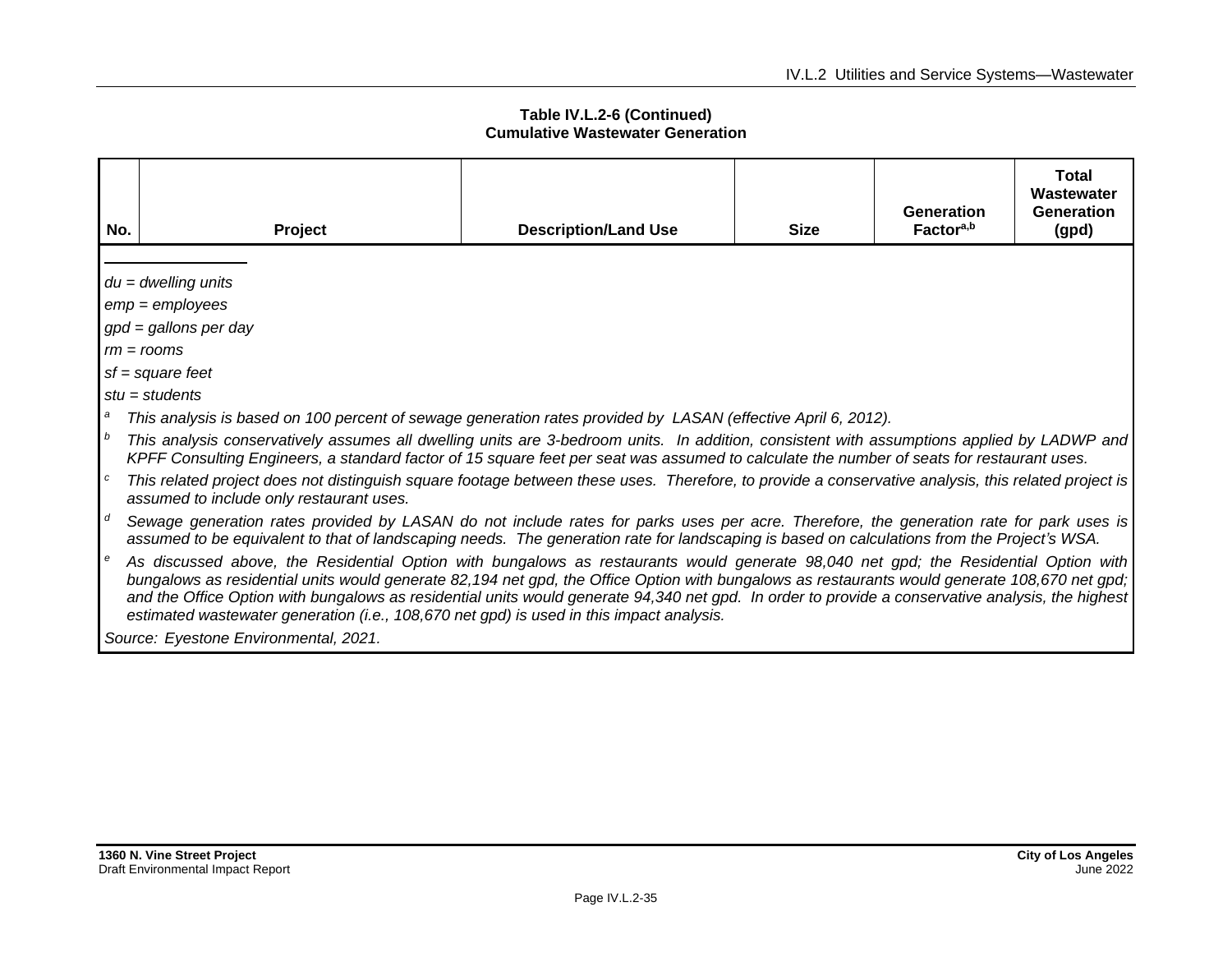$(0.109 \text{ mod})$ ,<sup>26</sup> this equates to a cumulative increase in average daily wastewater flow of approximately 4,717,925 gpd, or 4.72 mgd.

### *(b) Wastewater Treatment*

Based on LASAN's average flow projections for the Hyperion Service Area, it is anticipated that the average flow in 2027 would be approximately 335.5 mgd. $27$  In addition, the Hyperion Service Area's total treatment capacity would be approximately 550 mgd in 2027, which is the same as its existing capacity.

The Project's wastewater flow of up to approximately 0.109 mgd combined with the related projects' flow of approximately 4.61 mgd and the forecasted 2027 wastewater flow of 335.5 mgd for the Hyperion Service Area would result in a total wastewater flow of approximately 340.2 mgd. Based on the Hyperion Service Area's estimated future capacity of approximately 550 mgd, the Hyperion Service Area is expected to have adequate capacity to accommodate the wastewater flow of approximately 340.2 mgd aggregated from the Project, related projects, and forecasted growth by 2027. The 4.72 mgd of cumulative plus Project wastewater would represent approximately 0.86 percent of the Hyperion Service Area's existing design capacity of 550 mgd. Furthermore, as previously stated, the One Water LA Plan provides an integrated approach to Citywide recycled water supply, wastewater treatment, and stormwater management based on water demand projections through 2040. The Wastewater Facilities Plan, which is included in Volume 2 of the One Water LA Plan, describes the City's existing wastewater collection and water reclamation plants, as well as the recommended improvements to meet future flow conditions. As stated therein, based on the design capacities and the projected future flows through the year 2040, all existing water reclamation facilities are anticipated to have sufficient capacity to manage wastewater flows.<sup>28</sup>

*<sup>26</sup> As discussed above, the Residential Option with bungalows as restaurants would generate 98,040 net gpd; the Residential Option with bungalows as residential units would generate 82,194 net gpd, the Office Option with bungalows as restaurants would generate 108,670 net gpd; and the Office Option with bungalows as residential units would generate 94,340 net gpd. In order to provide a conservative analysis, the highest estimated wastewater generation (i.e., 108,670 net gpd) is used in this impact analysis.*

*<sup>27</sup> Los Angeles Department of Water and Power, One Water LA 2040 Plan, Volume 2, Table ES.1, Projected Wastewater Flows. Based on a straight-line interpolation of the projected flows for the Hyperion Service Area (which is comprised of the HWRP, the Donald C. Tillman Water Reclamation Plant, and the Los Angeles-Glendale Water Reclamation Plant) for 2020 (approximately 323 mgd) and 2030 (approximately 348 mgd). The 2025 value is extrapolated from 2020 and 2030 values: [(348 mgd – 323 mgd) 10) × 5] + 323 = 335.5 mgd*

*<sup>28</sup> LADWP, One Water LA 2040 Plan, Executive Summary, p. ES-20.*